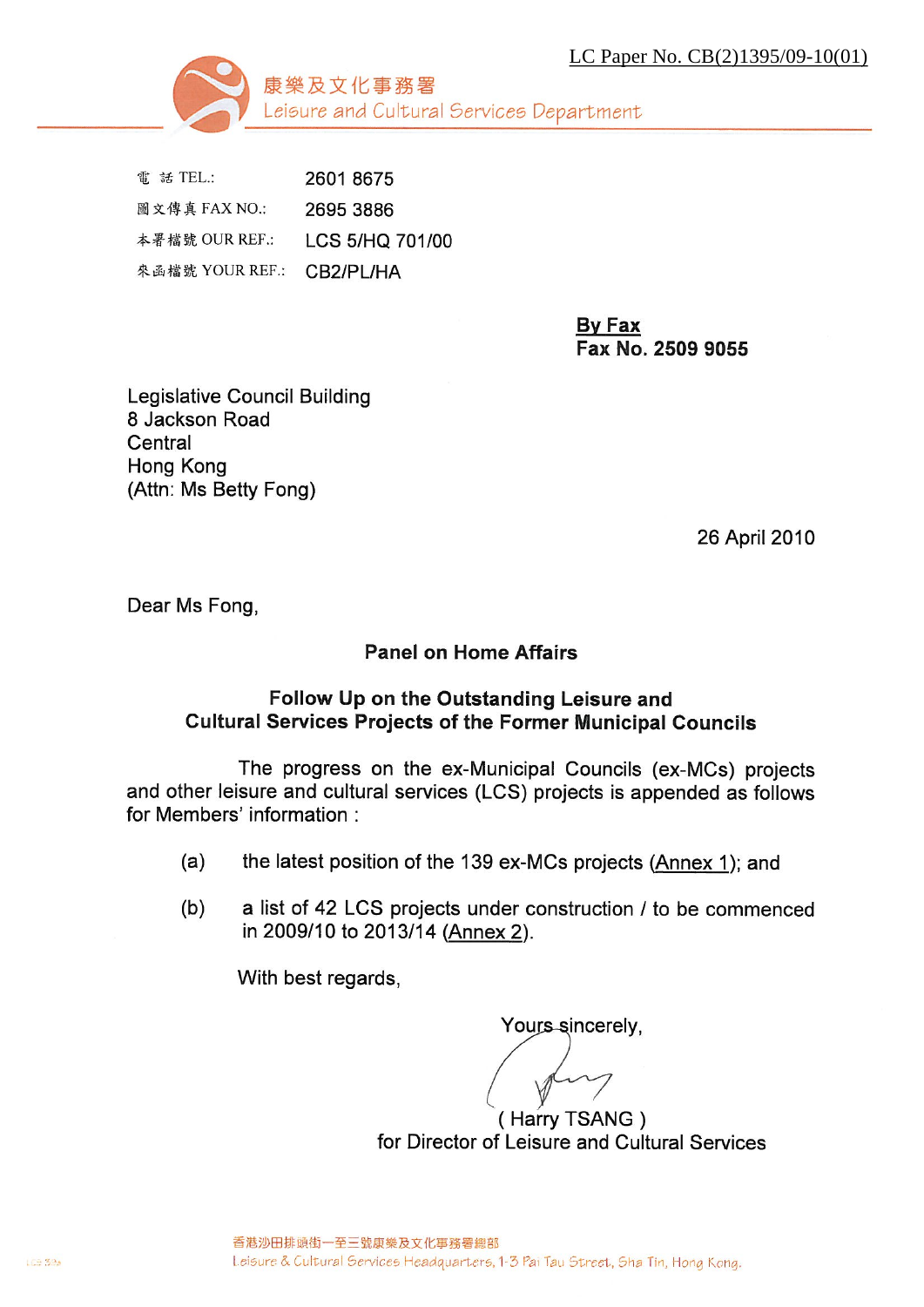|     |                                                                                         |                               | <b>Breakdown of 139 Projects</b><br>(as at January 2010)                                                                     | <b>Annex 1</b><br>附件? |
|-----|-----------------------------------------------------------------------------------------|-------------------------------|------------------------------------------------------------------------------------------------------------------------------|-----------------------|
|     |                                                                                         |                               | 139 項工程項目的分類<br>(截至2010年1月)                                                                                                  |                       |
|     |                                                                                         | (a)                           | (b)                                                                                                                          | $(a) - (b)$           |
|     |                                                                                         |                               | <b>Remarks</b><br>備註                                                                                                         |                       |
| (1) | Completed /<br>Under construction /<br>With implementation programme<br>完工/正在興建/已有落實時間表 | 37<br>(Annex 1.1)<br>(附件 1.1) | Including one non Ex-MC project<br>包括一項並不屬於兩個前市政局工程項目                                                                        | 36                    |
| (2) | 25 Priority Projects<br>25 項優先進行的工程項目                                                   | 25<br>(Annex 1.2)<br>(附件 1.2) | Including 4 non Ex-MC projects<br>包括四項並不屬於兩個前市政局工程項目                                                                         | 21                    |
| (3) | 21 projects selected for further<br>planning<br>21 項進一步進行策劃工作的工程項目                      | 21<br>(Annex 1.3)<br>(附件 1.3) | Including 2 non Ex-MC projects and 2 projects<br>reactivated at DC's request<br>包括兩項並不屬於兩個前市政局工程項目,及兩項因<br>應區議會的要求而重新啟動的工程項目 | 17                    |
| (4) | Deferred / Deleted<br>擱置/取消                                                             | 16<br>(Annex 1.4)<br>(附件 1.4) |                                                                                                                              | 16                    |
| (5) | Under further processing<br>正在進一步處理                                                     | 51<br>(Annex 1.5)<br>(附件 1.5) | Including 2 projects reactivated at DC's request<br>包括兩項因應區議會的要求而重新啟動的工程項目                                                   | 49                    |
|     |                                                                                         | 150                           |                                                                                                                              | 139                   |

 $\overline{\phantom{0}}$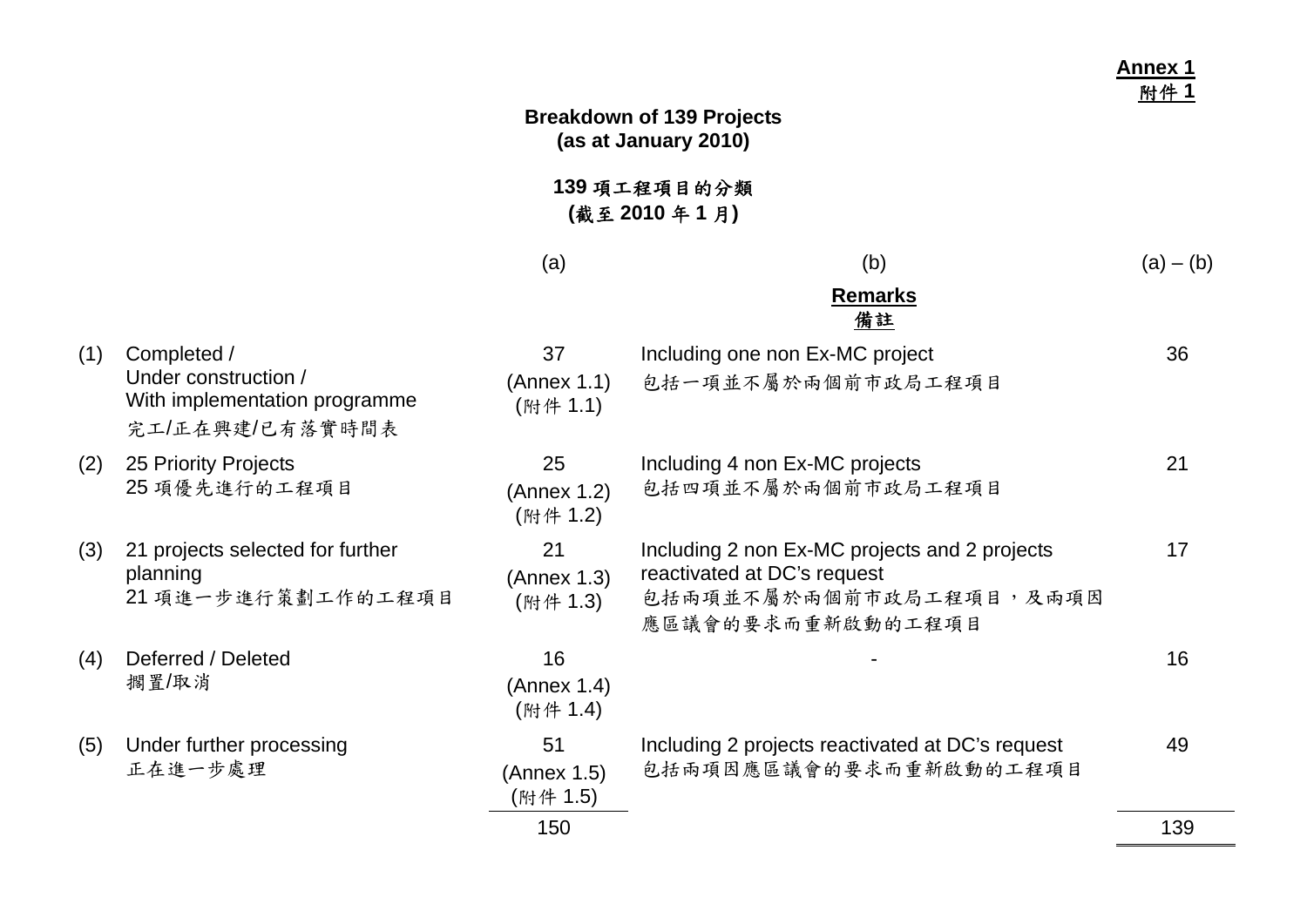附件**1.1**

## **37 Ex-Municipal Councils / Leisure and Cultural Services Projects (Note 1) (33 Projects Completed / 4 Projects with Implementation Programme) (as at January 2010)**

## **37** 項兩個前市政局 **/** 康樂及文化工程項目 **(**註 **1) (33**項已完成 **/ 4**項已有落實時間表) **(**截至**2010**年**1**月**)**

| <b>Item</b><br>No.<br>項目<br>編號 | <b>District</b><br>地區         | <b>Project Title</b><br>工程名稱                                                                                                                                          | <b>Estimated</b><br><b>Project</b><br>Cost (\$M)<br>工程預算<br>(百萬元計) | <b>Ex-MC Tentative</b><br>Programme<br>(Works Start/<br><b>Completion</b><br>Years)<br>兩個前市政局<br>暫定時間表<br>(動工/完工年度) | <b>Latest Actual / Tentative</b><br>Programme<br>(Works Start/<br><b>Completion Dates)</b><br>最新<br>確實 / 暫定時間表<br>(動工/完工<br>日期) |
|--------------------------------|-------------------------------|-----------------------------------------------------------------------------------------------------------------------------------------------------------------------|--------------------------------------------------------------------|---------------------------------------------------------------------------------------------------------------------|---------------------------------------------------------------------------------------------------------------------------------|
|                                | 33 completed projects         |                                                                                                                                                                       |                                                                    |                                                                                                                     |                                                                                                                                 |
| 1                              | 33 項已完成的工程<br><b>ST</b><br>沙田 | District Open Space Between Hang Hong Street<br>and Heng On Estate Area 92, Ma On Shan<br>(Implemented as minor works item)<br>馬鞍山第92區恆康街與恆安邨之間的地區休憩用地<br>(以小型工程方式進行) | 11.24                                                              | 2001-02 /<br>2002-03                                                                                                | 07-2002 /<br>02-2004                                                                                                            |
| $\overline{2}$                 | <b>ST</b><br>沙田               | Renovation of the Wu Kwai Sha Youth Village of<br>YMCA, Ma On Shan<br>中華基督教青年會馬鞍山烏溪沙青年新村翻新工程                                                                          | 23.70                                                              | Note 2<br>註2                                                                                                        | 09-2003 /<br>03-2004                                                                                                            |
| 3                              | <b>TP</b><br>大埔               | Improvement to the Jockey Club Wong Shek<br><b>Water Sports Centre</b><br>(Implemented as minor works item)<br>賽馬會黃石水上活動中心改善工程<br>(以小型工程方式進行)                         | 6.28                                                               | 2000-01 /<br>2001-02                                                                                                | 06-2003/<br>07-2004                                                                                                             |
| 4                              | <b>ST</b><br>沙田               | Ma On Shan Sports Ground - Phase 2<br>馬鞍山運動場 - 第2期                                                                                                                    | 105.20                                                             | 2000-01 /<br>2002-03                                                                                                | 10-2002/<br>07-2004                                                                                                             |
| 5                              | KwT<br>葵青                     | District Open Space in Areas 3 and 8, Tsing Yi<br>青衣第3及8區的地區休憩用地                                                                                                      | 66.60                                                              | 2000-01 /<br>2002-03                                                                                                | 10-2002/<br>07-2004                                                                                                             |
| 6                              | <b>TM</b><br>屯門               | Local Open Space in Area 14 (Mouse Island),<br>Tuen Mun<br>屯門第14區(老鼠島)的鄰舍休憩用地                                                                                         | 31.40                                                              | 2000-01 /<br>2001-02                                                                                                | 10-2002/<br>07-2004                                                                                                             |
| $\overline{7}$                 | <b>YL</b><br>元朗               | Local Open Space in Ping Shan, Yuen Long<br>元朗屏山的鄰舍休憩用地                                                                                                               | 31.80                                                              | 2001-02 /<br>2002-03                                                                                                | 02-2003 /<br>08-2004                                                                                                            |
| 8                              | YL<br>元朗                      | Local Open Space in Area 15, Tin Shui Wai<br>天水圍第15區的鄰舍休憩用地                                                                                                           | 44.00                                                              | 2000-01 /<br>2001-02                                                                                                | 12-2002 /<br>09-2004                                                                                                            |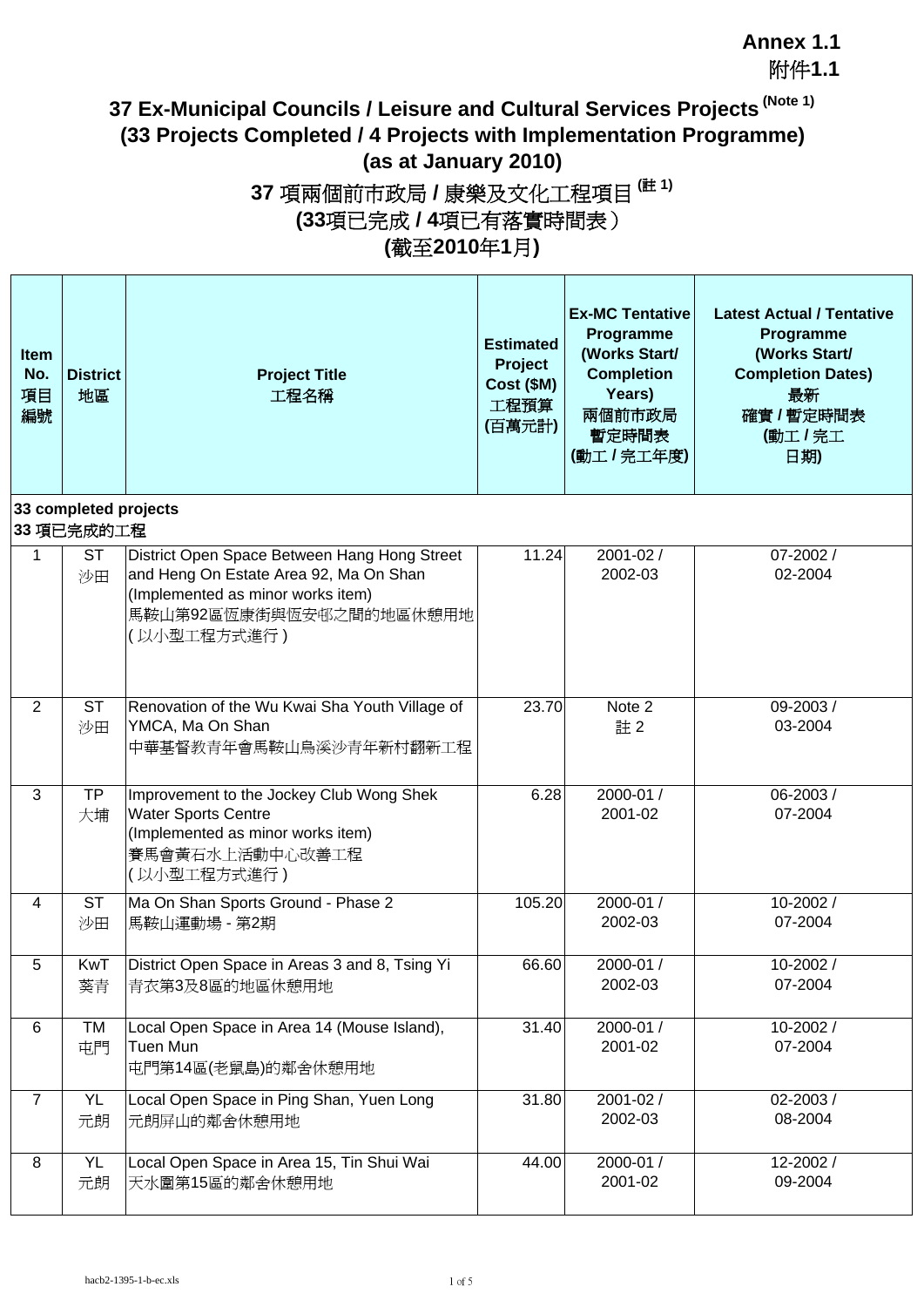| <b>Item</b><br>No.<br>項目<br>編號 | <b>District</b><br>地區 | <b>Project Title</b><br>工程名稱                                                                                                                  | <b>Estimated</b><br>Project<br>Cost (\$M)<br>工程預算<br>(百萬元計) | <b>Ex-MC Tentative</b><br>Programme<br>(Works Start/<br><b>Completion</b><br>Years)<br>兩個前市政局<br>暫定時間表<br>(動工/完工年度) | <b>Latest Actual / Tentative</b><br>Programme<br>(Works Start/<br><b>Completion Dates)</b><br>最新<br>確實 / 暫定時間表<br>(動工/完工<br>日期) |
|--------------------------------|-----------------------|-----------------------------------------------------------------------------------------------------------------------------------------------|-------------------------------------------------------------|---------------------------------------------------------------------------------------------------------------------|---------------------------------------------------------------------------------------------------------------------------------|
| 9                              | <b>ST</b><br>沙田       | Local Open Space Area 75, Ma On Shan<br>(TDD Greening Project)<br>馬鞍山第75區鄰舍休憩用地<br>(拓展署綠化計劃)                                                  | 3.18                                                        | 2000-01 /<br>2001-02                                                                                                | 04-2003 /<br>11-2004                                                                                                            |
| 10                             | Is<br>離島              | Tong Fuk Beach Building, Lantau<br>(Implemented as minor works item)<br>大嶼山塘福泳灘服務館<br>(以小型工程方式進行)                                             | 1.97                                                        | 2002-03 /<br>2004-05                                                                                                | $01 - 2004/$<br>11-2004                                                                                                         |
| 11                             | KT<br>觀塘              | Improvement to Lok Wah Playground, Kwun<br>Tong<br>觀塘樂華遊樂場改善工程                                                                                | 44.90                                                       | Note 2<br>註2                                                                                                        | 02-2003 /<br>12-2004                                                                                                            |
| 12                             | Is<br>離島              | District Open Space in Area 7, Tung Chung<br>東涌第7區的地區休憩用地                                                                                     | 58.70                                                       | 1999-2000/<br>2001-02                                                                                               | 02-2003/<br>04-2005                                                                                                             |
| 13                             | <b>TP</b><br>大埔       | District Open Space in Area 5, Tai Po<br>大埔第5區的地區休憩用地                                                                                         | 34.30                                                       | 2001-02 /<br>2002-03                                                                                                | 12-2002 /<br>05-2005                                                                                                            |
| 14                             | <b>TP</b><br>大埔       | Football Pitch in Area 5, Tai Po<br>大埔第5區的足球場                                                                                                 | 43.00                                                       | 2000-01 /<br>2001-02                                                                                                | 04-2003 /<br>06-2005                                                                                                            |
| 15                             | TM<br>屯門              | District Open Space Area 18 Tuen Mun<br>屯門第18區的地區休憩用地                                                                                         | 35.20                                                       | 2002-03 /<br>2003-04                                                                                                | 05-2003 /<br>08-2005                                                                                                            |
| 16                             | TM<br>屯門              | Improvements to Butterfly Beach Area 44 (Ferry<br>Pier) Tuen Mun<br>(Implemented as minor works item)<br>屯門第44區(渡輪碼頭)蝴蝶灣泳灘改善工程<br>(以小型工程方式進行) | 7.80                                                        | 2001-02 /<br>2002-03                                                                                                | 11-2004 /<br>08-2005                                                                                                            |
| 17                             | Is<br>離島              | Tung Wan Beach Building, Cheung Chau<br>(Implemented as minor works item)<br>長洲東灣泳灘服務館<br>(以小型工程方式進行)                                         | 13.00                                                       | 2002-03 /<br>2004-05                                                                                                | 01-2003/<br>10-2005                                                                                                             |
| 18                             | TM<br>屯門              | District Open Space in Area 16 (Yau Oi South),<br>Tuen Mun<br>(Funded by CLP)<br>屯門第16區(友愛南)地區休憩用地<br>(中華電力有限公司斥資興建)                          | 4.00                                                        | 2002-03 /<br>2003-04                                                                                                | 07-2004 /<br>10-2005                                                                                                            |
| 19                             | ${\sf N}$<br>北區       | Local Open Space in Areas 18 and 21 Fanling<br>粉嶺第18及21區的鄰舍休憩用地                                                                               | 33.60                                                       | 2000-01 /<br>2001-02                                                                                                | 07-2002 /<br>11-2005                                                                                                            |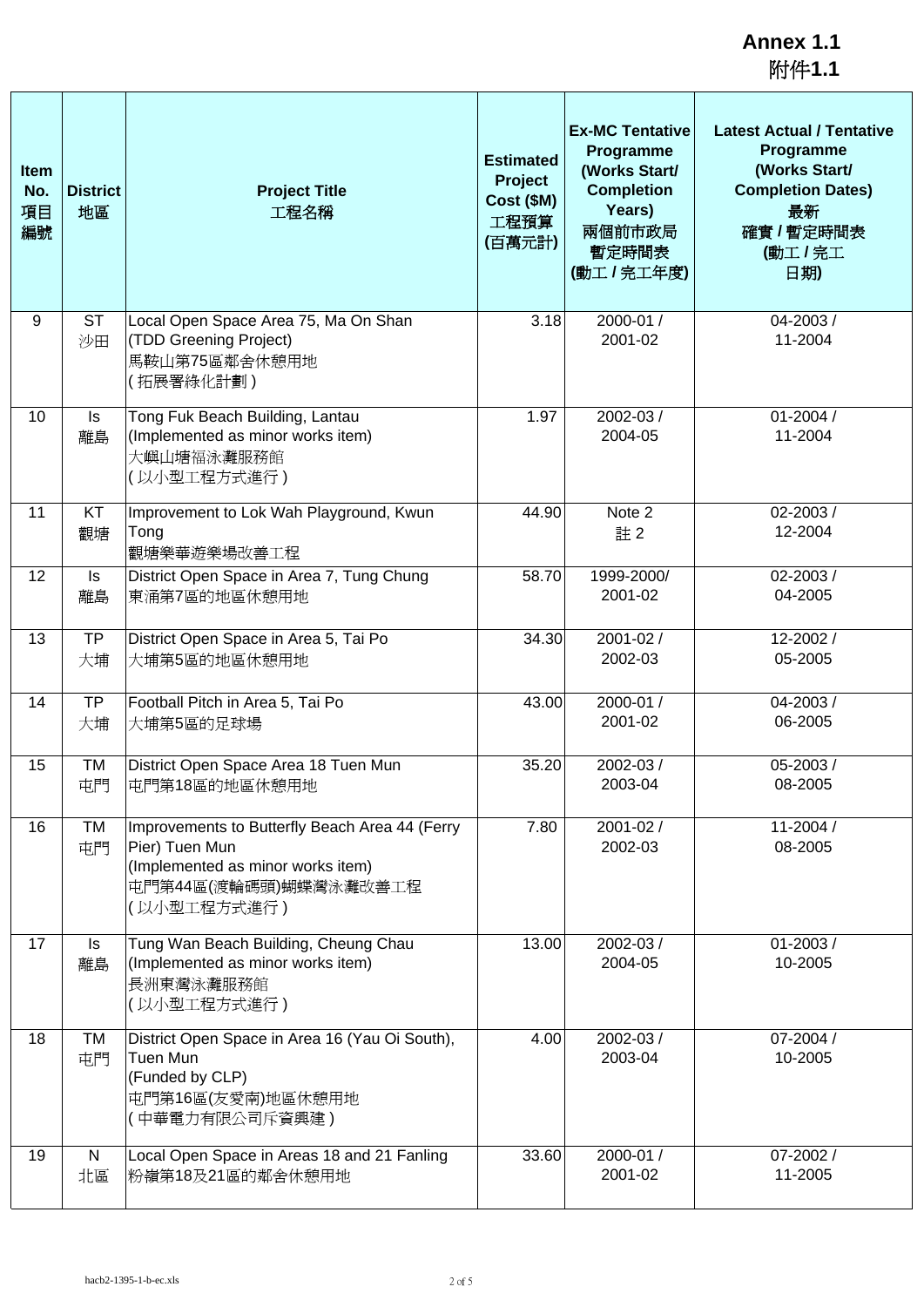**Annex 1.1** 附件**1.1**

| <b>Item</b><br>No.<br>項目<br>編號 | <b>District</b><br>地區 | <b>Project Title</b><br>工程名稱                                                                                                   | <b>Estimated</b><br>Project<br>Cost (\$M)<br>工程預算<br>(百萬元計) | <b>Ex-MC Tentative</b><br>Programme<br>(Works Start/<br><b>Completion</b><br>Years)<br>兩個前市政局<br>暫定時間表<br>(動工/完工年度) | <b>Latest Actual / Tentative</b><br>Programme<br>(Works Start/<br><b>Completion Dates)</b><br>最新<br>確實 / 暫定時間表<br>(動工/完工<br>日期) |
|--------------------------------|-----------------------|--------------------------------------------------------------------------------------------------------------------------------|-------------------------------------------------------------|---------------------------------------------------------------------------------------------------------------------|---------------------------------------------------------------------------------------------------------------------------------|
| 20                             | KC<br>九龍城             | Sheung Lok Street Rest Garden (Site B),<br>Kowloon City<br>(Implemented as minor works item)<br>九龍城常樂街休憩花園(地盤乙)<br>(以小型工程方式進行) | 13.90                                                       | 1999-2000/<br>2000-2001                                                                                             | 04-2005 /<br>10-2006                                                                                                            |
| 21                             | <b>YTM</b><br>油尖旺     | Cherry Street Park, Tai Kok Tsui<br>大角咀櫻桃街公園                                                                                   | 91.10                                                       | 1999-2000/<br>2001-02                                                                                               | 12-2003/<br>02-2007                                                                                                             |
| 22                             | <b>ST</b><br>沙田       | Hin Tin Swimming Pool - Phase 2<br>沙田顯田游泳池第2期工程                                                                                | 173.80                                                      | 2001-02 /<br>2003-04                                                                                                | 03-2005 /<br>04-2007                                                                                                            |
| 23                             | <b>YL</b><br>元朗       | Local Open Space in Areas 25, 25A and 25B, Tin<br>Shui Wai, Yuen Long<br>元朗天水圍第25、25A、25B區的鄰舍休憩用地                              | 67.60                                                       | 2000-01 /<br>2002-03                                                                                                | 11-2005 /<br>04-2007                                                                                                            |
| 24                             | Is<br>離島              | District Open Space in Area 2 Tung Chung<br>Lantau<br>大嶼山東涌第2區的地區休憩用地                                                          | 48.10                                                       | 2000-01 /<br>2002-03                                                                                                | 03-2006 /<br>01-2008                                                                                                            |
| 25                             | N<br>北區               | District Open Space in Area 39, Fanling/Sheung<br>Shui<br>粉嶺/上水第39區的地區休憩用地                                                     | 42.70                                                       | 2003-04 /<br>2004-05                                                                                                | 03-2006 /<br>02-2008                                                                                                            |
| 26                             | <b>TW</b><br>荃灣       | District Open Space in Area 35, Tsuen Wan -<br>Phase 2<br>荃灣第35區的地區休憩用地 一 第二期工程                                                | 54.70                                                       | 2003-04 /<br>2005-06                                                                                                | 03-2006 /<br>03-2008                                                                                                            |
| 27                             | TM<br>屯門              | Local Open Space in Area 16 (Yau Oi South)<br>Tuen Mun<br>屯門第16區(友愛南)鄰舍休憩用地                                                    | 63.20                                                       | 2001-02 /<br>2002-03                                                                                                | 01-2007 /<br>08-2008                                                                                                            |
| 28                             | <b>SSP</b><br>深水埗     | Sham Shui Po Park - Stage 2<br>深水埗公園 - 第二期                                                                                     | 50.30                                                       | 1999-2000/<br>2001-02                                                                                               | 12-2006 /<br>09-2008                                                                                                            |
| 29                             | SK<br>西貢              | District Open Space in Area 40A, Tseung Kwan O<br>將軍澳第40A區地區休憩用地                                                               | 60.00                                                       | 2002-03 /<br>2003-04                                                                                                | 12-2006 /<br>09-2008                                                                                                            |
| 30(i)                          | -wide                 | Territory Renovation of libraries - Phase 1 works<br>圖書館翻新工程 - 第一期工程                                                           | 125.20                                                      | Note 2<br>註2                                                                                                        | 02-2005 /<br>11-2006                                                                                                            |
| 30(ii)                         | 全港<br>各區              | Renovation of libraries - Phase 2 works<br>圖書館翻新工程 - 第二期工程                                                                     | 140.00                                                      |                                                                                                                     | 02-2007 /<br>10-2008                                                                                                            |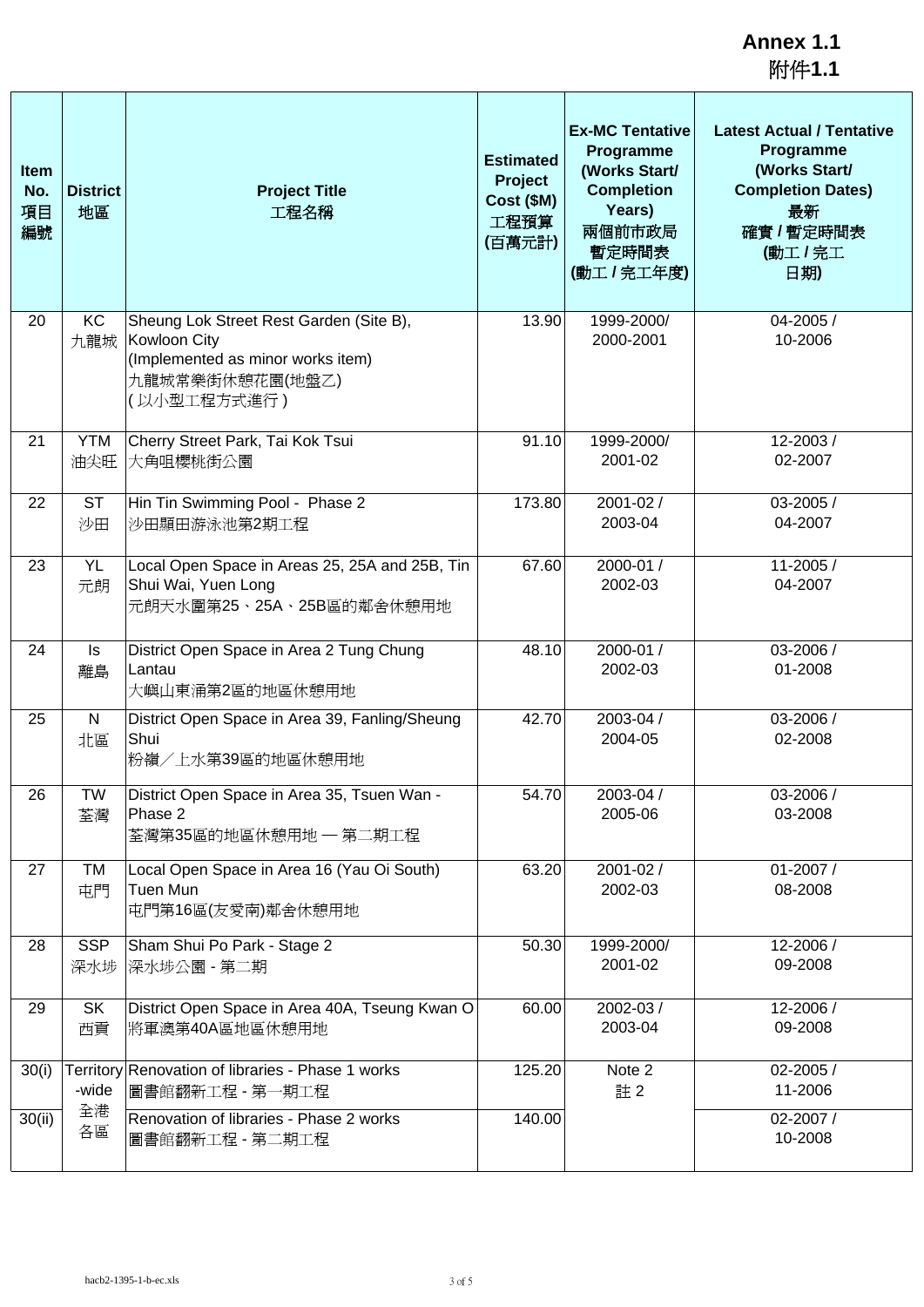**Annex 1.1** 附件**1.1**

| <b>Item</b><br>No.<br>項目<br>編號 | <b>District</b><br>地區 | <b>Project Title</b><br>工程名稱                                                                                                                                                    | <b>Estimated</b><br>Project<br>Cost (\$M)<br>工程預算<br>(百萬元計) | <b>Ex-MC Tentative</b><br>Programme<br>(Works Start/<br><b>Completion</b><br>Years)<br>兩個前市政局<br>暫定時間表<br>(動工 / 完工年度) | <b>Latest Actual / Tentative</b><br>Programme<br>(Works Start/<br><b>Completion Dates)</b><br>最新<br>確實 / 暫定時間表<br>(動工/完工<br>日期) |
|--------------------------------|-----------------------|---------------------------------------------------------------------------------------------------------------------------------------------------------------------------------|-------------------------------------------------------------|-----------------------------------------------------------------------------------------------------------------------|---------------------------------------------------------------------------------------------------------------------------------|
| 31                             | TM<br>屯門              | Local Open Space in Area 52 Tuen Mun<br>(Implemented as minor works item)<br>屯門第52區鄰舍休憩用地<br>(以小型工程方式進行)                                                                        | 13.83                                                       | 2003-04 /<br>2004-05                                                                                                  | 12-2007/<br>02-2009                                                                                                             |
| 32                             | <b>SK</b><br>西貢       | Tseung Kwan O Sports Ground<br>將軍澳運動場                                                                                                                                           | 392.80                                                      | 2001-02 /<br>2004-05                                                                                                  | 04-2006 /<br>03-2009                                                                                                            |
| 33                             | Is<br>離島              | Indoor Recreation Centre, Community Hall cum<br>Library in Area 17 Tung Chung, Lantau<br>大嶼山東涌第17區體育館、社區會堂暨圖書館<br>4 projects under construction / with implementation programme | 429.70                                                      | 2001-02 /<br>2004-05                                                                                                  | 12-2006 /<br>10-2009                                                                                                            |
|                                |                       | 4項正在興建/已有時間表的工程                                                                                                                                                                 |                                                             |                                                                                                                       |                                                                                                                                 |
| 34                             | E<br>東區               | Redevelopment of Victoria Park Swimming Pool<br>Complex<br>維多利亞公園游泳池場館重建工程                                                                                                      | 1,197.70                                                    | 2001-02 /<br>2004-05                                                                                                  | 08-2009 /<br>Late 2014<br>2014年底                                                                                                |
| 35                             | KT<br>觀塘              | Redevelopment of Kwun Tong Swimming Pool<br>Complex and Kwun Tong Recreation Ground<br>重建觀塘游泳池場館及觀塘遊樂場                                                                          | 1,323.80                                                    | 1999-2000 /<br>2000-01                                                                                                | 11-2009 /<br>Late 2014<br>2014年底                                                                                                |
| 36                             | SK<br>西貢              | Town Park, Indoor Velodrome cum Sports Centre<br>in Area 45, Tseung Kwan O<br>將軍澳第45區市鎭公園、室內單車場及體育館                                                                             | 1,129.70                                                    | 2001-02 /<br>2004-05                                                                                                  | <b>Early 2010</b><br>2010年初 /<br><b>Early 2013</b><br>2013年初                                                                    |
| 37                             | KT<br>觀塘              | Cross District Community Cultural Centre in Kwun<br>Tong (Note 1)<br>觀塘跨區社區文化中心(註1)<br>$T = 1 - 1$                                                                              | 2,996.64                                                    | Note 2<br>註2                                                                                                          | Mid 2012<br>2012年中 /<br>Late 2016<br>2016年底<br>[Subject to site availability<br>有待確定工地可供使用日期後<br>才作實]                           |

Note 1 : Including one non ex-MC Project.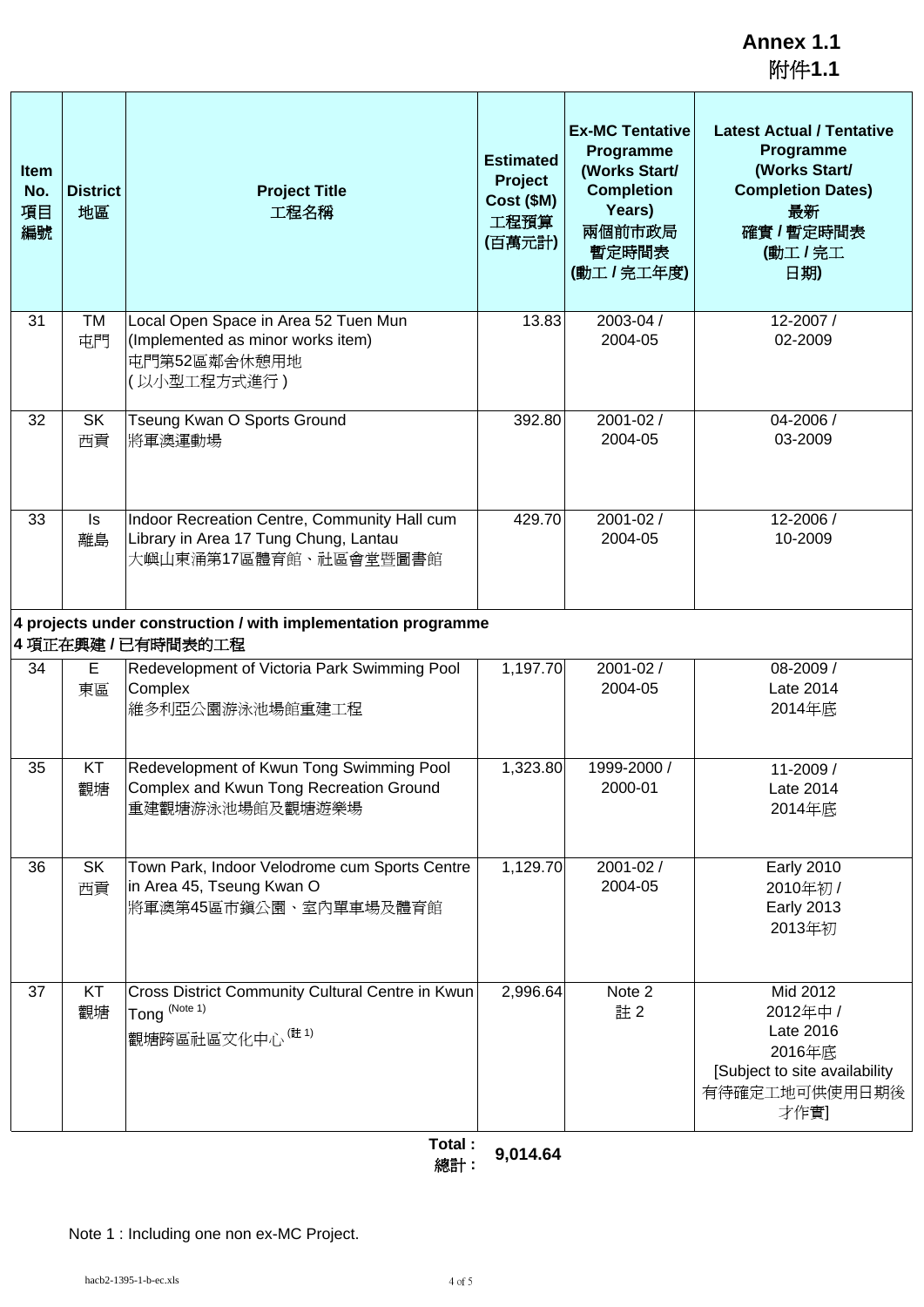**Annex 1.1** 附件**1.1**

| <b>Item</b><br>No.<br>項目<br>編號 | <b>District</b><br>地區 | <b>Project Title</b><br>工程名稱 | <b>Estimated</b><br>Project<br>Cost (\$M)<br>工程預算<br>(百萬元計) | <b>Ex-MC Tentative</b><br><b>Programme</b><br>(Works Start/<br><b>Completion</b><br>Years)<br>兩個前市政局<br>暫定時間表<br>(動工/完工年度) | <b>Latest Actual / Tentative</b><br>Programme<br>(Works Start/<br><b>Completion Dates)</b><br>最新<br>確實 / 暫定時間表<br>(動工/完工<br>日期) |
|--------------------------------|-----------------------|------------------------------|-------------------------------------------------------------|----------------------------------------------------------------------------------------------------------------------------|---------------------------------------------------------------------------------------------------------------------------------|
|--------------------------------|-----------------------|------------------------------|-------------------------------------------------------------|----------------------------------------------------------------------------------------------------------------------------|---------------------------------------------------------------------------------------------------------------------------------|

註 1 : 包括一項並不屬於兩個前市政局工程項目。

Note 2 : No programme had been scheduled by the Ex-MCs.

註 2 : 兩個前市政局未有定下時間表。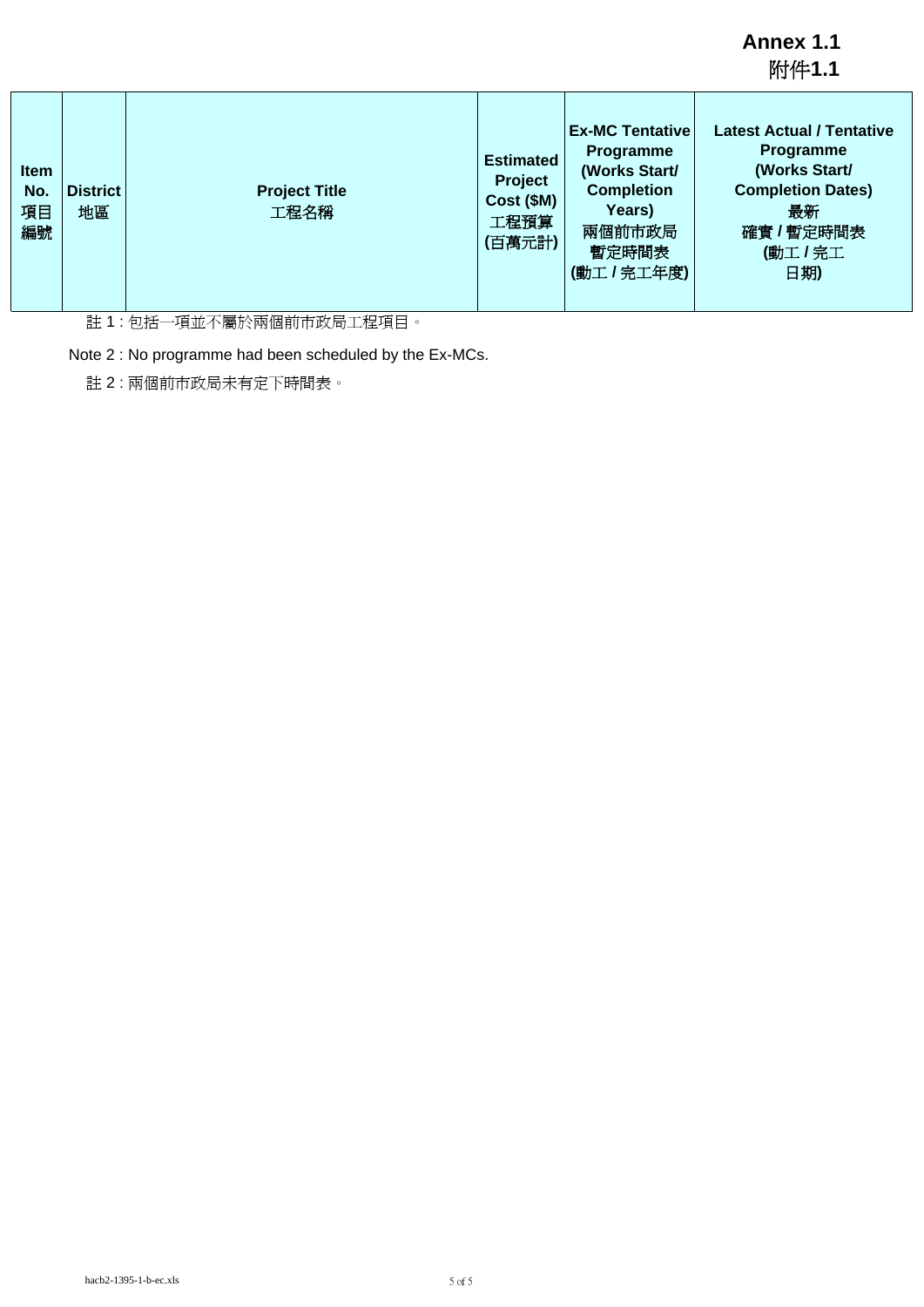**Annex 1.2** 附件**1.2**

## **25 Priority Ex-Municipal Councils / Leisure and Cultural Services Projects (Note 1)** *(as at January 2010)*

**25**項優先進行的兩個前市政局 **/** 康樂及文化工程項目 **(**註 **1)**

*(* 截至*2010* 年*1* 月*)*

| <b>Item</b><br>No.<br>項目<br>編號 | <b>District</b><br>地區             | <b>Project Title</b><br>工程名稱                                                                                         | <b>Estimated</b><br><b>Project Cost</b><br>(SM)<br>工程預算<br>(百萬元計) | Ex-MC<br><b>Tentative</b><br>Programme<br>(Works Start/<br><b>Completion</b><br>Years)<br>兩個前市政局<br>暫定時間表<br>(動工/完工<br>年度) | <b>Latest Actual /</b><br><b>Tentative</b><br>Programme<br>(Works Start/<br><b>Completion Dates)</b><br>最新<br>確實 / 暫定時間表<br>(動工/完工<br>日期) |
|--------------------------------|-----------------------------------|----------------------------------------------------------------------------------------------------------------------|-------------------------------------------------------------------|----------------------------------------------------------------------------------------------------------------------------|-------------------------------------------------------------------------------------------------------------------------------------------|
|                                | 7 completed projects<br>7 項已完成的工程 |                                                                                                                      |                                                                   |                                                                                                                            |                                                                                                                                           |
| $\mathbf{1}$                   | <b>YTM</b><br>油尖旺                 | Open Space at Tai Kok Tsui Temporary<br>Market<br>在大角咀臨時街市闢建休憩用地                                                     | 14.85                                                             | 2002-03 /<br>2003-04                                                                                                       | 09-2006 /<br>01/2008                                                                                                                      |
| $\overline{2}$                 | <b>TW</b><br>荃灣                   | Local Open Space in Area 50, Sham<br>Tseng, Tsuen Wan<br>荃灣深井第50區鄰舍休憩用地                                              | 21.10                                                             | 2003-04 /<br>2005-06                                                                                                       | 04-2007 /<br>08-2008                                                                                                                      |
| 3                              | <b>YL</b><br>元朗                   | District Open Space in Area 107, Tin Shui<br>Wai<br>天水圍第107區的地區休憩用地                                                  | 91.40                                                             | 2001-02 /<br>2003-04                                                                                                       | 12-2006 /<br>10-2008                                                                                                                      |
| 4                              | N<br>北區                           | Local Open Space in Area 28,<br>Fanling/Sheung Shui<br>粉嶺/上水第28區鄰舍休憩用地                                               | 36.60                                                             | 2002-03 /<br>2003-04                                                                                                       | 04-2007 /<br>11-2008                                                                                                                      |
| 5                              | <b>KwT</b><br>葵青                  | District Open Space in Shek Yam Estate -<br>Phases 1 and 4, Kwai Chung (Note 1)<br>葵涌石蔭邨第1及4期地區休憩用地 <sup>(註 1)</sup> | 46.10                                                             | ä,                                                                                                                         | 04-2007 /<br>01-2009                                                                                                                      |
| 6                              | Е<br>東區                           | Improvement to Victoria Park Tennis<br>Centre (Note 1)<br>維多利亞公園網球中心改善工程 (#1)                                        | 73.70                                                             |                                                                                                                            | 01-2007 /<br>07-2009                                                                                                                      |
| $\overline{7}$                 | S<br>南區                           | Recreational Development at North Ap Lei<br><b>Chau Reclamation</b><br>鴨脷洲北部填海區康樂發展工程                                | 94.30                                                             | 2001-02 /<br>2002-03                                                                                                       | 10-2007/<br>09-2009                                                                                                                       |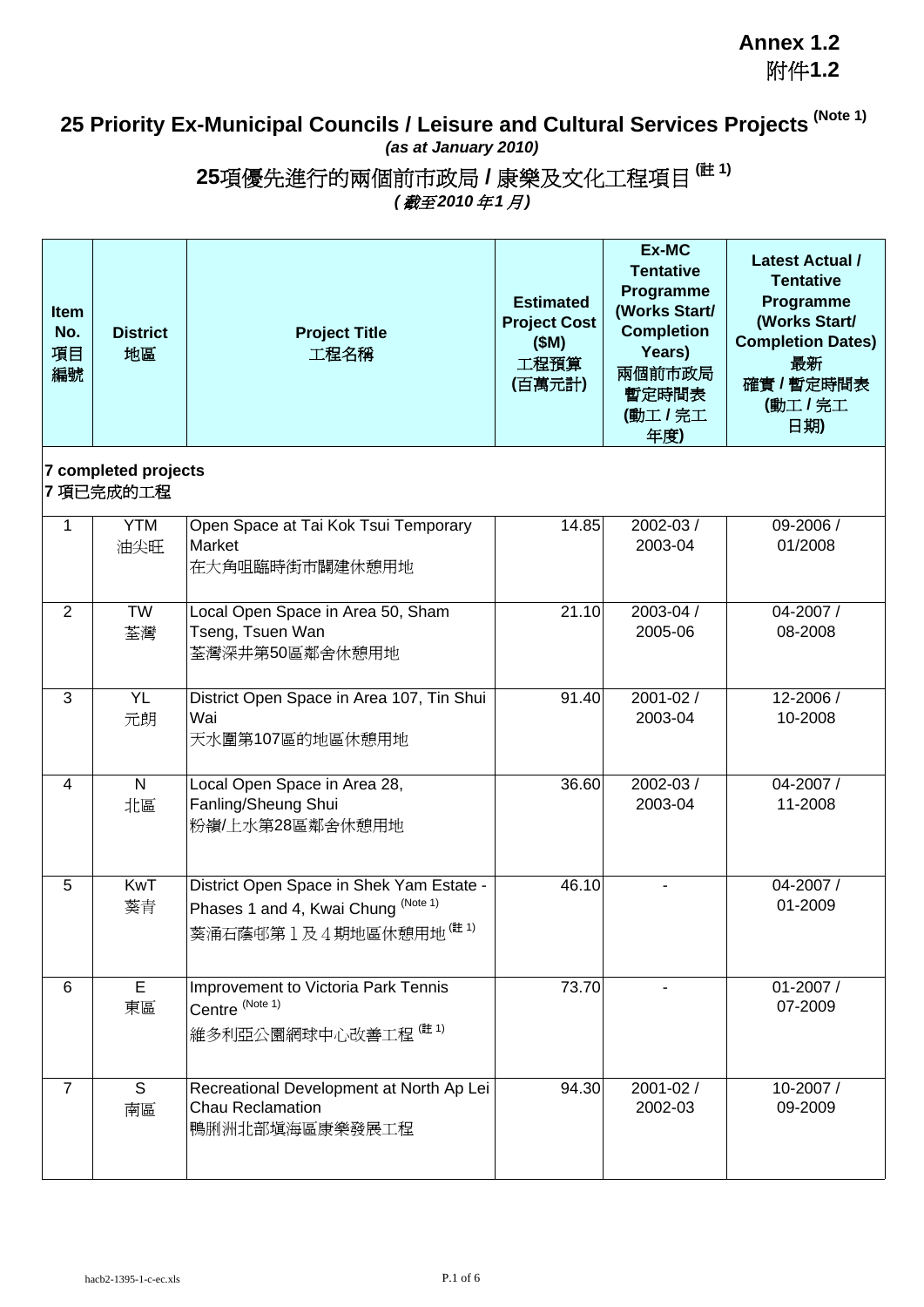| <b>Item</b><br>No.<br>項目<br>編號 | <b>District</b><br>地區            | <b>Project Title</b><br>工程名稱                                                               | <b>Estimated</b><br><b>Project Cost</b><br>(SM)<br>工程預算<br>(百萬元計) | Ex-MC<br><b>Tentative</b><br>Programme<br>(Works Start/<br><b>Completion</b><br>Years)<br>兩個前市政局<br>暫定時間表<br>(動工/完工<br>年度) | <b>Latest Actual /</b><br><b>Tentative</b><br>Programme<br>(Works Start/<br><b>Completion Dates)</b><br>最新<br>確實 / 暫定時間表<br>(動工 / 完工<br>日期) |
|--------------------------------|----------------------------------|--------------------------------------------------------------------------------------------|-------------------------------------------------------------------|----------------------------------------------------------------------------------------------------------------------------|---------------------------------------------------------------------------------------------------------------------------------------------|
|                                | 1 project terminated<br>1 項終止的工程 |                                                                                            |                                                                   |                                                                                                                            |                                                                                                                                             |
| 8                              | <b>TP</b><br>大埔                  | Sports Centre in Area 33, Tai Po<br>大埔第33區體育館                                              |                                                                   | Project terminated<br>工程項目終止<br>[Note 2]<br>[註2]                                                                           |                                                                                                                                             |
|                                |                                  | 13 projects commenced construction works in 2009/10 or before<br>13 項已於2009/10年度或以前動工興建的工程 |                                                                   |                                                                                                                            |                                                                                                                                             |
| 9                              | <b>ST</b><br>沙田                  | Ma On Shan Waterfront Promenade<br>馬鞍山海濱長廊                                                 | 220.80                                                            | 2001-02 /<br>2002-03                                                                                                       | $05 - 2007/$<br>Phase 1:<br>第1期:06-2009<br>Phase 2:<br>第2期: 12-2009<br>Phase 3: Mid 2010<br>第3期:2010年中                                      |
| 10                             | Is<br>離島                         | Swimming Pool Complex in Area 2, Tung<br>Chung, Lantau<br>大嶼山東涌第2區游泳池場館                    | 441.40                                                            | 2003-04 /<br>2004-05                                                                                                       | 09-2007<br>Late 2010<br>2010年底                                                                                                              |
| 11                             | <b>KwT</b><br>葵青                 | District Open Space in Area 9, Tsing Yi<br>青衣第9區的地區休憩用地                                    | 175.90                                                            | 2003-04 /<br>2005-06                                                                                                       | 11-2007/<br><b>Early 2010</b><br>2010年初                                                                                                     |
| 12                             | <b>YL</b><br>元朗                  | Tin Shui Wai Public Library cum Indoor<br><b>Recreation Centre</b><br>天水圍公共圖書館兼體育館         | 625.40                                                            | 2000-01 /<br>2002-03                                                                                                       | 11-2007<br>Mid 2011<br>2011年中                                                                                                               |
| 13                             | KT<br>觀塘                         | Recreational facilities on Jordan Valley<br>former landfill, Kwun Tong<br>觀塘佐敦谷堆填區康樂設施工程   | 179.60                                                            | 2000-01 /<br>2001-02                                                                                                       | 12-2007<br><b>Early 2010</b><br>2010年初                                                                                                      |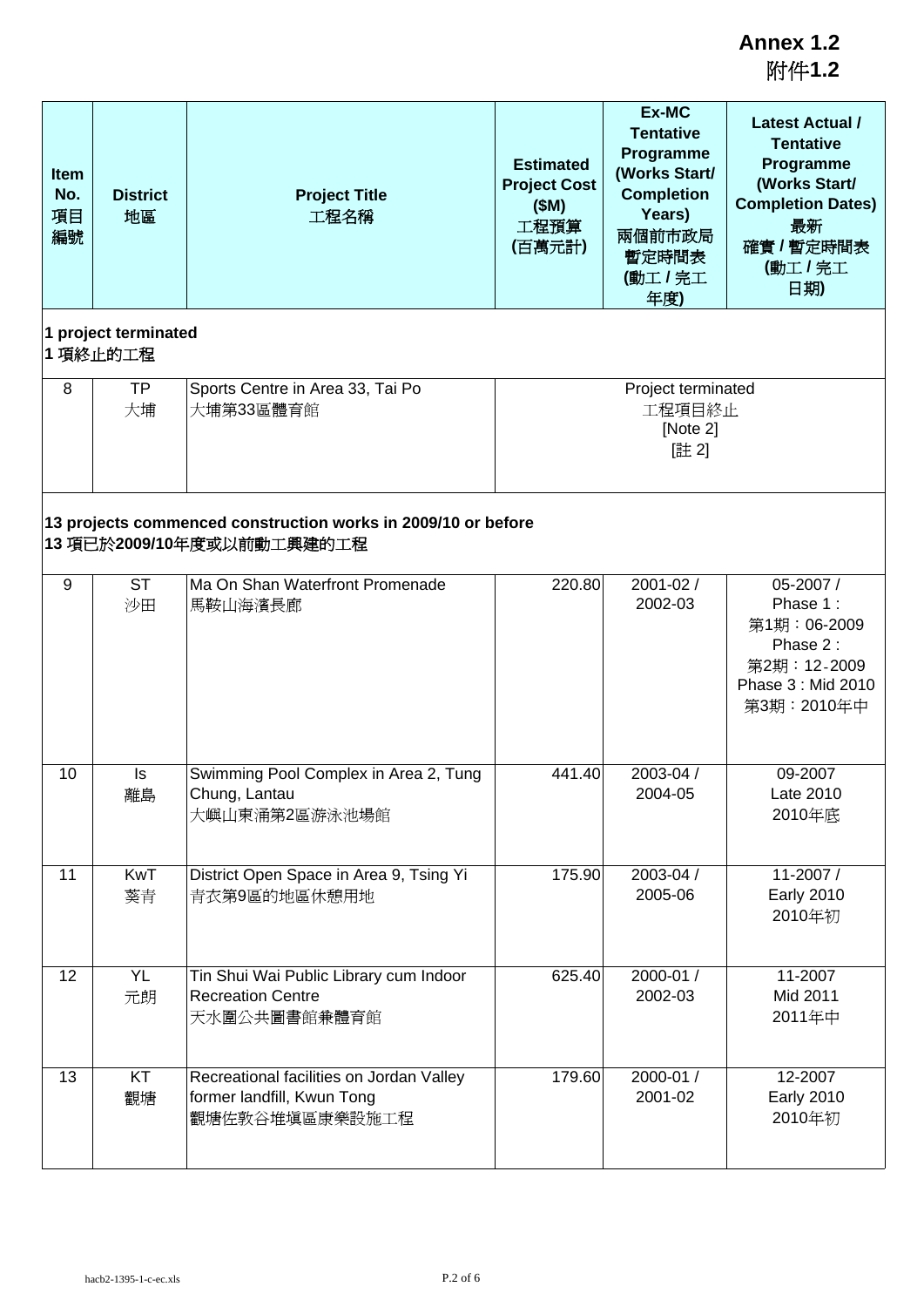| <b>Item</b><br>No.<br>項目<br>編號 | <b>District</b><br>地區 | <b>Project Title</b><br>工程名稱                                                   | <b>Estimated</b><br><b>Project Cost</b><br>(SM)<br>工程預算<br>(百萬元計) | Ex-MC<br><b>Tentative</b><br>Programme<br>(Works Start/<br><b>Completion</b><br>Years)<br>兩個前市政局<br>暫定時間表<br>(動工/完工<br>年度) | <b>Latest Actual /</b><br><b>Tentative</b><br>Programme<br>(Works Start/<br><b>Completion Dates)</b><br>最新<br>確實 / 暫定時間表<br>(動工/完工<br>日期) |
|--------------------------------|-----------------------|--------------------------------------------------------------------------------|-------------------------------------------------------------------|----------------------------------------------------------------------------------------------------------------------------|-------------------------------------------------------------------------------------------------------------------------------------------|
| 14                             | <b>WTS</b><br>黃大仙     | Ngau Chi Wan Recreation Ground, Wong<br>Tai Sin<br>黃大仙牛池灣遊樂場                   | 199.40                                                            | 2000-01 /<br>2002-03                                                                                                       | 01-2008<br><b>Early 2010</b><br>2010年初                                                                                                    |
| 15                             | <b>WTS</b><br>黃大仙     | District Open Space at Po Kong Village<br>Road, Wong Tai Sin<br>黃大仙蒲崗村道的地區休憩用地 | 475.60                                                            | 2000-01/<br>2001-02                                                                                                        | 01-2008<br>Late 2010<br>2010年底                                                                                                            |
| 16                             | E<br>東區               | Siu Sai Wan Complex<br>小西灣市政大廈                                                 | 463.70                                                            | 2001-02 /<br>2003-04                                                                                                       | 03-2008<br>Late 2010<br>2010年底                                                                                                            |
| 17                             | C&W<br>中西區            | Sun Yat Sen Memorial Park and<br><b>Swimming Pool Complex</b><br>中山紀念公園暨游泳池塲館  | 574.70                                                            | 2000-01 /<br>2003-04                                                                                                       | 03-2008<br><b>Early 2011</b><br>2011年初                                                                                                    |
| 18                             | ls<br>離島              | District Open Space in Area 18, Tung<br>Chung, Lantau<br>大嶼山東涌第18區地區休憩用地       | 230.00                                                            | 2001-02 /<br>2003-04                                                                                                       | 07-2008 /<br>Mid 2010<br>2010年中                                                                                                           |
| 19                             | <b>SK</b><br>西貢       | Tseung Kwan O Complex in Area 44,<br>Tseung Kwan O<br>將軍澳第44區綜合大樓              | 530.90                                                            | 2001-02 /<br>2004-05                                                                                                       | 10-2008/<br>Mid 2011<br>2011年中                                                                                                            |
| 20                             | $\mathsf{N}$<br>北區    | Sports Centre in Area 28A,<br>Fanling/Sheung Shui<br>粉嶺/上水第28A區體育館             | 360.00                                                            | 2002-03 /<br>2004-05                                                                                                       | 12-2008/<br>Mid 2011<br>2011年中                                                                                                            |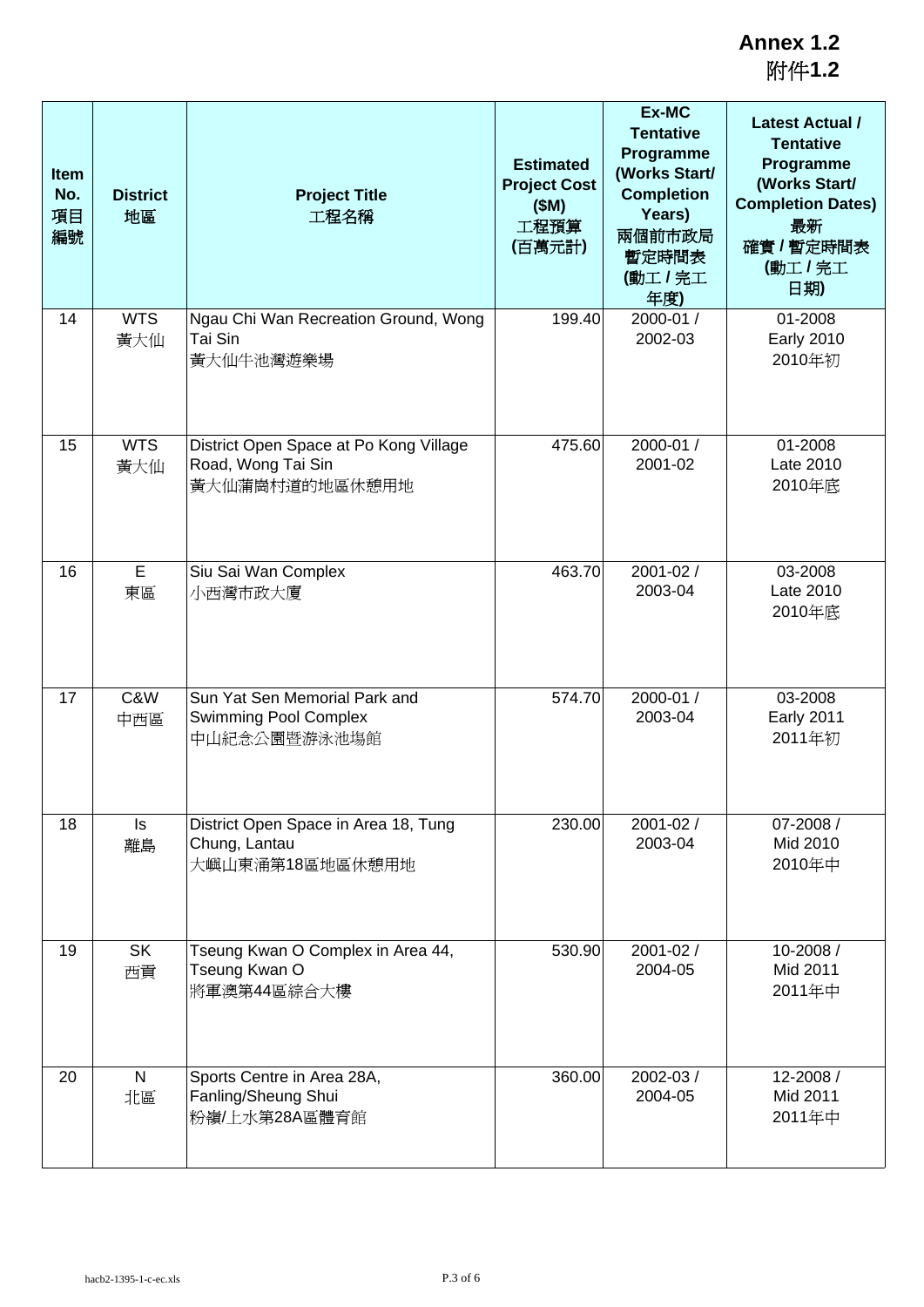| <b>Item</b><br>No.<br>項目<br>編號 | <b>District</b><br>地區 | <b>Project Title</b><br>工程名稱                                                                                                               | <b>Estimated</b><br><b>Project Cost</b><br>(SM)<br>工程預算<br>(百萬元計) | Ex-MC<br><b>Tentative</b><br>Programme<br>(Works Start/<br><b>Completion</b><br>Years)<br>兩個前市政局<br>暫定時間表<br>(動工/完工<br>年度) | <b>Latest Actual /</b><br><b>Tentative</b><br>Programme<br>(Works Start/<br><b>Completion Dates)</b><br>最新<br>確實 / 暫定時間表<br>(動工/完工<br>日期) |
|--------------------------------|-----------------------|--------------------------------------------------------------------------------------------------------------------------------------------|-------------------------------------------------------------------|----------------------------------------------------------------------------------------------------------------------------|-------------------------------------------------------------------------------------------------------------------------------------------|
| 21                             | <b>TM</b><br>屯門       | Swimming Pool Complex in Area 1 (San<br>Wai Court), Tuen Mun<br>屯門第1區(新圍苑)游泳池場館                                                            | 791.40                                                            | 2001-02 /<br>2003-04                                                                                                       | 05-2009 /<br><b>Early 2012</b><br>2012年初                                                                                                  |
|                                |                       | 2 projects to commence construction works in 2010/11<br>2 項將於2010/11年度動工興建的工程                                                              |                                                                   |                                                                                                                            |                                                                                                                                           |
| 22                             | YL<br>元朗              | Public Library and Indoor Recreation<br>Centre in Area 3, Yuen Long<br>元朗第3區公共圖書館及體育館                                                      | 704.10                                                            | 2000-01 /<br>2002-03                                                                                                       | Mid 2010<br>2010年中 /<br>Mid 2013<br>2013年中                                                                                                |
| 23                             | KC<br>九龍城             | Construction of an Annex Building for the<br>Ko Shan Theatre (Note 1)<br>高山劇場新翼(註1)<br>1 project to commence construction works in 2011/12 | 734.90                                                            |                                                                                                                            | Late 2010<br>2010年底 /<br><b>Early 2013</b><br>2013年初                                                                                      |
|                                |                       | 1 項將於2011/12年度動工興建的工程                                                                                                                      |                                                                   |                                                                                                                            |                                                                                                                                           |
| 24                             | <b>TP</b><br>大埔       | Development of a Bathing Beach at Lung<br>Mei, Tai Po (Note 1)<br>在大埔龍尾發展泳灘(註1)                                                            | 159.02<br>Under<br>Review<br>覆檢中<br>[Note 3]<br>[註 3]             |                                                                                                                            | Late 2011<br>2011年底 /<br>Late 2013<br>2013年底<br><b>Under Review</b><br>覆檢中<br>[Note 3]<br>[註 3]                                           |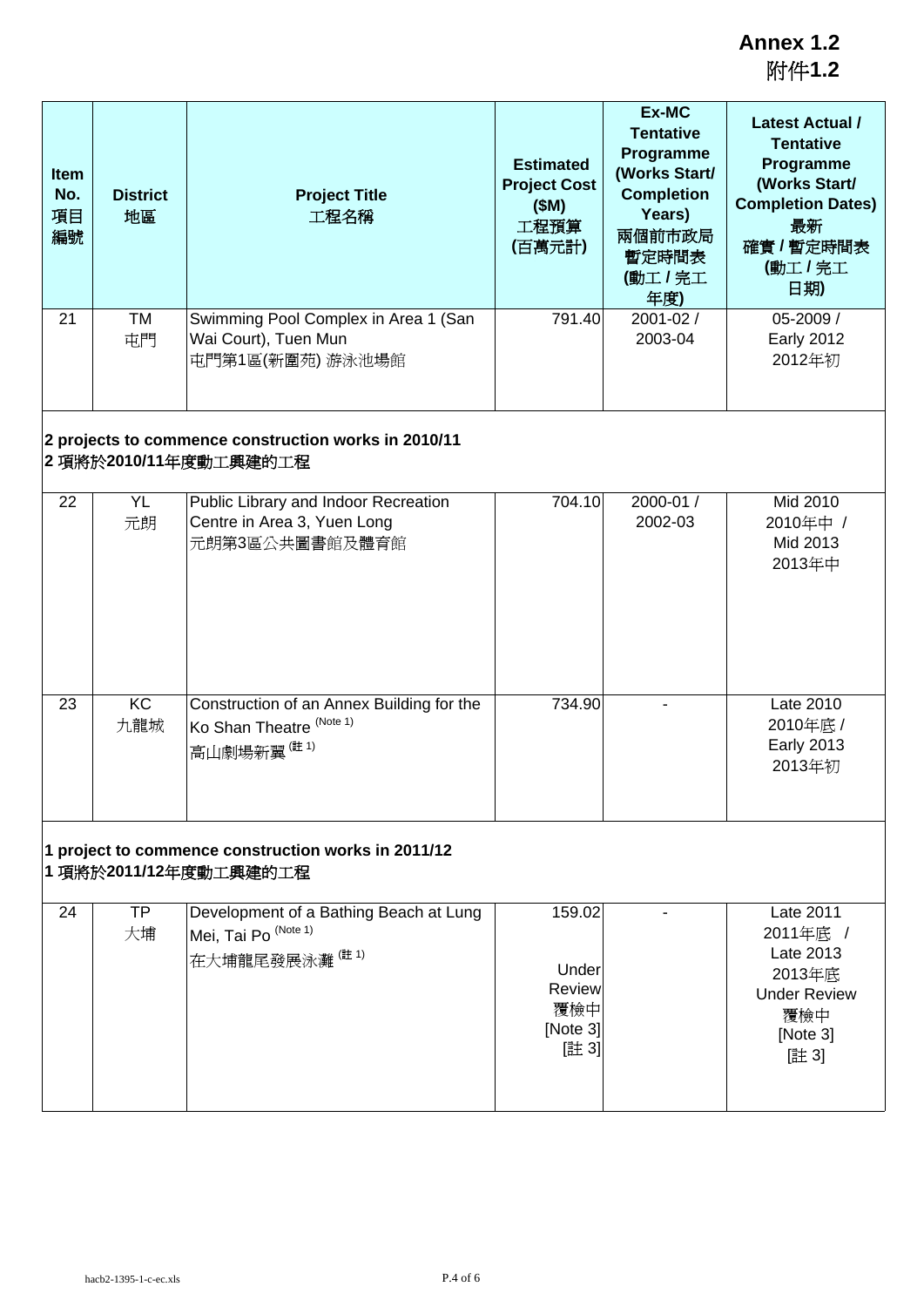附件**1.2**

| <b>Item</b><br>No.<br><b>District</b><br>項目<br>地區<br>編號 |                 | <b>Project Title</b><br>工程名稱                                                   | <b>Estimated</b><br><b>Project Cost</b><br>(SM)<br>工程預算<br>(百萬元計)  | Ex-MC<br><b>Tentative</b><br>Programme<br>(Works Start/<br><b>Completion</b><br>Years)<br>兩個前市政局<br>暫定時間表<br>(動工/完工<br>年度) | <b>Latest Actual /</b><br><b>Tentative</b><br>Programme<br>(Works Start/<br><b>Completion Dates)</b><br>最新<br>確實 / 暫定時間表<br>(動工/完工<br>日期)                                                                                                                                                                                      |
|---------------------------------------------------------|-----------------|--------------------------------------------------------------------------------|--------------------------------------------------------------------|----------------------------------------------------------------------------------------------------------------------------|--------------------------------------------------------------------------------------------------------------------------------------------------------------------------------------------------------------------------------------------------------------------------------------------------------------------------------|
| 1 項將於2013/14年度動工興建的工程                                   |                 | 1 project to commence construction works in 2013/14                            |                                                                    |                                                                                                                            |                                                                                                                                                                                                                                                                                                                                |
| 25                                                      | <b>TW</b><br>荃灣 | Ecological Park (Tso Kung Tam Valley<br>Tsuen Wan)<br>自然生態公園(荃灣曹公潭谷)<br>Total: | 1,215.00<br>Under<br>Review<br>覆檢中<br>[Note 4]<br>[註4]<br>8,459.87 | 2003-04 /<br>2005-06                                                                                                       | Phase I:<br>Mid 2013 /<br>Mid 2015<br>第一期:<br>2013年中 /<br>2015年中<br><b>Under Review</b><br>覆檢中<br>[Note 4]<br>[註4]<br>Phase II:<br>Early 2014 /<br>Mid 2017<br>第二期:<br>2014年初 /<br>2017年中<br><b>Under Review</b><br>覆檢中<br>[Note 4]<br>[註4]<br>Phase III :<br>Pending review at<br>the end of 2011<br>第三期:<br>有待2011年底<br>進行檢討 |

總計 **: 8,459.87**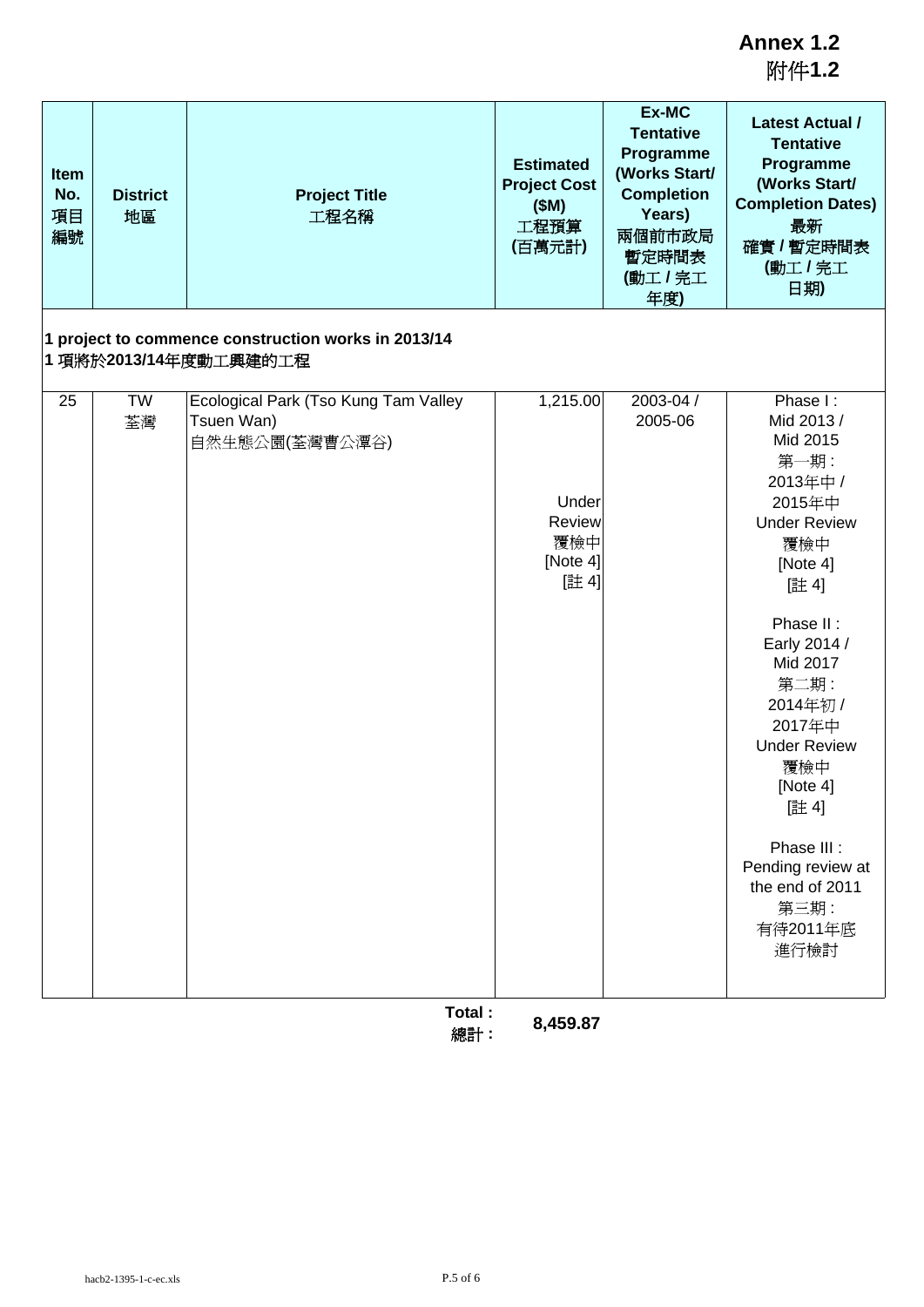**Annex 1.2** 附件**1.2**

| <b>Item</b><br>No.<br>項目<br>編號 | <b>District</b><br>地區 | <b>Project Title</b><br>工程名稱 | <b>Estimated</b><br><b>Project Cost</b><br>(SM)<br>工程預算<br>(百萬元計) | Ex-MC<br><b>Tentative</b><br><b>Programme</b><br>(Works Start/<br><b>Completion</b><br>Years)<br>兩個前市政局<br>暫定時間表<br>(動工/完工<br>年度) | <b>Latest Actual /</b><br><b>Tentative</b><br>Programme<br>(Works Start/<br><b>Completion Dates)</b><br>最新<br>確實 / 暫定時間表<br>(動工/完工<br>日期) |
|--------------------------------|-----------------------|------------------------------|-------------------------------------------------------------------|-----------------------------------------------------------------------------------------------------------------------------------|-------------------------------------------------------------------------------------------------------------------------------------------|

Note 1 : Among the 25 priority projects, four are non ex-MC projects.

- 註1 : 在25項優先進行的工程中, 四項並不屬於兩個前市政局工程項目。
- Note 2 : "Sports Centre in Area 33, Tai Po" project has been terminated due to technical difficulties. The sports centre project would be relocated to Plover Cove Road in Area 1, Tai Po for development in consultation with Tai Po District Council (DC) District Facilities Management Committee (DFMC).
	- 註 2 : 由於技術困難,原有「大埔第33區體育館」工程項目已經終止。該體育館工程經諮詢大埔區議會地 區設施管理委員會後將遷往大埔第一區寶湖道進行發展。
- Note 3 : The revised works under the Roads (Works, Use and Compensation) Ordinance has been regazetted and the objection period ended by 28 July 2009. The objection was over-ruled by Chief Executive in Council in December 2009 and the development time frame and estimated project cost are under review.
	- 註 3 : 當局根據《道路(工程、使用及補償)條例》把經修訂工程重新刊憲,反對期在2009年7月28日屆滿。 行政長官會同行政會議於2009年12 月否決有關的反對意見,工程的發展時間表及工程預算正在覆 檢。
- Note 4 : Consultations with residents in the vicinity of the project, i.e. Tsuen King Circuit and Mei Wan Street were conducted in June, July and December 2009. The estimated project cost and implementation programme are under review.
	- 註 4 : 康文署在2009年6月、7月及12月就工程計劃諮詢附近居民,即荃景圍及美環街。工程預算及推行時 間表正在覆檢。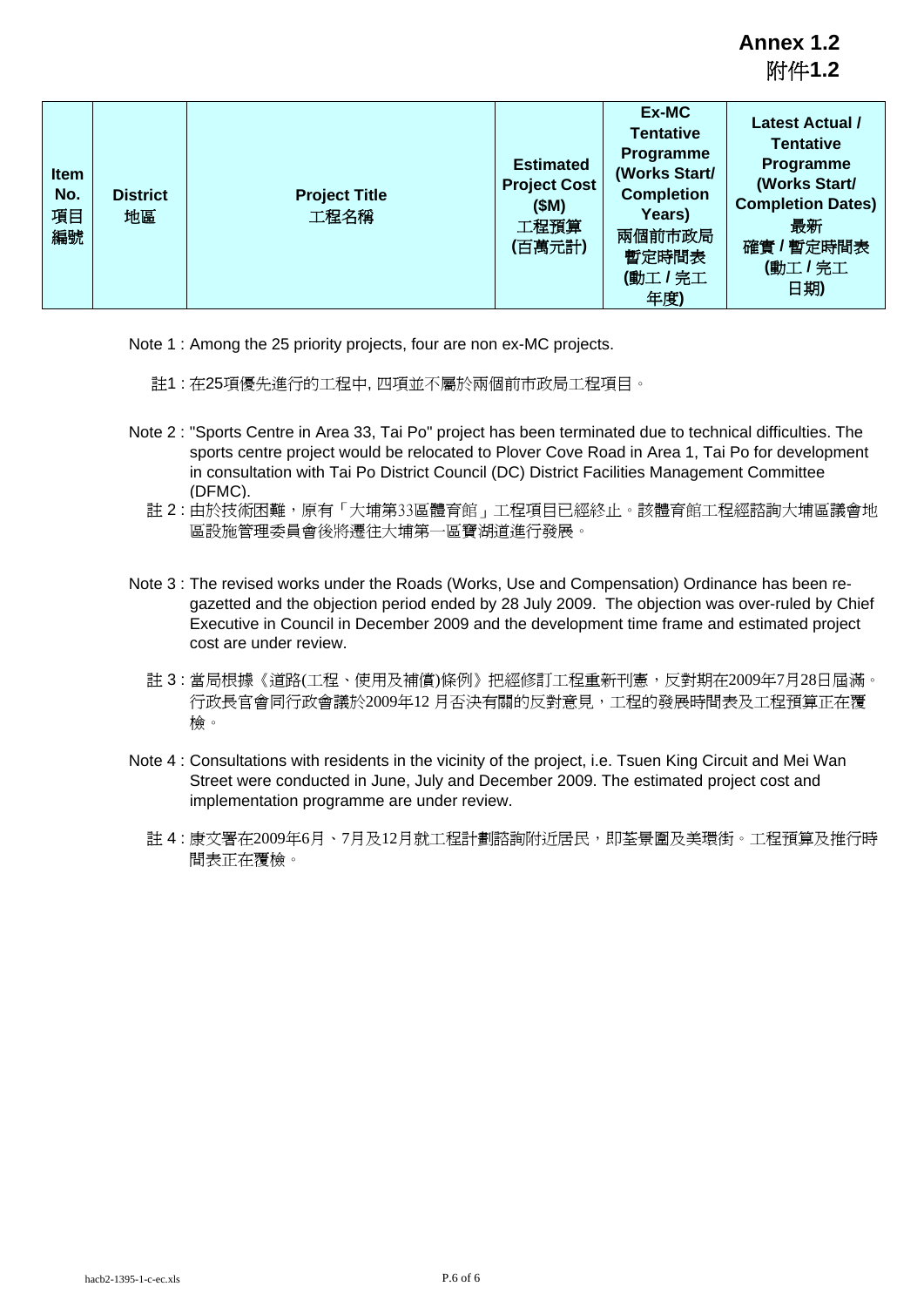#### **Annex 1.3** 附件 **1.3**

# **21 Ex-Municipal Councils / Leisure and Cultural Services Projects to Proceed Further with Planning Works (Note 1)**

#### *(as at January 2010)*

進一步進行策劃工作的**21**項兩個前市政局 **/** 康樂及文化工程 **(**註 **1)** *(* 截至*2010* 年*1* 月*)*

| <b>Item</b><br>No.<br>項目<br>編號 | <b>District</b><br>地區             | <b>Project Title</b><br>工程名稱                                                                                                                                          | <b>Estimated</b><br>Project<br>Cost<br>(SM)<br>工程預算<br>(百萬元計) | Ex-MC<br><b>Tentative</b><br>Programme<br>(Works Start/<br><b>Completion</b><br>Years)<br>兩個前市政局<br>暫定時間表<br>(動工/完工年度) | <b>Latest Actual /</b><br><b>Tentative</b><br>Programme<br>(Works Start/<br><b>Completion Dates)</b><br>最新<br>確實 / 暫定時間表<br>(動工/完工<br>日期) |
|--------------------------------|-----------------------------------|-----------------------------------------------------------------------------------------------------------------------------------------------------------------------|---------------------------------------------------------------|------------------------------------------------------------------------------------------------------------------------|-------------------------------------------------------------------------------------------------------------------------------------------|
|                                | 4 completed projects<br>4 項已完成的工程 |                                                                                                                                                                       |                                                               |                                                                                                                        |                                                                                                                                           |
| 1                              | <b>SSP</b><br>深水埗                 | Redevelopment of Cheung Sha Wan Road/<br>Cheung Shun Street Playground (Note 2)<br>(To proceed as minor works item)<br>長沙灣道/長順街遊樂場重建 (# 2)<br>(以小型工程方式進行)             | 6.60                                                          |                                                                                                                        | 12-2006 /<br>02-2008                                                                                                                      |
| $\overline{2}$                 | <b>YL</b><br>元朗                   | District Square in Areas 33A and 29, Tin Shui<br>Wai<br>(To proceed as minor works item)<br>天水圍第33A及29區地區廣場<br>(以小型工程方式進行)                                            | 14.70                                                         | 2001-02 /<br>2003-04                                                                                                   | 03-2007 /<br>03-2008                                                                                                                      |
| 3                              | C&W<br>中西區                        | New Education cum Exhibition Centre at Hong<br>Kong Zoological and Botanical Gardens<br>(HKZBG)<br>(To proceed as minor works item)<br>香港動植物公園新教育及展覽中心<br>(以小型工程方式進行) | 3.60                                                          | 1999-2000/<br>2001-02                                                                                                  | 06-2007 /<br>06-2008                                                                                                                      |
| $\overline{4}$                 | S<br>南區                           | Wah Fu Rest Garden<br>(To proceed as minor works item)<br>華富休憩花園<br>(以小型工程方式進行)                                                                                       | 14.50                                                         | 2001-02 /<br>2004-05                                                                                                   | 07-2007 /<br>06-2009                                                                                                                      |
|                                |                                   | 7 projects commenced / to commence construction works in 2009/10<br>7項已於/將於2009/10年度動工興建的工程                                                                           |                                                               |                                                                                                                        |                                                                                                                                           |
| 5                              | E<br>東區                           | <b>Aldrich Bay Park</b><br>愛秩序灣公園                                                                                                                                     | 135.20                                                        | No programme<br>未有時間表                                                                                                  | 05-2009 /<br><b>Early 2011</b><br>2011年初                                                                                                  |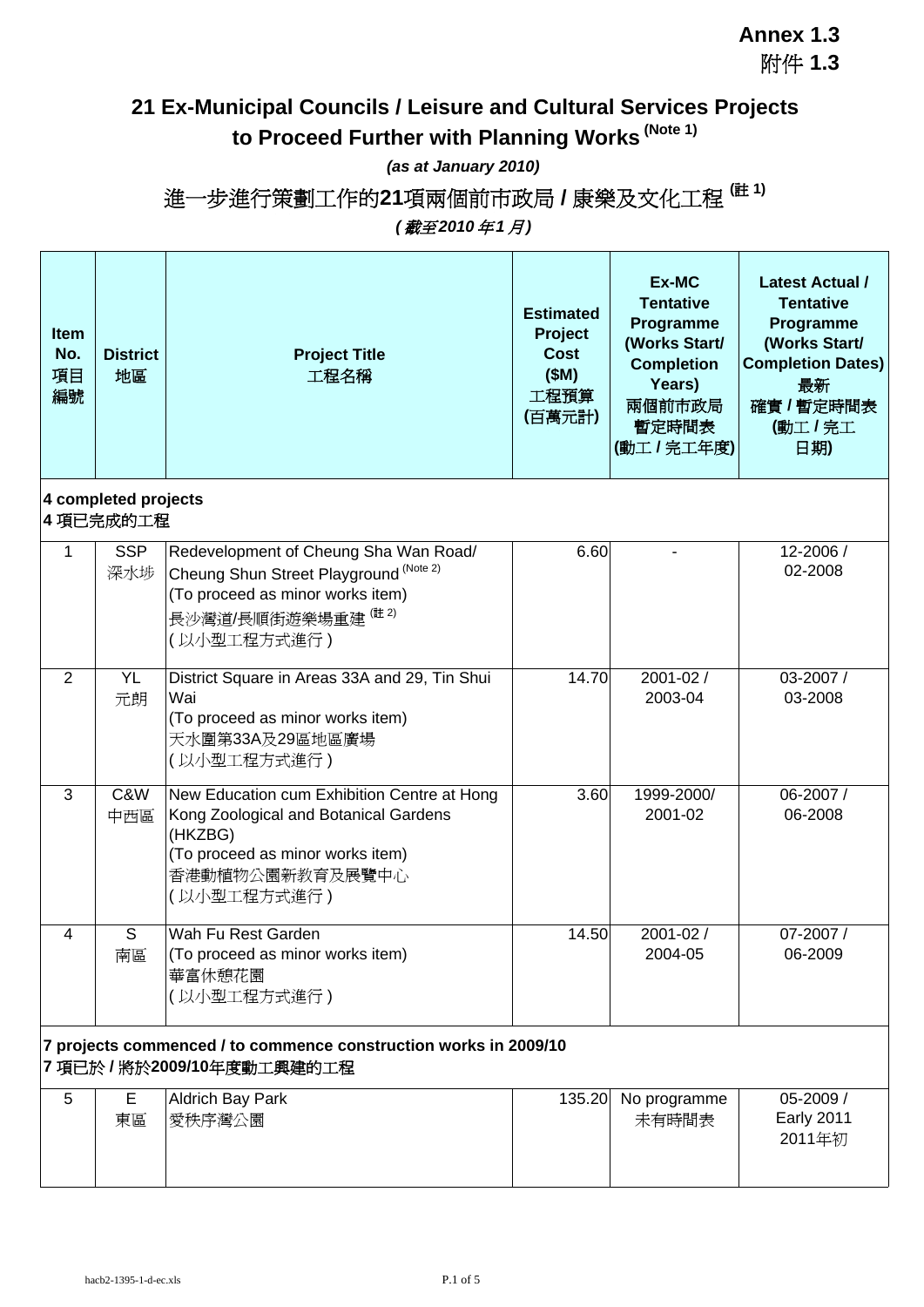**Annex 1.3** 附件 **1.3**

| <b>Item</b><br>No.<br>項目<br>編號                                                | <b>District</b><br>地區 | <b>Project Title</b><br>工程名稱                                                                                                          | <b>Estimated</b><br>Project<br><b>Cost</b><br>(SM)<br>工程預算<br>(百萬元計) | Ex-MC<br><b>Tentative</b><br>Programme<br>(Works Start/<br><b>Completion</b><br>Years)<br>兩個前市政局<br>暫定時間表<br>(動工/完工年度) | <b>Latest Actual /</b><br><b>Tentative</b><br>Programme<br>(Works Start/<br><b>Completion Dates)</b><br>最新<br>確實 / 暫定時間表<br>(動工/完工<br>日期) |  |
|-------------------------------------------------------------------------------|-----------------------|---------------------------------------------------------------------------------------------------------------------------------------|----------------------------------------------------------------------|------------------------------------------------------------------------------------------------------------------------|-------------------------------------------------------------------------------------------------------------------------------------------|--|
| 6                                                                             | <b>YTM</b><br>油尖旺     | (Note<br>Improvement works for Mong Kok Stadium<br>1)<br>旺角大球場改善工程 (#1)                                                               | 275.50                                                               |                                                                                                                        | 09-2009 /<br>Late 2011<br>2011年底                                                                                                          |  |
| $\overline{7}$                                                                | <b>YL</b><br>元朗       | Sports Centre and Community Hall in Area 101,<br>Tin Shui Wai<br>天水圍第101區體育館及社區會堂                                                     |                                                                      | 2003-04 /<br>629.80<br>2004-05                                                                                         | 11-2009 /<br>Mid 2012<br>2012年中                                                                                                           |  |
| 8                                                                             | KT<br>觀塘              | Lam Tin North Municipal Services Building<br>藍田北市政大廈                                                                                  | 708.50                                                               | 2000-01 /<br>2002-03                                                                                                   | 11-2009 /<br>Mid 2012<br>2012年中                                                                                                           |  |
| 9                                                                             | N.<br>北區              | Local Open Space in Area 25, Fanling/ Sheung<br>Shui<br>粉嶺/上水第25區鄰舍休憩用地                                                               | 51.30                                                                | 2002-03/<br>2003-04                                                                                                    | 12-2009 /<br><b>Early 2012</b><br>2012年初                                                                                                  |  |
| 10                                                                            | <b>SK</b><br>西貢       | District Open Space in Area 37, Tseung Kwan<br>$\Omega$<br>將軍澳第37區地區休憩用地                                                              | 140.60                                                               | 2003-04 /<br>2004-05                                                                                                   | 12-2009 /<br><b>Early 2012</b><br>2012年初                                                                                                  |  |
| 11                                                                            | <b>SSP</b><br>深水埗     | Conversion of Secondary Pool of Lai Chi Kok<br>Park Swimming Pool into Indoor Heated Pool<br>(Note 2)<br>把荔枝角公園游泳池的副池改建爲室內暖水池<br>(註2) | 166.70                                                               |                                                                                                                        | <b>Early 2010</b><br>2010年初 /<br>Mid 2012<br>2012年中                                                                                       |  |
| 5 projects to commence construction works in 2011/12<br>5 項將於2011/12年度動工興建的工程 |                       |                                                                                                                                       |                                                                      |                                                                                                                        |                                                                                                                                           |  |
| 12                                                                            | TM<br>屯門              | District Open Space in Area 27 (Sam Shing),<br>Tuen Mun<br>屯門第27區(三聖)地區休憩用地                                                           | 74.52                                                                | 2003-04 /<br>2004-05                                                                                                   | Mid 2011<br>2011年中 /<br><b>Early 2013</b><br>2013年初<br>Under review<br>覆檢中<br>[Note 3]<br>[註 3]                                           |  |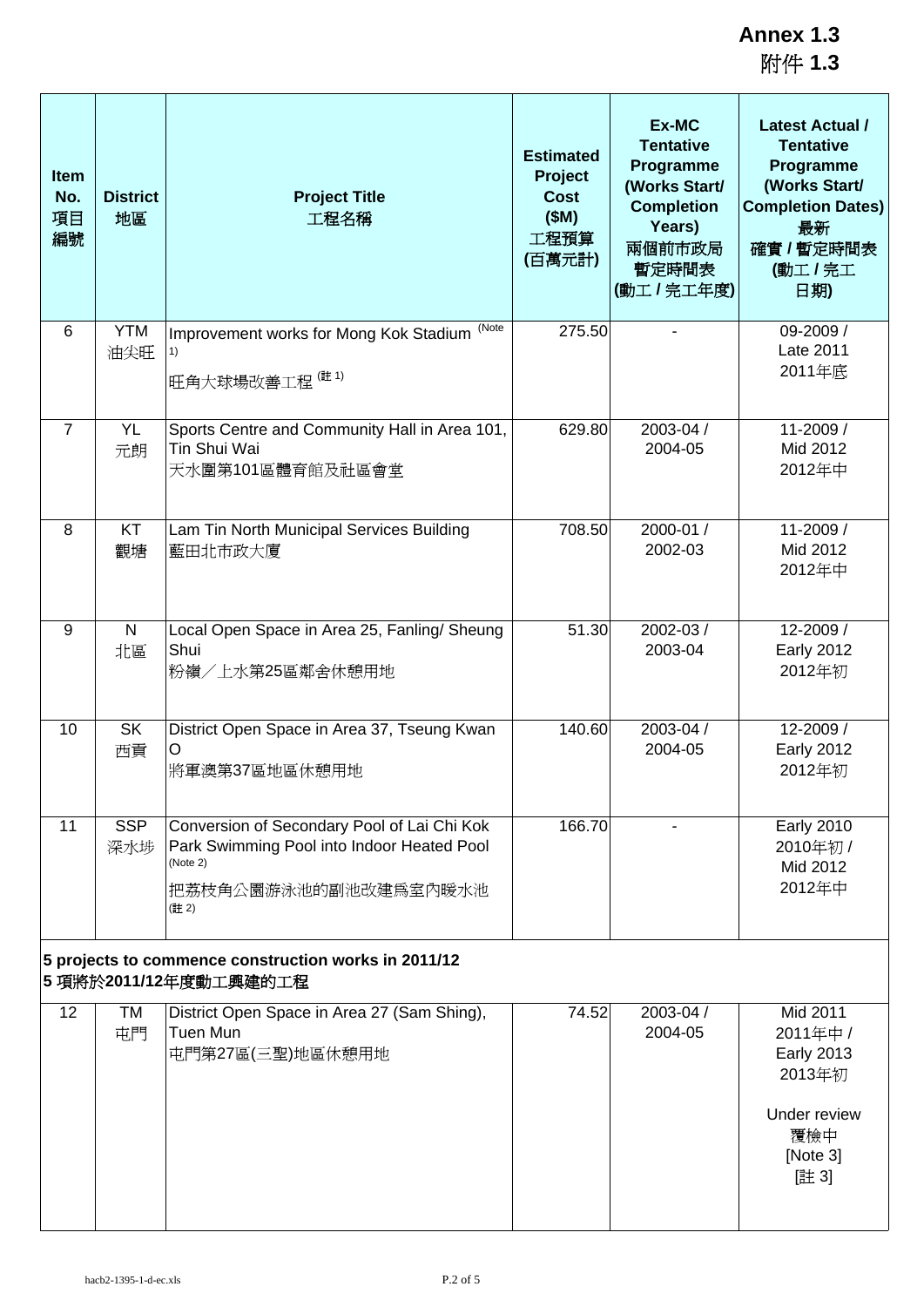附件 **1.3**

| Item<br>No.<br>項目<br>編號 | <b>District</b><br>地區 | <b>Project Title</b><br>工程名稱                                                                                                      | <b>Estimated</b><br><b>Project</b><br><b>Cost</b><br>(SM)<br>工程預算<br>(百萬元計) | Ex-MC<br><b>Tentative</b><br>Programme<br>(Works Start/<br><b>Completion</b><br>Years)<br>兩個前市政局<br>暫定時間表<br>(動工/完工年度) | <b>Latest Actual /</b><br><b>Tentative</b><br>Programme<br>(Works Start/<br><b>Completion Dates)</b><br>最新<br>確實 / 暫定時間表<br>(動工/完工<br>日期) |
|-------------------------|-----------------------|-----------------------------------------------------------------------------------------------------------------------------------|-----------------------------------------------------------------------------|------------------------------------------------------------------------------------------------------------------------|-------------------------------------------------------------------------------------------------------------------------------------------|
| 13                      | KC<br>九龍城             | Local Open Space at Chung Yee Street,<br>Kowloon City<br>九龍城忠義街鄰舍休憩用地                                                             | 67.54                                                                       | 2000-01 /<br>2002-03                                                                                                   | Mid 2011<br>2011年中/<br>Mid 2013<br>2013年中<br>Under review<br>覆檢中<br>[Note 4]<br>[註4]                                                      |
| 14                      | $\mathsf{N}$<br>北區    | District Open Space in Areas 47 and 48,<br>Fanling/Sheung Shui (Phase 1)<br>粉嶺/上水第47 及48區地區休憩用地 (第一期)                             | 78.00                                                                       | 2002-03 /<br>2003-04                                                                                                   | Late 2011<br>2011年底 /<br>Mid 2013<br>2013年中<br>Under review<br>覆檢中                                                                        |
| 15                      | <b>SK</b><br>西貢       | District Open Space, Sports Centre and Library<br>in Area 74, Tseung Kwan O (Note 1)<br>將軍澳第74區地區休憩用地、體育館及圖書館 <sup>(註</sup><br>1) | 804.00                                                                      |                                                                                                                        | Late 2011<br>2011年底 /<br>Mid 2014<br>2014年中<br>Under review<br>覆檢中                                                                        |
| 16                      | <b>KwT</b><br>葵青      | Indoor Recreation Centre in Area 4, Tsing Yi<br>青衣第四區體育館                                                                          | 546.00                                                                      | 2001-02 /<br>2003-04                                                                                                   | Late 2011<br>2011年底 /<br><b>Early 2015</b><br>2015年初<br>Under review<br>覆檢中<br>[Note 5]<br>[註5]                                           |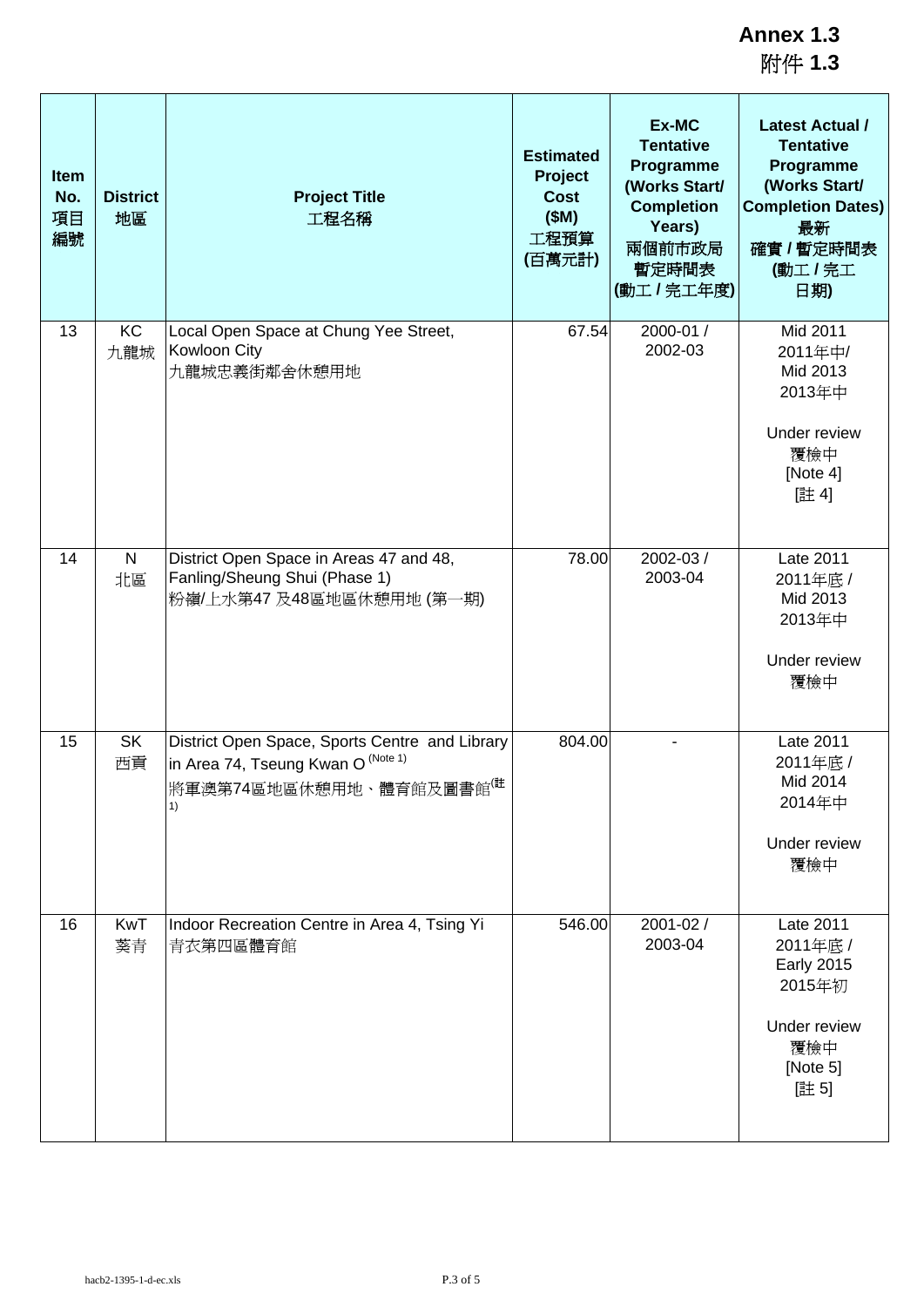附件 **1.3**

| <b>Item</b><br>No.<br>項目<br>編號 | <b>District</b><br>地區                                                        | <b>Project Title</b><br>工程名稱                                                                    | <b>Estimated</b><br>Project<br><b>Cost</b><br>(SM)<br>工程預算<br>(百萬元計) | Ex-MC<br><b>Tentative</b><br>Programme<br>(Works Start/<br><b>Completion</b><br>Years)<br>兩個前市政局<br>暫定時間表<br>(動工/完工年度) | <b>Latest Actual /</b><br><b>Tentative</b><br>Programme<br>(Works Start/<br><b>Completion Dates)</b><br>最新<br>確實 / 暫定時間表<br>(動工/完工<br>日期) |  |  |
|--------------------------------|------------------------------------------------------------------------------|-------------------------------------------------------------------------------------------------|----------------------------------------------------------------------|------------------------------------------------------------------------------------------------------------------------|-------------------------------------------------------------------------------------------------------------------------------------------|--|--|
|                                |                                                                              | 1 project to commence construction works in 2012/13<br>1 項將於2012/13年度動工興建的工程                    |                                                                      |                                                                                                                        |                                                                                                                                           |  |  |
| 17                             | <b>ST</b><br>沙田                                                              | Sports Centre, Community Hall cum Public<br>Library in Area 14B, Sha Tin<br>沙田第14B區體育館、社區會堂兼圖書館 | 824.00                                                               | 2000-01 /<br>2002-03                                                                                                   | Late 2012<br>2012年底 /<br>Late 2015<br>2015年底<br>Under review<br>覆檢中                                                                       |  |  |
|                                | 1 project to commence construction works in 2013/14<br>1 項將於2013/14年度動工興建的工程 |                                                                                                 |                                                                      |                                                                                                                        |                                                                                                                                           |  |  |
| 18                             | TM<br>屯門                                                                     | Indoor Recreation Centre in Area 14 (Siu Lun),<br>Tuen Mun<br>屯門第14區(兆麟)體育館                     | 567.00                                                               | $2001 - 02/$<br>2003-04                                                                                                | Mid 2013<br>2013年中 /<br>Mid 2016<br>2016年中<br>Under review<br>覆檢中                                                                         |  |  |
|                                |                                                                              | 3 projects with implementation schedule yet to be confirmed<br>3 項未有工程時間表的工程                    |                                                                      |                                                                                                                        |                                                                                                                                           |  |  |
| 19                             | <b>SSP</b><br>深水埗                                                            | <b>Tung Chau Street Complex</b><br>通州街市政大廈                                                      | 441.00                                                               | 2000-01 /<br>2003-04                                                                                                   | Under review<br>覆檢中<br>[Note 6]<br>[註6]                                                                                                   |  |  |
| 20                             | E<br>東區                                                                      | Quarry Bay Park Phase II (Stages 2 & 3)<br>鰂魚涌公園第Ⅱ期 (第2和3階段)                                    | 186.30                                                               | No programme<br>未有時間表                                                                                                  | Under review<br>覆檢中<br>[Note 7]<br>[註7]                                                                                                   |  |  |
| 21                             | <b>TW</b><br>荃灣                                                              | Sports Centre between Tsuen Wan Park and<br>Tsuen Wan Road<br>荃灣公園與荃灣路之間的體育館                    | 235.35<br>Under<br>review<br>覆檢中                                     | 2003-04 /<br>2005-06                                                                                                   | To tie in with the<br><b>MTRCL's CDA</b><br>programme.<br>需配合香港鐵路有限<br>公司的綜合發展區計<br>劃。                                                    |  |  |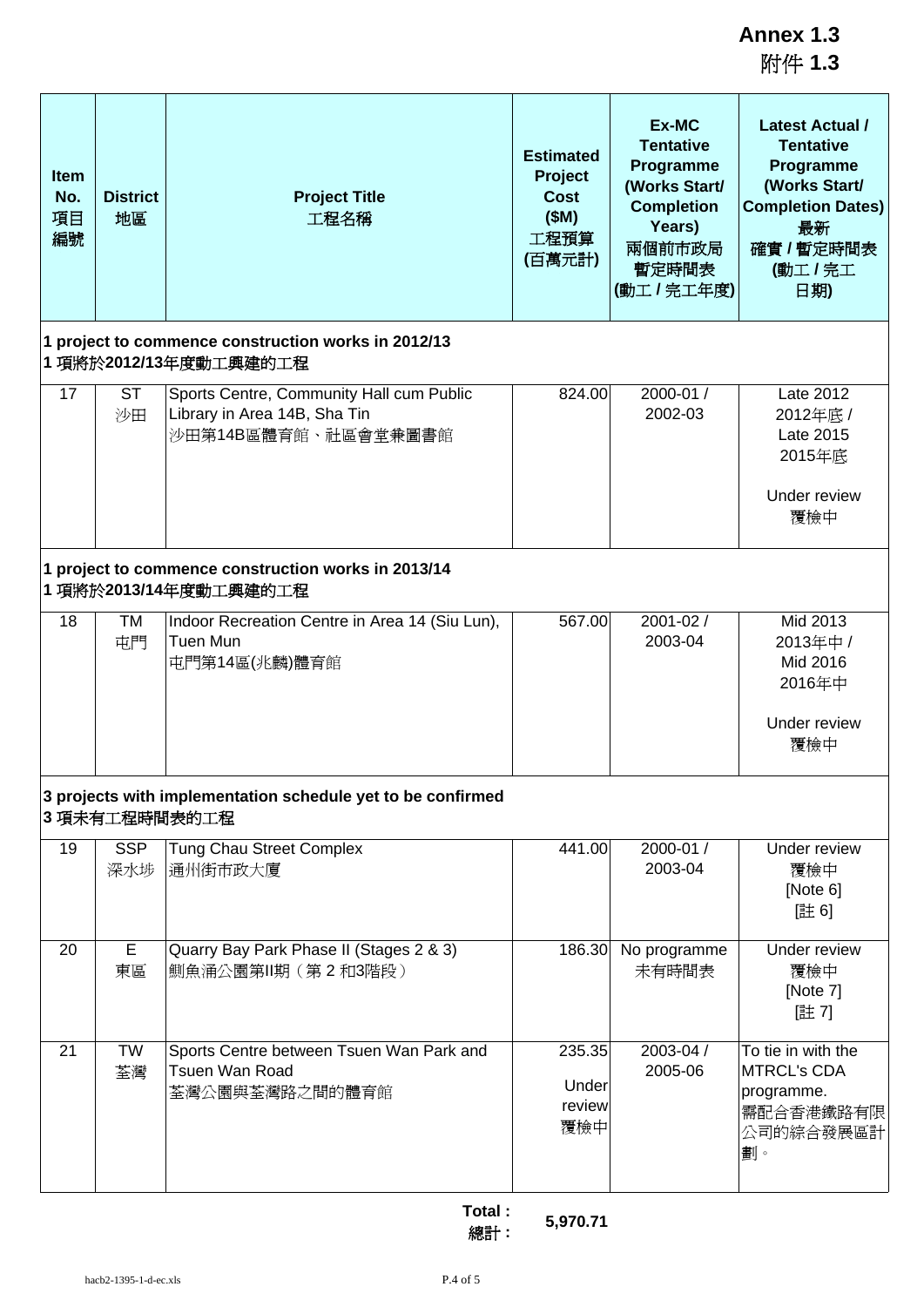**Annex 1.3** 附件 **1.3**

| <b>Item</b><br>No.<br>項目<br>編號 | <b>District</b><br>地區 | <b>Project Title</b><br>工程名稱 | <b>Estimated</b><br><b>Project</b><br>Cost<br>(SM)<br>工程預算<br>(百萬元計) | Ex-MC<br><b>Tentative</b><br>Programme<br>(Works Start/<br><b>Completion</b><br>Years)<br>兩個前市政局<br>暫定時間表<br>(動工/完工年度) | Latest Actual /<br><b>Tentative</b><br>Programme<br>(Works Start/<br><b>Completion Dates)</b><br>最新<br>確實 / 暫定時間表<br>(動工/完工<br>日期) |
|--------------------------------|-----------------------|------------------------------|----------------------------------------------------------------------|------------------------------------------------------------------------------------------------------------------------|------------------------------------------------------------------------------------------------------------------------------------|
|--------------------------------|-----------------------|------------------------------|----------------------------------------------------------------------|------------------------------------------------------------------------------------------------------------------------|------------------------------------------------------------------------------------------------------------------------------------|

- Note 1 : These 21 projects were not included when the Subcommittee was set up in 2005. Among the 21 priority projects, two are non ex-MC projects.
	- 註 1 : 當小組委員會在2005年成立時,此21項工程項目並不包括在優先推行工程項目內。在21項優先進行的 工程中, 二項並不屬於兩個前市政局工程項目。
- Note 2 : Two projects have been reactivated at DC's request from the previous deferred/deleted project lists.
	- 註 2 : 兩項因應區議會的要求而重新啓動的工程,之前被列入擱置/取消的表列。
- Note 3 : In response to the request by Tuen Mun District Council (TMDC) in August 2009 regarding the proposed increase in scope of the project, Architectural Services Department terminated the consultancy appointment exercise in September 2009. LCSD has consulted TMDC on the way forward in October 2009. ArchSD is re-initiating the employment of consultancy process.
	- 註 3 : 因應屯門區議會在2009年8月要求增加工程計劃的擬建設施,建築署的顧問招標程序在2009年9月終 止。康文署在2009年10月就工程計劃的未來路向諮詢屯門區議會的意見,建築署正重新啟動顧問招標 程序。
- Note 4 : In response to Kowloon City District Council's views, Architectural Services Department revised the design of the project. The revised design is under consideration.
	- 註 4 : 因應九龍城區議會的意見,建築署已修訂工程設計。有關修訂設計正在審議中。
- Note 5 : The conceptual design of the project is being prepared and would be finalized in consultation with KwTDC(DFMC) in early 2010.
	- 註 5 : 本工程計劃的設計概念現正準備中,並會在2010年初諮詢葵青區議會地區設施管理委員會以完成有關 的設計概念。
- Note 6 : The implementation programme is under review as it takes time to resolve the provision of market facility issue.
	- 註 6 : 推行時間表正在覆檢,以待提供街市設施事宜得到解決。
- Note 7 : The project site is now temporarily allocated to various government departments which are not able to vacate the site before the expiry of the temporary land allocation on 31 December 2009. The implementation programme is under review.
	- 註 7 : 現時用地以臨時撥地形式供一些政府部門使用,但他們表示未能如期於2009年12月31日臨時撥地期限 前遷出。推行時間表正在覆檢。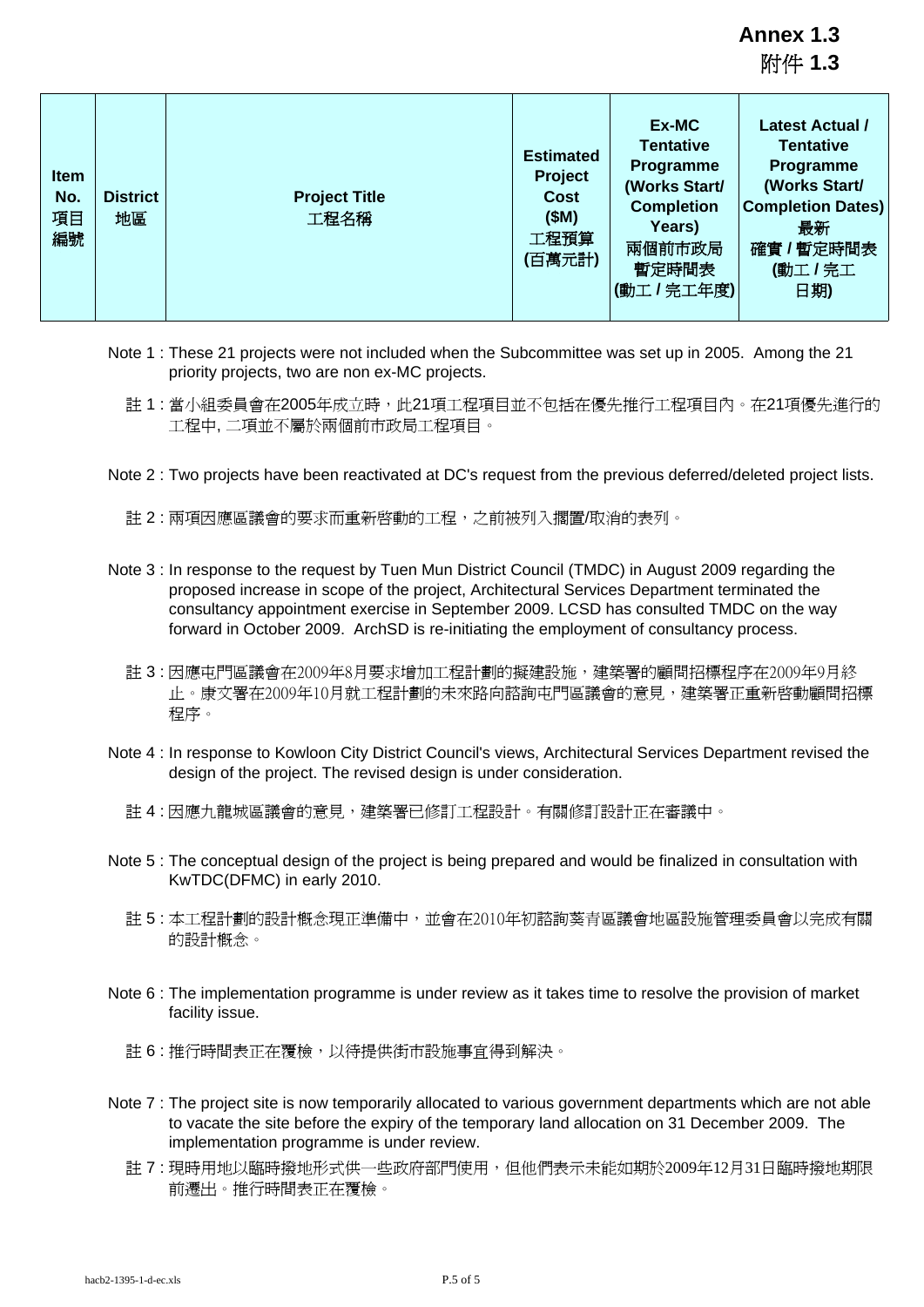## **16 Ex-Municipal Councils Projects Deferred/Deleted after DC Consultation 16**項諮詢區議會後決定擱置或取消的工程項目

| Item No.<br>項目<br>編號               | <b>District</b><br>地區 | <b>Project Title</b><br>工程名稱                                                       |  |
|------------------------------------|-----------------------|------------------------------------------------------------------------------------|--|
| $\mathbf{1}$<br>(Note 1)<br>(註1)   | KT<br>觀塘              | Temporary Recreational Development at Ma Yau Tong West Landfill<br>馬游塘西堆填區臨時康樂發展工程 |  |
| $\overline{2}$<br>(Note 1)<br>(註1) | $\mathbf E$<br>東區     | Chai Wan Vehicle Depot<br>柴灣車房                                                     |  |
| $\overline{3}$<br>(Note 1)<br>(註1) | KC<br>九龍城             | Chung Hau Street Garden<br>忠孝街花園                                                   |  |
| $\overline{4}$<br>(Note 1)<br>(註1) | S<br>南區               | Recreational Development at Wong Chuk Hang<br>黃竹坑康樂發展工程                            |  |
| 5<br>(Note 1)<br>(註1)              | <b>Is</b><br>離島       | Sports Ground Package 6 Mui Wo Lantau<br>大嶼山梅窩第6分批工程運動場                            |  |
| 6<br>(Note 1)<br>(註1)              | <b>KwT</b><br>葵青      | Indoor Recreation Centre Area 10B Kwai Chung<br>葵涌第10B區體育館                         |  |
| $\overline{7}$<br>(Note 1)<br>(註1) | ${\bf N}$<br>北區       | Regional Indoor Stadium Area 11A Fanling/Sheung Shui<br>粉嶺/上水第11A區區域室內體育館          |  |
| $\,8\,$<br>(Note 1)<br>(註1)        | TP<br>大埔              | District Open Space Area 30, Tai Po<br>大埔第30區地區休憩用地                                |  |
| 9<br>(Note 1)<br>(註1)              | Is<br>離島              | District Open Space Area 52 Tung Chung Lantau<br>大嶼山東涌第52區地區休憩用地                   |  |
| 10<br>(Note 1)<br>(註1)             | TW<br>荃灣              | District Open Space Tsuen Wan Bay Further Reclamation<br>荃灣海灣進一步填海區地區休憩用地          |  |
| 11<br>(Note 1)<br>(註1)             | TW<br>荃灣              | Waterfront Promenade Tsuen Wan Bay Further Reclamation<br>荃灣海灣進一步填海區海濱長廊           |  |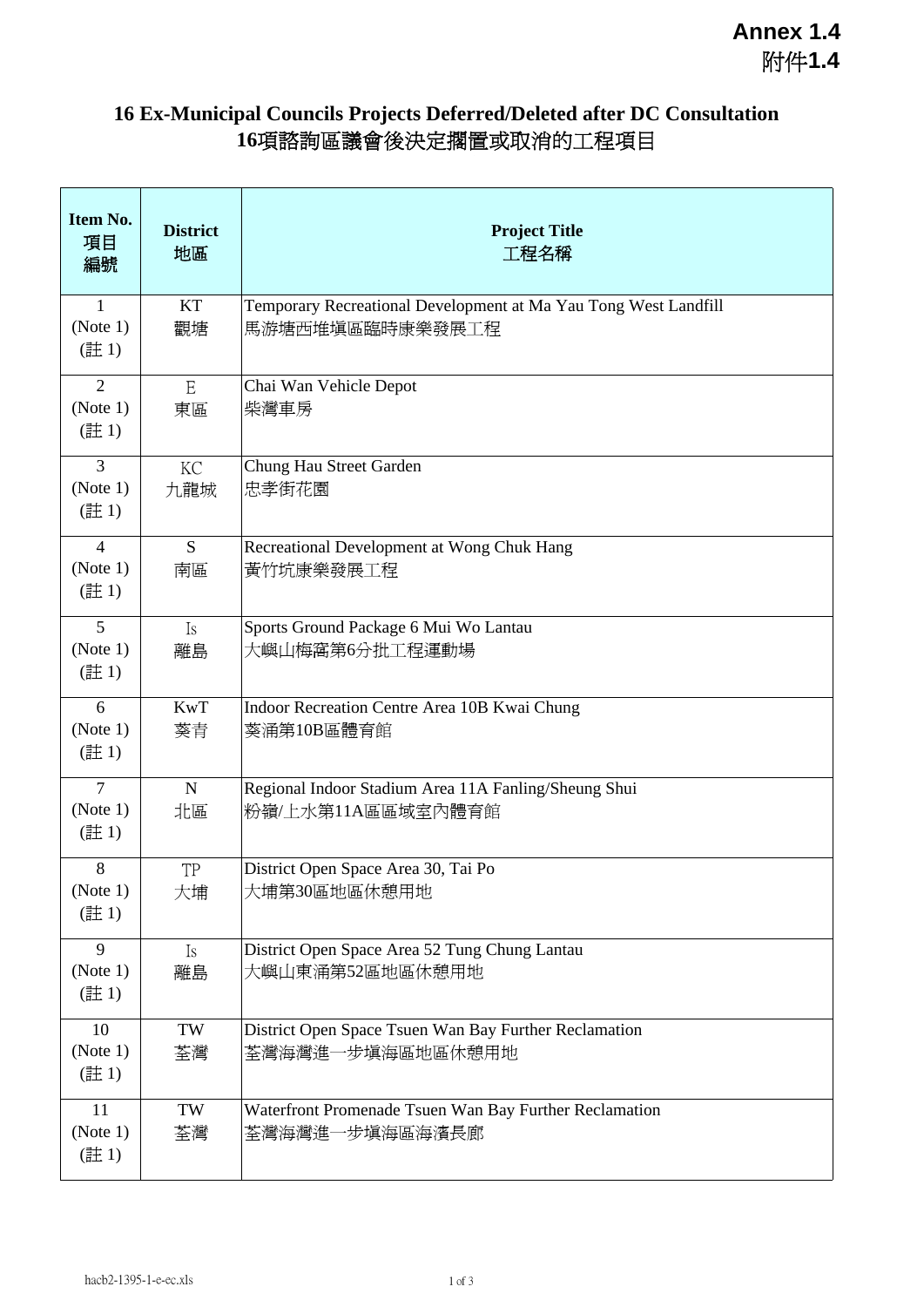#### **16 Ex-Municipal Councils Projects Deferred/Deleted after DC Consultation 16**項諮詢區議會後決定擱置或取消的工程項目

| Item No.<br>項目<br>編號 | <b>District</b><br>地區 | <b>Project Title</b><br>工程名稱                                                               |
|----------------------|-----------------------|--------------------------------------------------------------------------------------------|
| 12                   | TW                    | District Open Space Lo Wai Area 39 Tsuen Wan                                               |
| (Note 1)<br>(註1)     | 荃灣                    | 荃灣第39區老圍地區休憩用地                                                                             |
| 13                   | TM                    | Recreational Facilities in Green Belt Area Tuen Mun Phases I & II (Ching Chung)            |
| (Note 2)<br>(註2)     | 屯門                    | 屯門第I及第II期綠化地帶(青松)的康樂設施                                                                     |
| 14                   | TM                    | Local Open Space in Area 40 (Tsing Shan) Tuen Mun                                          |
| (Note 2)<br>(註2)     | 屯門                    | 屯門第40區 (青山) 鄰舍休憩用地                                                                         |
| 15<br>(Note 3)       | TM<br>屯門              | Recreational Facilities Western Extension Area (Tap Shek Kok) Tuen Mun<br>屯門西面擴展區(踏石角)康樂設施 |
| (註 3)                |                       |                                                                                            |
| 16                   | <b>KwT</b>            | Indoor Recreation Centre Area 9H, Kwai Chung                                               |
| (Note 4)<br>(註4)     | 葵青                    | 葵涌第9H區體育館                                                                                  |

- Note 1 : The reasons for the deferment/deletion of items 1 to 12 were reported to the **LegCo Subcommittee to Follow Up the Outstanding Leisure and Cultural Services Projects of the Former Municipal Councils** on 19 July 2005 vide Annex 3 of LC Paper No.CB(2) 1436/04-05(01).
	- 註 1 : 決定擱置或取消項目編號 1至12 的原因,已於2005年7月19日匯報**立法會跟進兩個前市政局** 遺留下來的康樂及文化設施工程計劃小組委員會,詳見文件編號CB(2) 1436/04-05(01)的附 件3。
- Note 2 : Tuen Mun (TM) District Council (DC) District Facilities Management Committee (DFMC) resolved at its meeting on 10 June 2008 to delete the project. The district has already been provided with adequate public open space with reference to the Hong Kong Planning Standards and
	- 註 2 : 在門區議會地區設施管理委員會在 2008年6月10日的會議,通過刪除這項工程計劃。參考香 港規劃標準與準則的建議,區內已獲提供適當的公眾休憩用地。
- Note 3 : TMDC DFMC resolved at its meeting on 19 August 2008 to delete the project. The district has already been provided with adequate public open space with reference to the Hong Kong Planning Standards and Guidelines.
	- 註 3 : 屯門區議會地區設施管理委員會在 2008年8月19日的會議,通過刪除這項工程計劃。參考香 港規劃標準與準則的建議,區內已獲提供適當的公眾休憩用地。
- Note 4 : Kwai Tsing DC DFMC supported at its meeting on 20 October 2009 the deletion of the proposed "Indoor Recreation Centre Area 9H, Kwai Chung"project. The site is reserved for the development of public housing estate by the Hong Kong Housing Authority.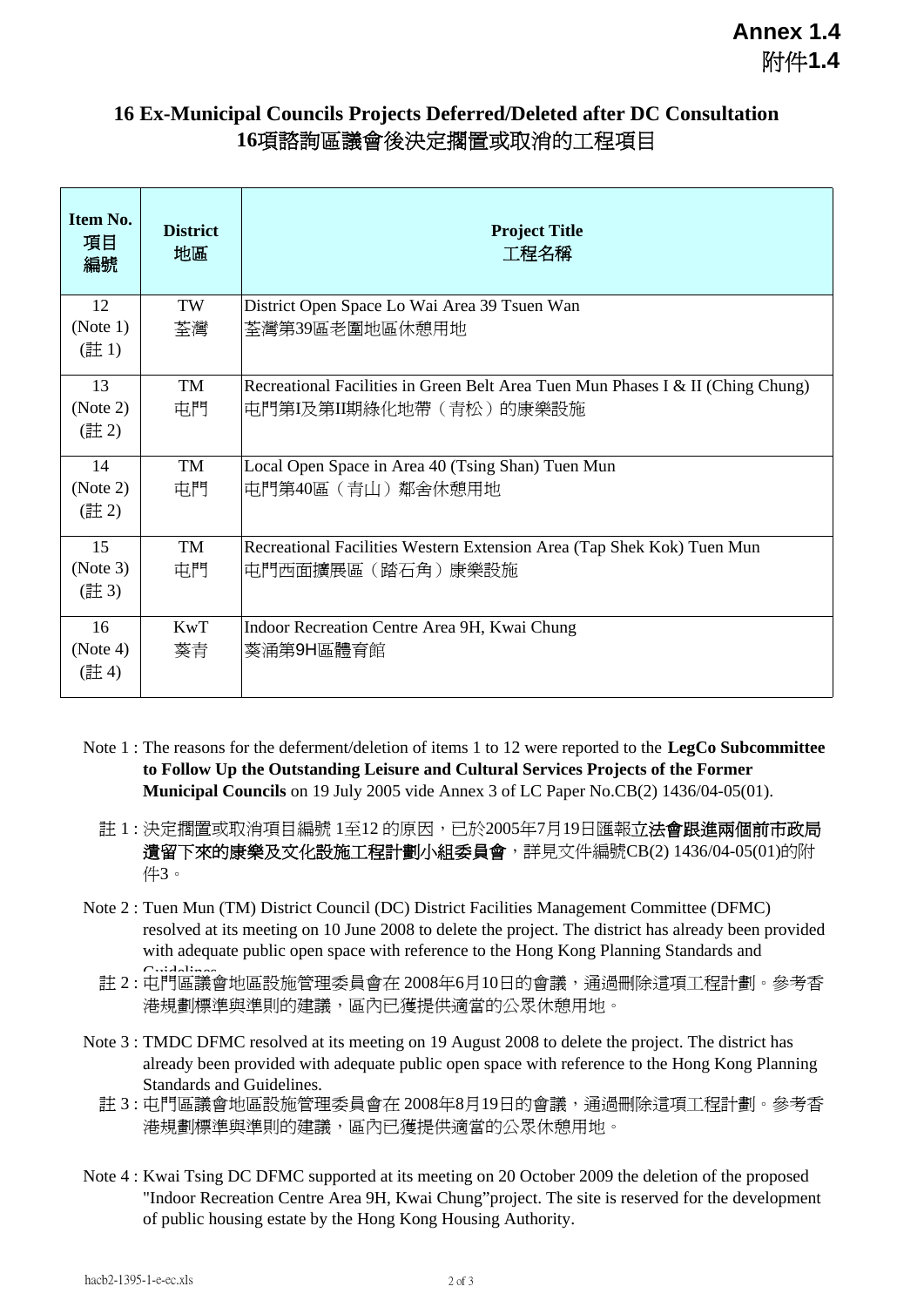### **16 Ex-Municipal Councils Projects Deferred/Deleted after DC Consultation 16**項諮詢區議會後決定擱置或取消的工程項目

| Item No.<br>項目<br>編號                                | <b>District</b><br>地區           | <b>Project Title</b><br>工程名稱 |  |  |  |
|-----------------------------------------------------|---------------------------------|------------------------------|--|--|--|
| 註4:葵青區議會地區設施管理委員會在2009年10月20日的會議席上,通過刪除<br>葵涌第9H區體育 |                                 |                              |  |  |  |
|                                                     | 工程項目。該土地將保留予香港房屋委員會發展公共房屋。<br>館 |                              |  |  |  |

hacb2-1395-1-e-ec.xls 3 of 3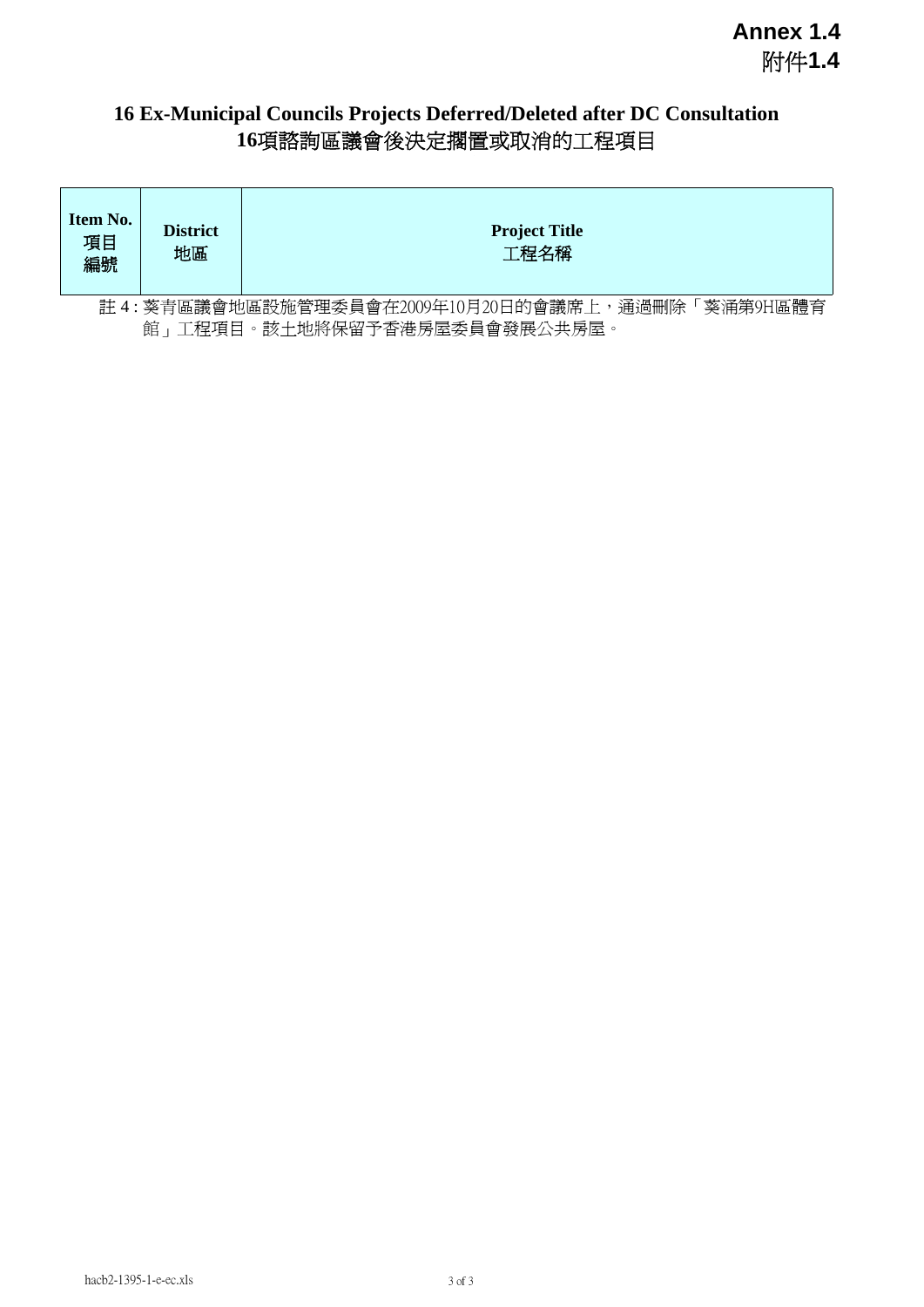## **Present Position of 51 Ex-MC/LCS Projects under Further Processing (as at January 2010)**

| Item<br>No.         | <b>Project Title</b>                                                                             | <b>Current land use of the</b><br>reserved site                                  | <b>Present Status</b>                                                                                                                                                                                                                                                                                           |
|---------------------|--------------------------------------------------------------------------------------------------|----------------------------------------------------------------------------------|-----------------------------------------------------------------------------------------------------------------------------------------------------------------------------------------------------------------------------------------------------------------------------------------------------------------|
| <b>Eastern</b>      |                                                                                                  |                                                                                  |                                                                                                                                                                                                                                                                                                                 |
|                     | Improvement of<br>camping facilities in Lei<br><b>Yue Mun Park and</b><br><b>Holiday Village</b> | Lei Yue Mun Park and Holiday<br>Village.                                         | • Noting that the venue had recently undergone some upgrading<br>and improvement works under a capital works project, EDC<br>had no views on the proposal of withholding the project for the<br>time being as there was no urgent need for it.  The upgrading<br>and improvement works completed in April 2007. |
| <b>Kowloon City</b> |                                                                                                  |                                                                                  |                                                                                                                                                                                                                                                                                                                 |
| $\overline{2}$      | Lo Lung Hang Garden                                                                              | A vacant open space on top of<br>Homantin West Fresh Water<br>Service Reservoir. | • Part of the site of the proposed Garden would be occupied by<br>the ventilation building and temporary stockpiling of the<br>excavated materials of the Central Kowloon Route (CKR)<br>project. The project will be kept under review having regard to<br>the progress of the CKR project.                    |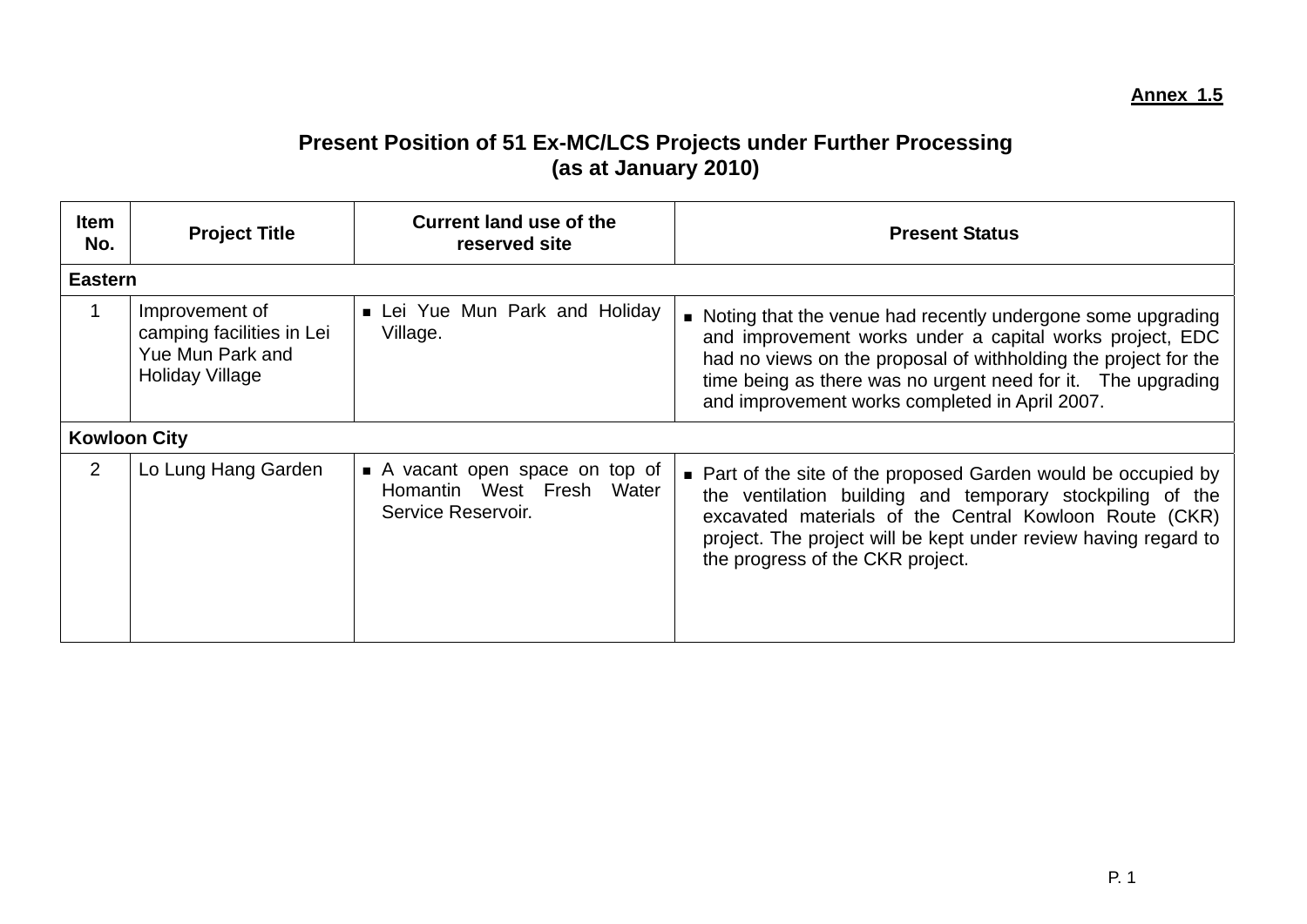| <b>Item</b><br>No. | <b>Project Title</b>                                                               | <b>Current land use of the</b><br>reserved site                                                                                                                                                                                                                             | <b>Present Status</b>                                                                                                                                                                                                                                                                                                                                                                                             |
|--------------------|------------------------------------------------------------------------------------|-----------------------------------------------------------------------------------------------------------------------------------------------------------------------------------------------------------------------------------------------------------------------------|-------------------------------------------------------------------------------------------------------------------------------------------------------------------------------------------------------------------------------------------------------------------------------------------------------------------------------------------------------------------------------------------------------------------|
| <b>Kwun Tong</b>   |                                                                                    |                                                                                                                                                                                                                                                                             |                                                                                                                                                                                                                                                                                                                                                                                                                   |
| 3                  | Temporary<br>Recreational<br>Development at Ma<br>Yau Tong West Landfill<br>(Note) | An ex-landfill site monitored and<br>maintained by EPD. Vacant at<br>present.                                                                                                                                                                                               | ■ KTDC had no strong views on the proposal of withholding the<br>project planning work as there were existing facilities in the<br>vicinity of the proposed project including Hiu Ming Street<br>Playground and Hiu Kwong Street Recreational Ground.<br>KTDC proposed partial implementation of the subject site by<br>means of District Minor Works and the tender documents<br>were under preparation.         |
| 4                  | Kai Tak Park                                                                       | <b>The site is now occupied by</b><br>FSD's Fire Services Club (up to<br>31.12.2011), HyD's works area<br>(up to 31.3.2014), SWD's Caritas<br>Family Crisis Support Centre (up<br>to 31.12.2014) and EMB's training<br>centre and ancillary office (up to<br>$31.3.2012$ ). | ■ KTDC had no strong views on the proposal of withholding the<br>project planning work as there were existing facilities in the<br>vicinity of the proposed project including Kowloon Bay Park,<br>Kowloon Bay Sports Ground, Kowloon Bay Playground, Ping<br>Shek Playground and Kwun Tong Road Children's Playground.                                                                                           |
| 5                  | Lam Tin Park (Phase II)<br>(i.e. Ma Yau Tong<br>Central Landfill)                  | An ex-landfill site monitored and<br>maintained by EPD. Vacant at<br>present.                                                                                                                                                                                               | ■ KTDC had no strong views on the proposal of withholding the<br>project planning work as there were existing facilities in the<br>vicinity of the proposed project including Lam Tin Park<br>(Phase I) and Lam Tin Service Reservoir Playground. KTDC<br>proposed partial implementation of the subject site by means<br>District Minor Works and the<br>construction works<br>of<br>commenced in December 2009. |

(Note) One of the two projects reactivated at DC's request from previous deferred/deleted project lists to be put under further processing.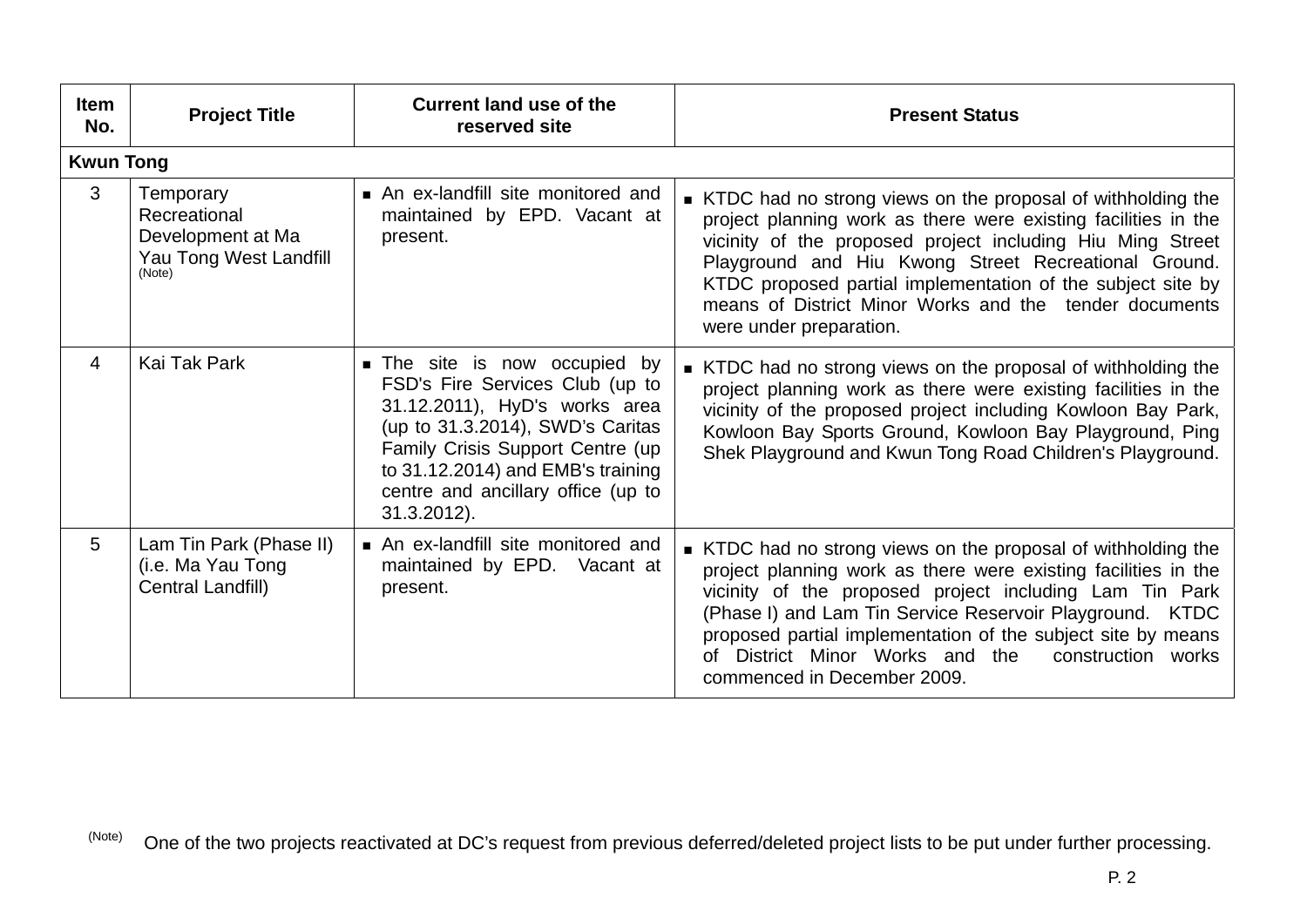| <b>Item</b><br>No. | <b>Project Title</b>                                                 | <b>Current land use of the</b><br>reserved site                                                                                                        | <b>Present Status</b>                                                                                                                                                                                                                                                                                                                                  |  |  |  |
|--------------------|----------------------------------------------------------------------|--------------------------------------------------------------------------------------------------------------------------------------------------------|--------------------------------------------------------------------------------------------------------------------------------------------------------------------------------------------------------------------------------------------------------------------------------------------------------------------------------------------------------|--|--|--|
|                    | <b>Sham Shui Po</b>                                                  |                                                                                                                                                        |                                                                                                                                                                                                                                                                                                                                                        |  |  |  |
| 6                  | Improvement<br>to<br>Cheung<br>Sha<br>Wan<br>Playground              | ■ The subject site is zoned "O" on<br>the Cheung Sha Wan OZP No.<br>S/K5/29 which is currently an<br>existing venue i.e. Cheung Sha<br>Wan Playground. | ■ The SSPDC members noted that the implementation of the<br>project had to tie in with the implementation of the<br>recommended restructuring strategy of Cheung Sha Wan<br>District. In view of the continuous minor building works being<br>carried out in the vicinity, DC members had no strong views on<br>not according priority to the project. |  |  |  |
| $\overline{7}$     | Lai Chi Kok Park Stage<br>III (Indoor Games<br>Centre - Phase IB)    | ■ The subject site is zoned "O" on<br>Lai Chi Kok OZP No. S/K16/14<br>which is currently an existing<br>venue i.e. Lai Chi Kok Park.                   | • The existing leisure and recreational facilities in the area are<br>adequate to meet local demands. The project will be kept<br>under review.                                                                                                                                                                                                        |  |  |  |
| <b>Southern</b>    |                                                                      |                                                                                                                                                        |                                                                                                                                                                                                                                                                                                                                                        |  |  |  |
| 8                  | Replenishment of the<br><b>Stanley Main Beach</b>                    | Stanley Main Beach.                                                                                                                                    | ■ With the improvement works carried out by CEDD on the<br>beach, the condition of the sand was currently acceptable.<br>SDC had no strong views on the proposal to withhold the<br>project for the time being.                                                                                                                                        |  |  |  |
|                    | <b>Wan Chai</b>                                                      |                                                                                                                                                        |                                                                                                                                                                                                                                                                                                                                                        |  |  |  |
| 9                  | <b>New Tennis Centre</b><br>cum Carpark at<br><b>Moreton Terrace</b> | ■ The subject site is zoned "O" on<br>the Causeway Bay OZP No.<br>S/H6/14 which is currently an<br>existing venue i.e. Causeway Bay<br>Sports Ground.  | ■ WCDC members had no strong views on not according priority<br>to the project but considered that the project should continue to<br>be kept under review.                                                                                                                                                                                             |  |  |  |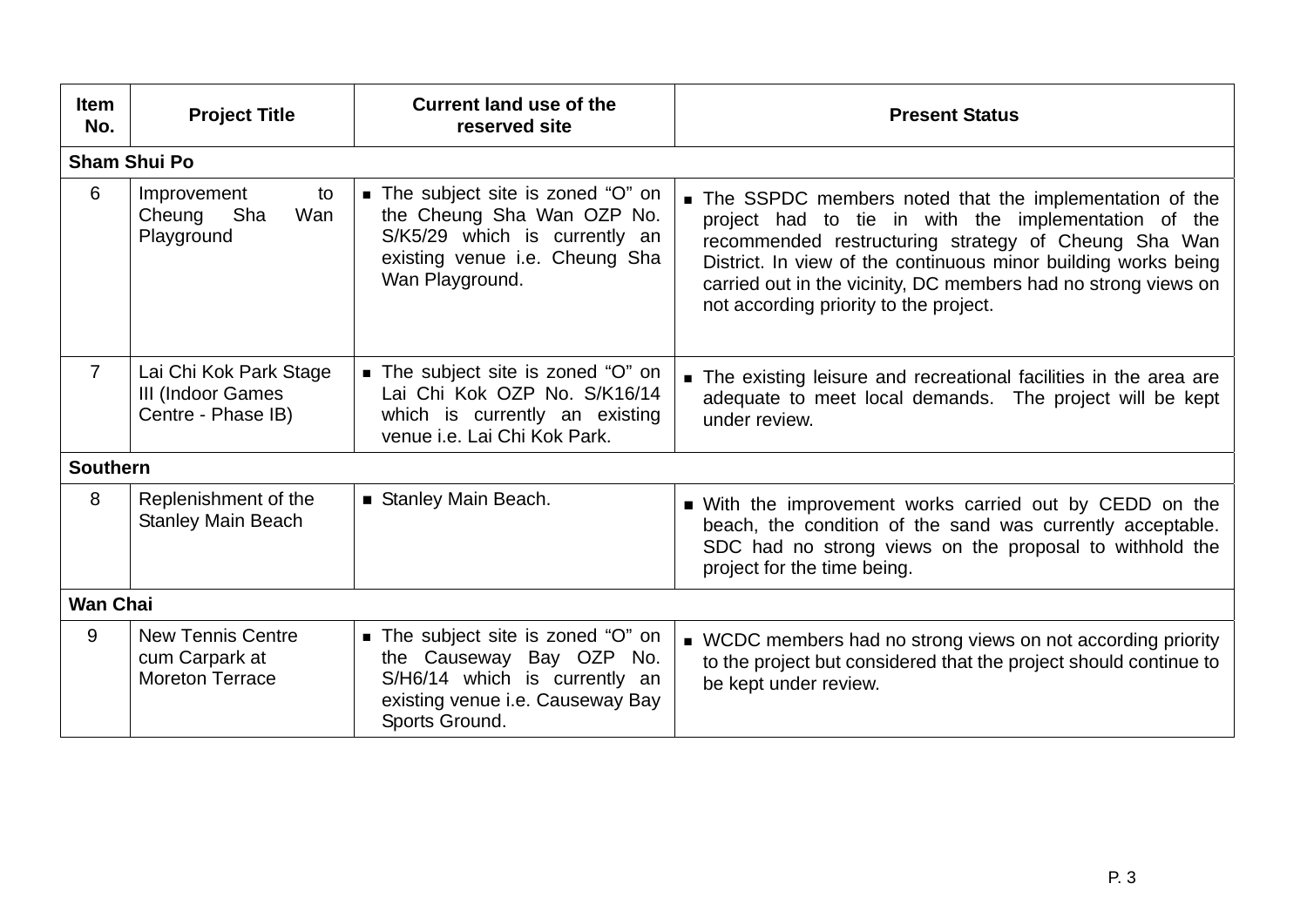| <b>Item</b><br>No. | <b>Project Title</b>                                                           | <b>Current land use of the</b><br>reserved site                                                                                                                                                                                                                | <b>Present Status</b>                                                                                                                                                                                                                                                                                 |
|--------------------|--------------------------------------------------------------------------------|----------------------------------------------------------------------------------------------------------------------------------------------------------------------------------------------------------------------------------------------------------------|-------------------------------------------------------------------------------------------------------------------------------------------------------------------------------------------------------------------------------------------------------------------------------------------------------|
|                    | <b>Yau Tsim Mong</b>                                                           |                                                                                                                                                                                                                                                                |                                                                                                                                                                                                                                                                                                       |
| 10 <sup>°</sup>    | Open Space<br>Development in West<br><b>Kowloon Reclamation</b><br>at Road D10 | The site is currently used as<br>HyD's<br>works<br>area<br>under<br>Government Land<br><b>Temporary</b><br>Allocation<br>for<br>a<br>term<br><b>up</b><br>to30.9.2012.                                                                                         | The site will be affected by the proposed Central Kowloon<br>Route (CKR) under planning, which is expected to commence<br>work in 2012.<br>Since the open space falls within the works site of CKR, further<br>planning of the project is not possible until the construction<br>works are completed. |
| 11                 | <b>Regional Park at West</b><br>Kowloon Reclamation                            | Some areas at the central part of<br>the site are currently used as<br>LCSD temporary tree bank; while<br>the southern part of the site along<br>the shoreline has been developed<br>a temporary waterfront<br>into<br>promenade and opened for the<br>public. | DC members noted that since the site falls within the scheme<br>area of WK Cultural District, the development of a regional<br>park might not be required.                                                                                                                                            |
| <b>Island</b>      |                                                                                |                                                                                                                                                                                                                                                                |                                                                                                                                                                                                                                                                                                       |
| 12 <sup>°</sup>    | Kwun Yam Wan<br><b>Beach Building</b><br>Cheung Chau                           | Private lot involved.                                                                                                                                                                                                                                          | Kwun Yum Wan Beach is connected to the eastern end of<br>Cheung Chau Tung Wan Beach and is not well patronized by<br>public. The beach building of Tung Wan Beach was renovated<br>with improved facilities at about \$13 million in October 2005.                                                    |
|                    |                                                                                |                                                                                                                                                                                                                                                                | The project involves resumption of private land. Improvement<br>measures at the government land at Kwun Yam Wan Beach is<br>being explored.                                                                                                                                                           |
| 13                 | <b>Civic Centre for</b><br><b>Islands District</b>                             | of the site<br>is<br>$\blacksquare$ Part<br>being<br>temporarily<br>used<br>as<br>a<br>Garden<br>Community<br>under<br>LCSD's management.                                                                                                                      | ■ DC members noted that the project was under review.                                                                                                                                                                                                                                                 |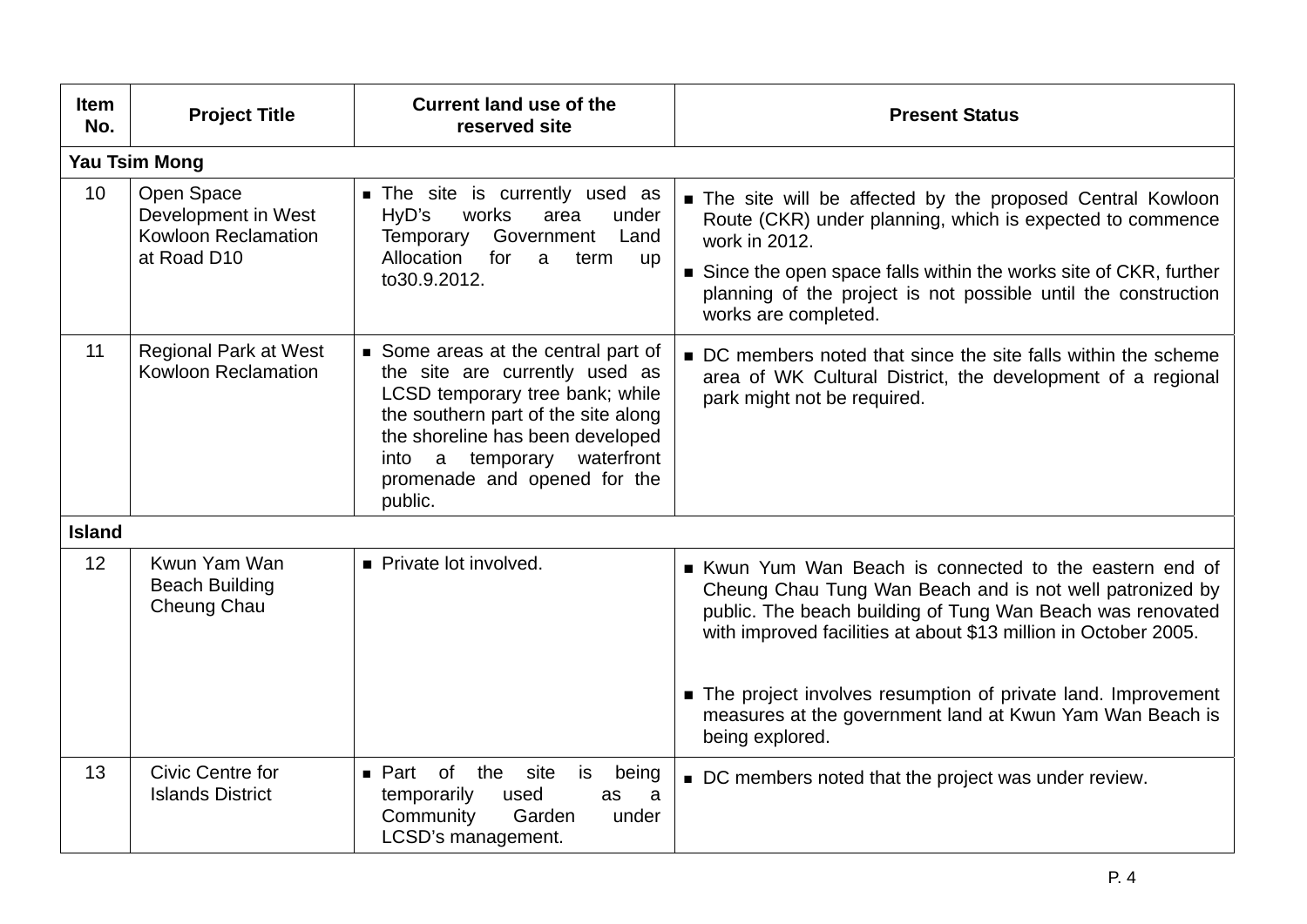| <b>Item</b><br>No. | <b>Project Title</b>                             | <b>Current land use of the</b><br>reserved site                                                                        | <b>Present Status</b>                                                                                                                                                                                                                                                                                                                                                                                                                                                                                                                                                                                                                                                                                                                                                                                                            |
|--------------------|--------------------------------------------------|------------------------------------------------------------------------------------------------------------------------|----------------------------------------------------------------------------------------------------------------------------------------------------------------------------------------------------------------------------------------------------------------------------------------------------------------------------------------------------------------------------------------------------------------------------------------------------------------------------------------------------------------------------------------------------------------------------------------------------------------------------------------------------------------------------------------------------------------------------------------------------------------------------------------------------------------------------------|
| <b>Kwai Tsing</b>  |                                                  |                                                                                                                        |                                                                                                                                                                                                                                                                                                                                                                                                                                                                                                                                                                                                                                                                                                                                                                                                                                  |
| 14                 | Kwai Chung Park <sup>(Note)</sup>                | <b>EPD's landfill restoration work</b><br>has been completed. The site is<br>being monitored and maintained<br>by EPD. | The project site, with an area of about 27 ha., is a landfill site in<br>Gin Drinker's Bay with limited public transport for access. The<br>technical constraints inherent to the landfill site entail<br>considerable development costs.<br>The lower platform has been developed into a BMX Park by<br>the Hong Kong Cycling Association.<br>As regards the<br>proposed development of the remaining areas of the lower<br>platform into a public open space as a district minor works, the<br>Works & Development Working Group of KwTDC DFMC<br>concluded in its meeting on 20 January 2009 that the proposed<br>developmentshould be shelved.<br>• For the upper platform, Hong Kong Cricket Association<br>(HKCA) presented their proposal at the KwTDC DFMC<br>meeting on 16 June 2009 about the development of a cricket |
|                    |                                                  |                                                                                                                        | ground and ancillary facilities on a self-financing basis.<br><b>The</b><br>KwTDC DFMC supported HKCA's proposal in principle.                                                                                                                                                                                                                                                                                                                                                                                                                                                                                                                                                                                                                                                                                                   |
| <b>North</b>       |                                                  |                                                                                                                        |                                                                                                                                                                                                                                                                                                                                                                                                                                                                                                                                                                                                                                                                                                                                                                                                                                  |
| 15                 | <b>Civic Centre for North</b><br><b>District</b> | • Short-Term Tenancy (STT) car<br>park.                                                                                | have proposed to build a New Territories East<br>$\blacksquare$ We<br>Cross-District Community Cultural Centre at the reserved site.<br>NDC gave its support at its meeting on 30 July 2009.<br>ArchSD is working on the feasibility of the proposed project.                                                                                                                                                                                                                                                                                                                                                                                                                                                                                                                                                                    |

(Note) One of the two projects reactivated at DC's request from previous deferred/deleted project lists and will be under further review.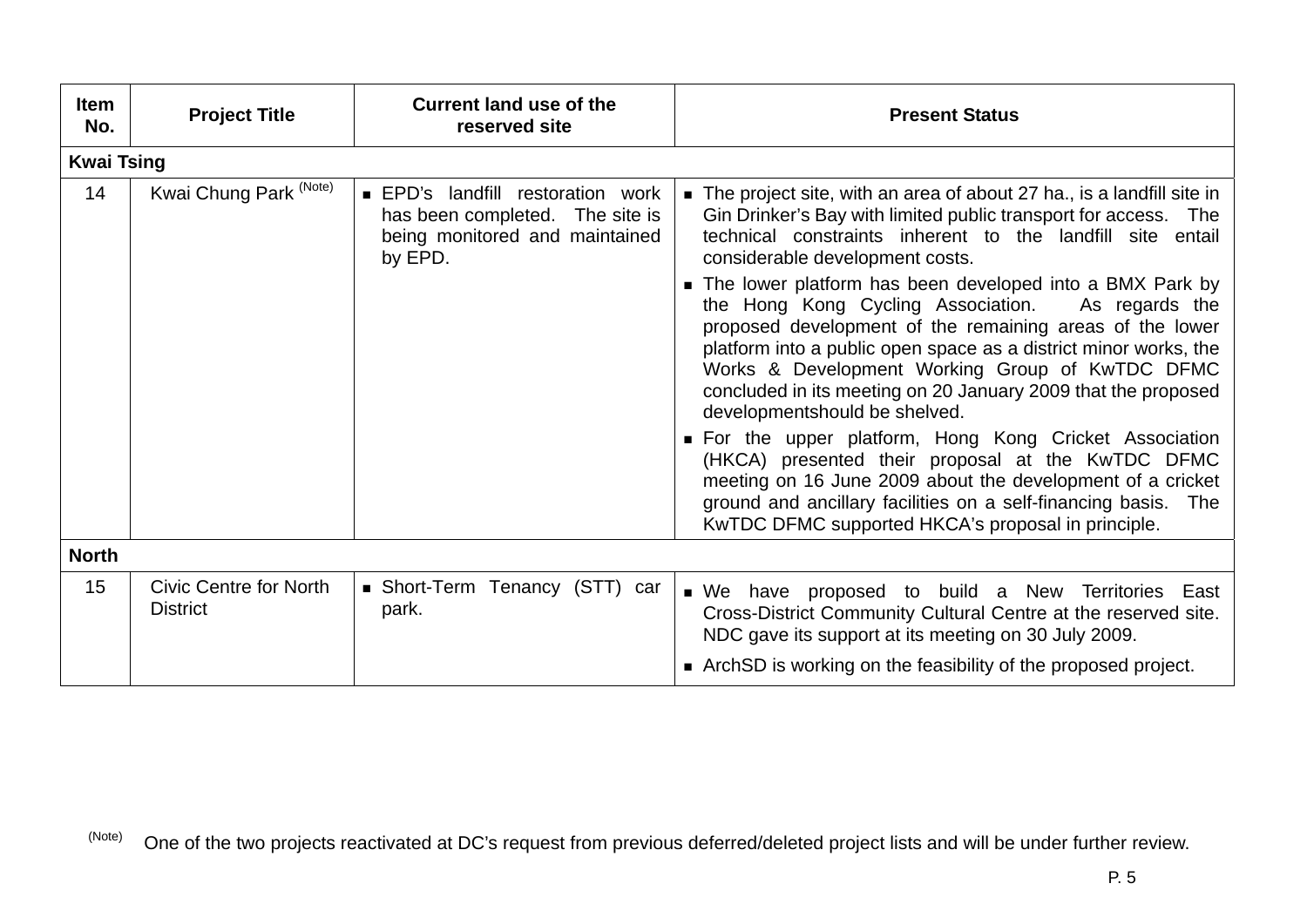| <b>Item</b><br>No. | <b>Project Title</b>                                | <b>Current land use of the</b><br>reserved site                    | <b>Present Status</b>                                                                                                                                                                                                                                                                       |
|--------------------|-----------------------------------------------------|--------------------------------------------------------------------|---------------------------------------------------------------------------------------------------------------------------------------------------------------------------------------------------------------------------------------------------------------------------------------------|
| 16                 | Local Open Space<br>Area 20 Fanling/<br>Sheung Shui | STT car park.                                                      | There is sufficient provision of public open space in the district.<br>The site is zoned "Commercial/Residential" in Outline Zoning<br>Plan and "Local Open Space" in Layout Plan. Locals have<br>divergent views on the future use of the site. NDC has no<br>strong view on this project. |
| 17                 | <b>District Open Space</b><br>Area 17 Fanling/      | Hill-side area with private lots.                                  | There is sufficient provision of public open space in the district.                                                                                                                                                                                                                         |
|                    | Sheung Shui                                         |                                                                    | NDC has not made any specific request for early development<br>of the project which may change the existing natural<br>environment. Adjacent to the site is the existing North District<br>Park with many active and passive facilities available for public<br>use.                        |
| 18                 | <b>District Open Space</b><br>Area 27D Fanling/     | ■ Being used as transit car park<br>the<br>"Park-and-Ride<br>under | There is sufficient provision of public open space in the district.                                                                                                                                                                                                                         |
|                    | Sheung Shui                                         | Scheme".                                                           | The project site is adjacent to Sheung Shui MTRC Station.<br>Part of it is being used for the "Park-and-Ride Scheme". NDC<br>has no strong view on this project as there are existing leisure<br>facilities in the vicinity available for public use.                                       |
| 19                 | <b>District Open Space</b><br>Area 4 (Remainder)    | Being used as KMB Bus Depot.                                       | There is sufficient provision of public open space in the district.                                                                                                                                                                                                                         |
|                    | Fanling/ Sheung Shui                                |                                                                    | • Part of the site is being used as a bus depot. NDC has no<br>strong view on this project as there are existing leisure facilities<br>in the vicinity available for public use.                                                                                                            |
| 20                 | <b>District Open Space</b><br>Area 37 Fanling/      | • Mainly private lots.                                             | There is sufficient provision of public open space in the district.                                                                                                                                                                                                                         |
|                    | Sheung Shui                                         |                                                                    | Land-use planning in the vicinity has yet to be finalized.<br>Location and development plan of the District Open Space will<br>be reviewed taking into account the long-term land use<br>planning of the area. NDC has no strong view on this project.                                      |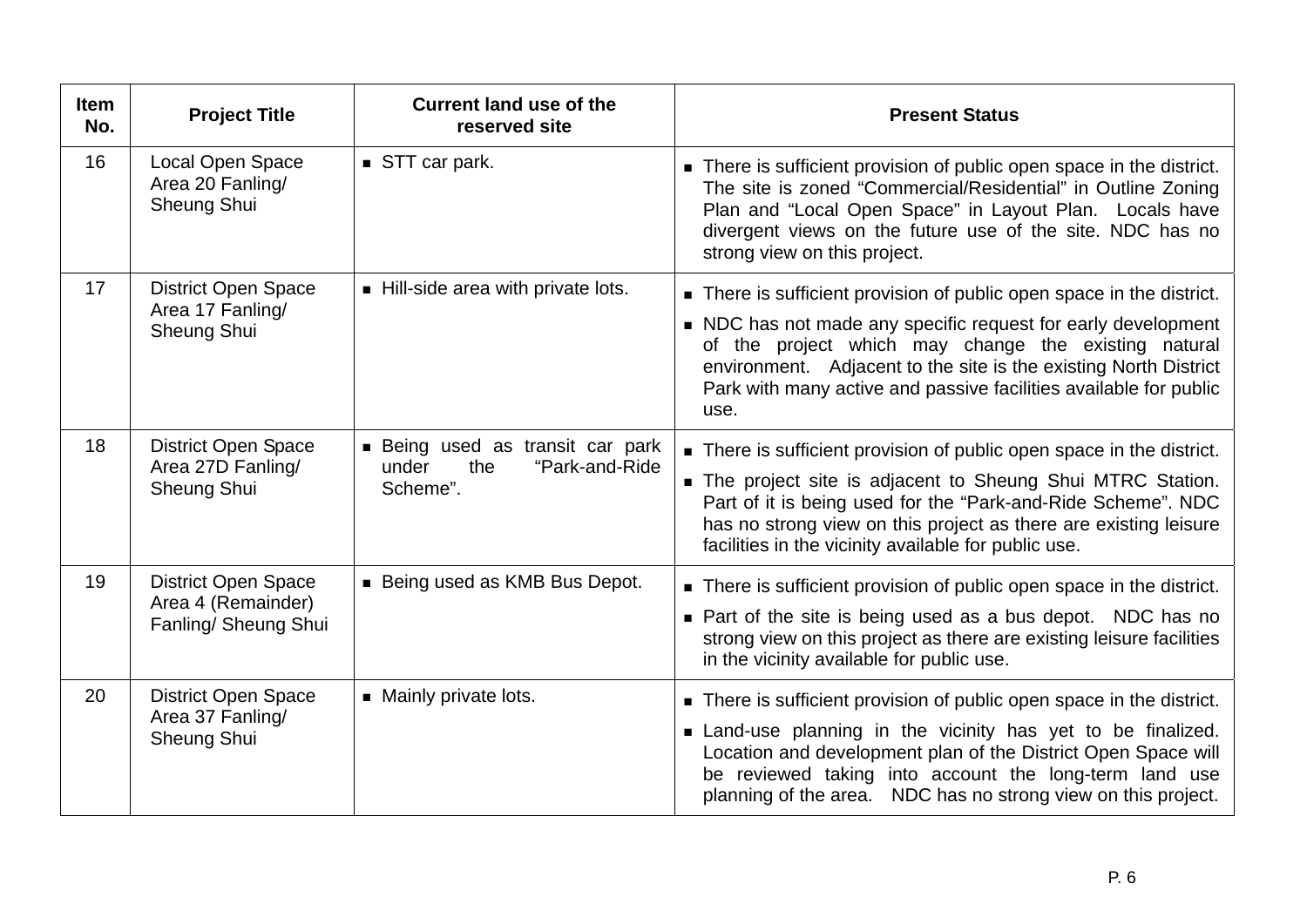| <b>Item</b><br>No. | <b>Project Title</b>                                               | <b>Current land use of the</b><br>reserved site                                                                                                                                                   | <b>Present Status</b>                                                                                                                                                                                                                                                                                                                      |  |  |
|--------------------|--------------------------------------------------------------------|---------------------------------------------------------------------------------------------------------------------------------------------------------------------------------------------------|--------------------------------------------------------------------------------------------------------------------------------------------------------------------------------------------------------------------------------------------------------------------------------------------------------------------------------------------|--|--|
| Sai Kung           |                                                                    |                                                                                                                                                                                                   |                                                                                                                                                                                                                                                                                                                                            |  |  |
| 21                 | <b>Indoor Recreation</b><br>Centre in Area 4, Sai                  | Location of project site is being<br>reviewed by PlanD.                                                                                                                                           | • Planning Department is searching for an alternative site for the<br>development.                                                                                                                                                                                                                                                         |  |  |
|                    | Kung                                                               |                                                                                                                                                                                                   | Early stage planning work started in consultation with SKDC.                                                                                                                                                                                                                                                                               |  |  |
| 22                 | Civic Centre for Sai<br>Kung District in Area<br>66, Tseung Kwan O | $\blacksquare$ The<br>project site<br>been<br>has<br>relocated to Area 67 under the<br>Feasibility Study of Tseung Kwan<br>O Further Development.                                                 | Infrastructural works of Area 67, Tseung Kwan O has just<br>commenced. Project under review.                                                                                                                                                                                                                                               |  |  |
| <b>Shatin</b>      |                                                                    |                                                                                                                                                                                                   |                                                                                                                                                                                                                                                                                                                                            |  |  |
| 23                 | <b>Indoor Recreation</b><br>Centre in Area 24D,<br>Sha Tin         | Vacant Government land.                                                                                                                                                                           | Under active planning.                                                                                                                                                                                                                                                                                                                     |  |  |
| 24                 | Local Open Space in<br>Area 4C, Sha Tin                            | Vacant Government land.                                                                                                                                                                           | • Sha Tin District is well provided with public open space.<br>$\blacksquare$ The site area is about 1,000 sq m.<br>• Project under review.                                                                                                                                                                                                |  |  |
| 25                 | Expansion of Sha Tin<br><b>Central Library</b>                     | A small proposed expansion area<br>on the podium level is now<br>The other proposed<br>vacant.<br>expansion area on the ground<br>level is now mainly used as Sha<br>Tin Town Hall's store rooms. | ■ Completed renovation under "Renovation of libraries - Phase 2<br>works" in October 2008.<br>The implementation of the "Sports centre, community hall cum<br>public library in Area 14B, Sha Tin" as one of the 21 Priority<br>Projects, would help meet the demand for library facilities in the<br>district.<br>• Project under review. |  |  |
| 26                 | <b>Indoor Recreation</b><br>Centre in Area 103,<br>Ma On Shan      | STT car park.                                                                                                                                                                                     | • Project under review.                                                                                                                                                                                                                                                                                                                    |  |  |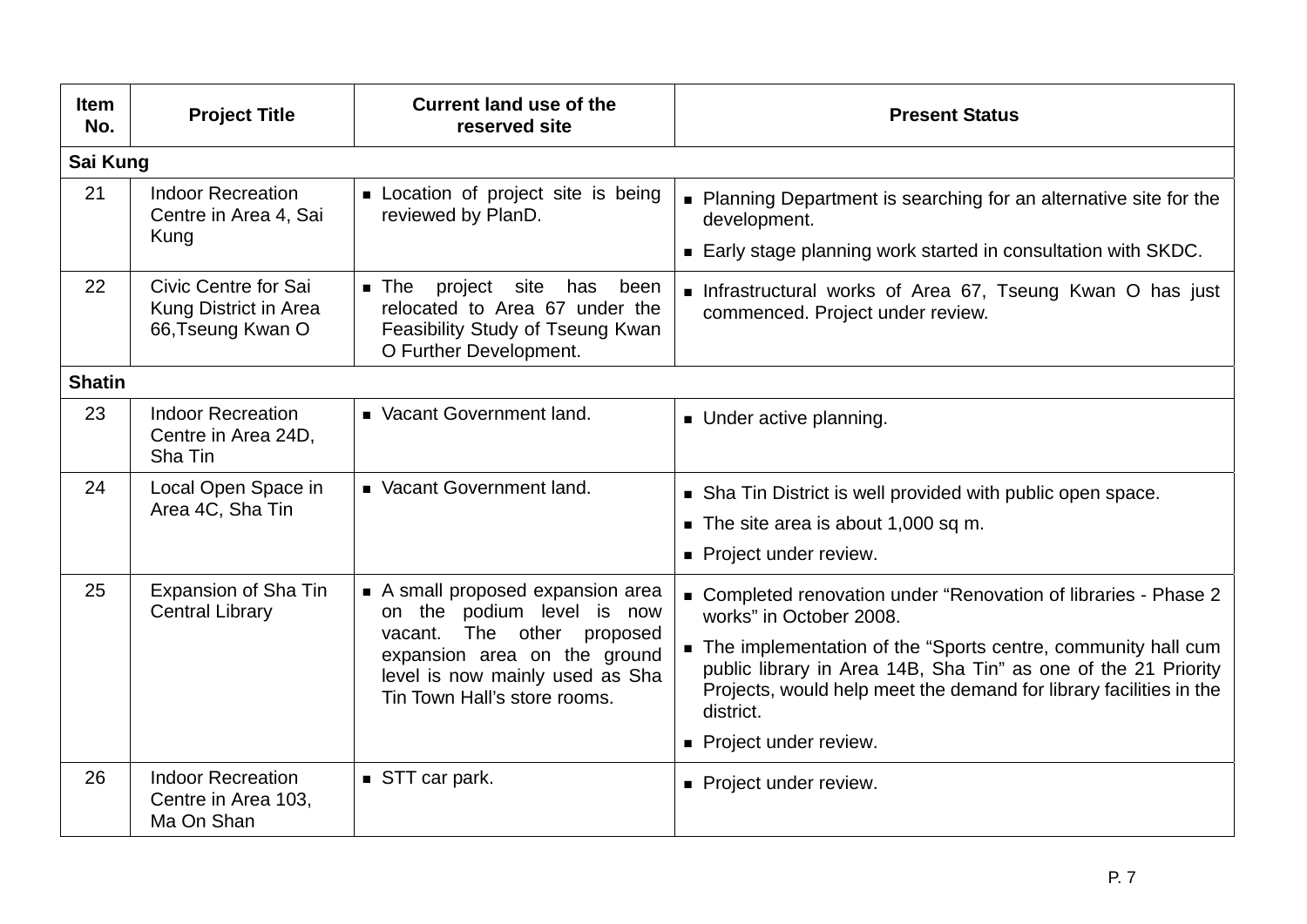| <b>Item</b><br>No. | <b>Project Title</b>                                             | <b>Current land use of the</b><br>reserved site                                                                                                            | <b>Present Status</b>                                                                                                                                                                                                                                                                                                                                                                                                                                                                           |
|--------------------|------------------------------------------------------------------|------------------------------------------------------------------------------------------------------------------------------------------------------------|-------------------------------------------------------------------------------------------------------------------------------------------------------------------------------------------------------------------------------------------------------------------------------------------------------------------------------------------------------------------------------------------------------------------------------------------------------------------------------------------------|
| 27                 | <b>District Open Space</b>                                       | <b>Public fee paying car park by</b>                                                                                                                       | Sha Tin District is well provided with public open space.                                                                                                                                                                                                                                                                                                                                                                                                                                       |
|                    | in Area 90, Ma On<br>Shan                                        | short term tenancy and works<br>area for Ma On Shan Waterfront<br>Promenade.                                                                               | The project site is adjacent to the priority project Ma On Shan<br>Waterfront Promenade, which has commenced construction in<br>mid 2007 for completion by phases. The first phase has been<br>completed and opened for public use since July 2009. The<br>second phase has completed in December 2009 and will be<br>opened for public use in January 2010. The anticipated<br>completion date of the last phase is mid-2010.<br>This will<br>provide a new public open space in the vicinity. |
|                    |                                                                  |                                                                                                                                                            | Project under review.                                                                                                                                                                                                                                                                                                                                                                                                                                                                           |
| 28                 | <b>District Open Space</b>                                       | • Various temporary uses including                                                                                                                         | Sha Tin District is well provided with public open space.                                                                                                                                                                                                                                                                                                                                                                                                                                       |
|                    | in Area 11, Sha Tin                                              | public fee paying car park by<br>short term tenancy, works areas<br>of CEDD and WSD projects, HK<br>and China Gas Go. Ltd's storage<br>area etc.           | The Siu Lek Yuen Road Playground across the Shing Mun<br>River and the nearby On King Street Park and Shek Muk<br>Playground (about 10-minute walk) are provided with active<br>and passive recreational facilities which can meet residents'<br>current needs.                                                                                                                                                                                                                                 |
|                    |                                                                  |                                                                                                                                                            | • Project under review.                                                                                                                                                                                                                                                                                                                                                                                                                                                                         |
| 29                 | Redevelopment of Fo<br><b>Tan Cooked Food</b><br>Market, Sha Tin | · Public fee paying car park by<br>short term tenancy, public latrine<br>and LCSD's Shan Mei Street<br>Playground<br>(with<br>a 5-a-side<br>soccer pitch). | • Fo Tan, basically an industrial area, is not an ideal place for<br>constructing an Indoor Recreation Centre. FEHD has already<br>indicated that the cooked food market facilities would not be<br>pursued. The development of this project will involve relocating<br>the existing park and ball court facilities.                                                                                                                                                                            |
|                    |                                                                  |                                                                                                                                                            | Project under review.                                                                                                                                                                                                                                                                                                                                                                                                                                                                           |
| Tai Po             |                                                                  |                                                                                                                                                            |                                                                                                                                                                                                                                                                                                                                                                                                                                                                                                 |
| 30                 | Local Open Space<br>Area 6, Tai Po                               | STT carpark.                                                                                                                                               | The Technical Feasibility Statement of the project was<br>approved on 27 August 2009 for further planning.                                                                                                                                                                                                                                                                                                                                                                                      |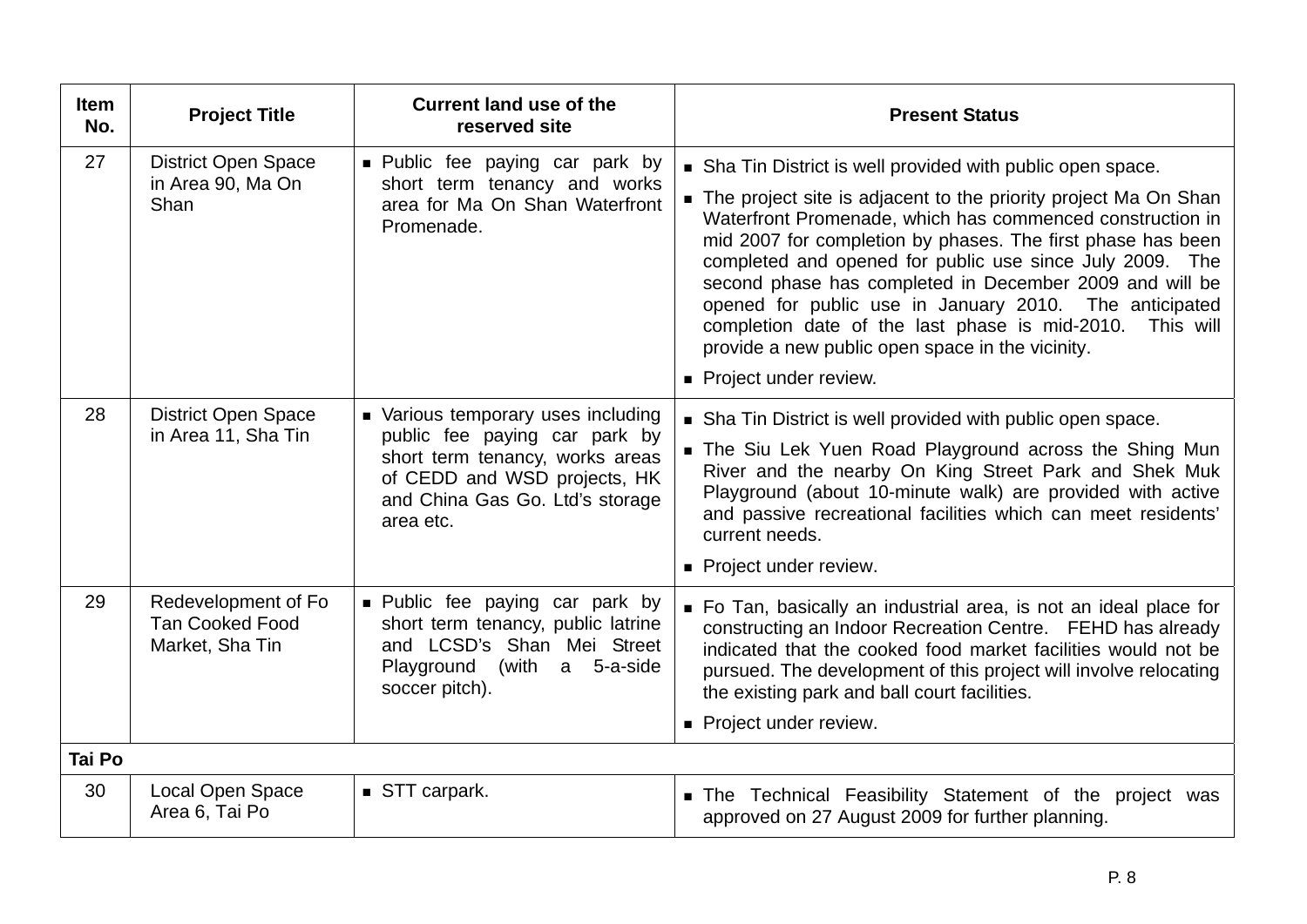| <b>Item</b><br>No. | <b>Project Title</b>                                                      | <b>Current land use of the</b><br>reserved site                        | <b>Present Status</b>                                                                                                                                                                                                                                                                                                                          |  |  |
|--------------------|---------------------------------------------------------------------------|------------------------------------------------------------------------|------------------------------------------------------------------------------------------------------------------------------------------------------------------------------------------------------------------------------------------------------------------------------------------------------------------------------------------------|--|--|
| 31                 | Tai Mei Tuk Water<br><b>Sports Centre</b><br>Extension<br>Area 74, Tai Po | ■ Temporarily occupied by Tai Po<br>Boat Club.                         | • The project site is now being temporarily occupied by the Tai<br>Po Boat Club. The scope of development of the project will<br>be reviewed after the relocation of Tai Po Boat Club is<br>confirmed.                                                                                                                                         |  |  |
| 32                 | <b>Recreation Ground</b><br>Area 33, Tai Po                               | $\blacksquare$ STT carpark<br>and government<br>workshop.              | The district is well provided with public open space. Project is<br>kept under review.                                                                                                                                                                                                                                                         |  |  |
| 33                 | <b>Indoor Recreation</b><br>Centre Area 6, Tai Po                         | ■ STT carpark.                                                         | The district is well provided with sports centres.<br>Project is<br>kept under review.                                                                                                                                                                                                                                                         |  |  |
| 34                 | Ha Hang Village<br>Playground Area 31,<br>Tai Po                          | ■ Part of<br>the<br>site<br>has been<br>developed as roadside amenity. | The district is well provided with public open space. Project is<br>kept under review.                                                                                                                                                                                                                                                         |  |  |
| 35                 | Local Open Space<br>Area 32, Tai Po                                       | • Private lots involved.                                               | • The district is well provided with public open space. Project is<br>kept under review.                                                                                                                                                                                                                                                       |  |  |
| 36                 | <b>Golf Course in Shuen</b><br>Wan Landfill, Tai Po                       | ■ Temporarily used as a public golf<br>driving range by EPD.           | The Government intends to develop the restored Shuen Wan<br>Landfill into a public golf course with ancillary facilities by<br>private sector on a self-financing basis.<br>Invitation for<br>Expression of Interest (EOI) was closed at the end of<br>November 2009. Assessment of EOI submissions is being<br>carried out by EPD and LandsD. |  |  |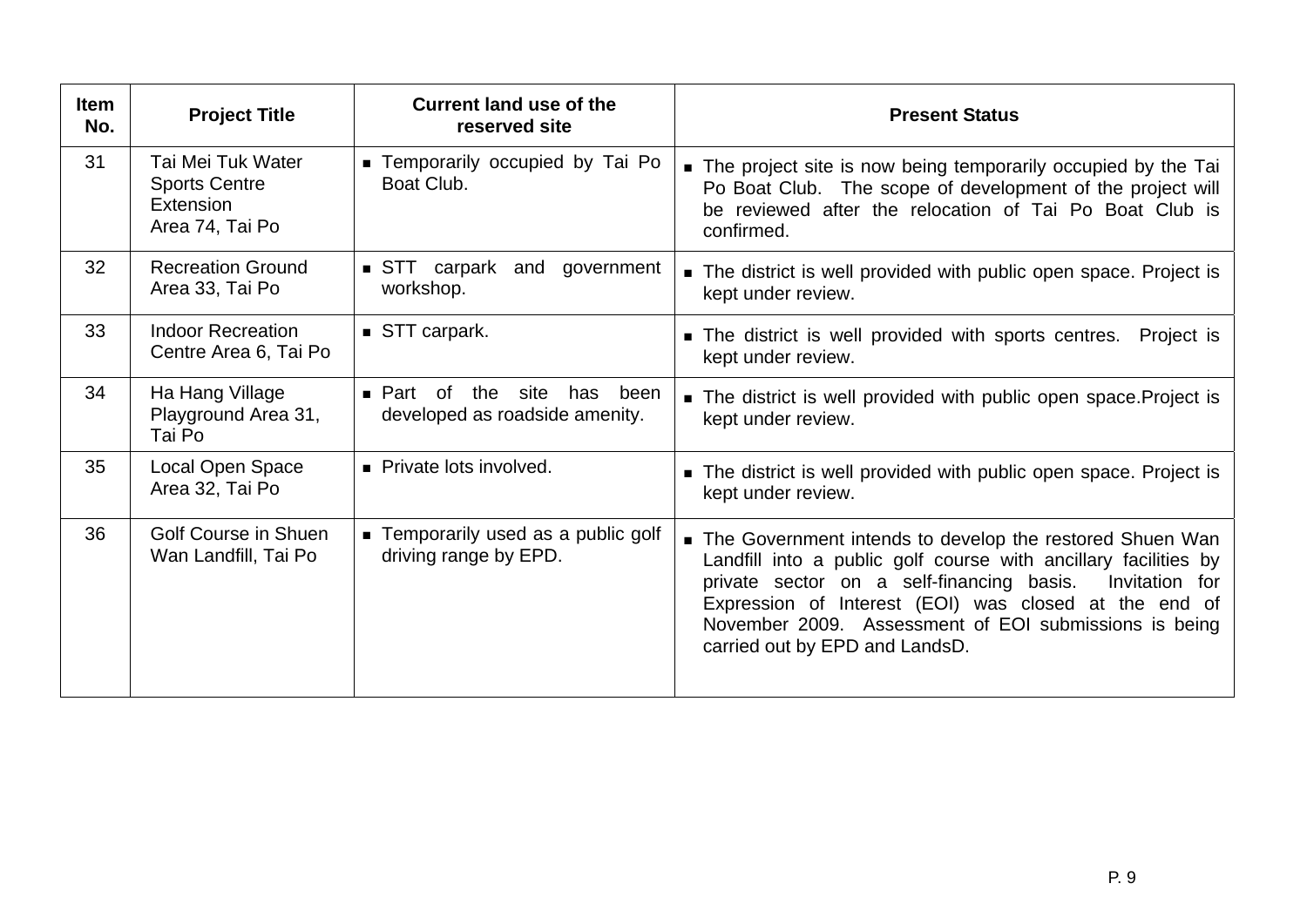| <b>Item</b><br>No. | <b>Project Title</b>                                         | <b>Current land use of the</b><br>reserved site                                                   | <b>Present Status</b>                                                                                                                                                                                                                                                                                                     |
|--------------------|--------------------------------------------------------------|---------------------------------------------------------------------------------------------------|---------------------------------------------------------------------------------------------------------------------------------------------------------------------------------------------------------------------------------------------------------------------------------------------------------------------------|
| 37                 | Tai Po<br>Civic<br>New<br>Centre                             | • Various uses, including a STT<br>carpark, works area and Plover<br>Cove Road Mini-soccer Pitch. | ■ We propose to upgrade the facilities of the existing Tai Po Civic<br>Centre (TPCC) to meet the community need. TPDC DFMC<br>discussed the issue at its meeting on 28 July 2009 and<br>supported LCSD's upgrading proposal.                                                                                              |
|                    |                                                              |                                                                                                   | As requested by TPDC, the Plover Cove Road site is<br>reserved for cultural/recreational use.<br><b>TPDC</b><br><b>DFMC</b><br>supported the relocation of the proposed Sports Centre from<br>Area 33 to the Plover Cove Road site and the proposed<br>development of a community hall and soccer pitches at the<br>site. |
| <b>Tsuen Wan</b>   |                                                              |                                                                                                   |                                                                                                                                                                                                                                                                                                                           |
| 38                 | <b>District Open Space</b>                                   | $\blacksquare$ A slope with private lots.                                                         | The district is well provided with public open space.                                                                                                                                                                                                                                                                     |
|                    | Area 2 Tsuen Wan                                             |                                                                                                   | Geotechnical works and land resumption are involved as the<br>project site is at a slope with private lots. Project is kept under<br>review.                                                                                                                                                                              |
| 39                 | <b>District Open Space</b>                                   | A large hillside slope covered with                                                               | The district is well provided with public open space.                                                                                                                                                                                                                                                                     |
|                    | Area 3 Tsuen Wan                                             | natural vegetation.                                                                               | The site is a large hillside slope covered with natural<br>vegetation. Project is kept under review.                                                                                                                                                                                                                      |
| 40                 | Improvement to the<br>Facilities in Approach<br><b>Beach</b> | ■ The beach is currently closed.                                                                  | Improvement works to the beach facilities is being planned for<br>possible re-opening of the beach in mid-2011 if the water<br>quality complies with the standard.                                                                                                                                                        |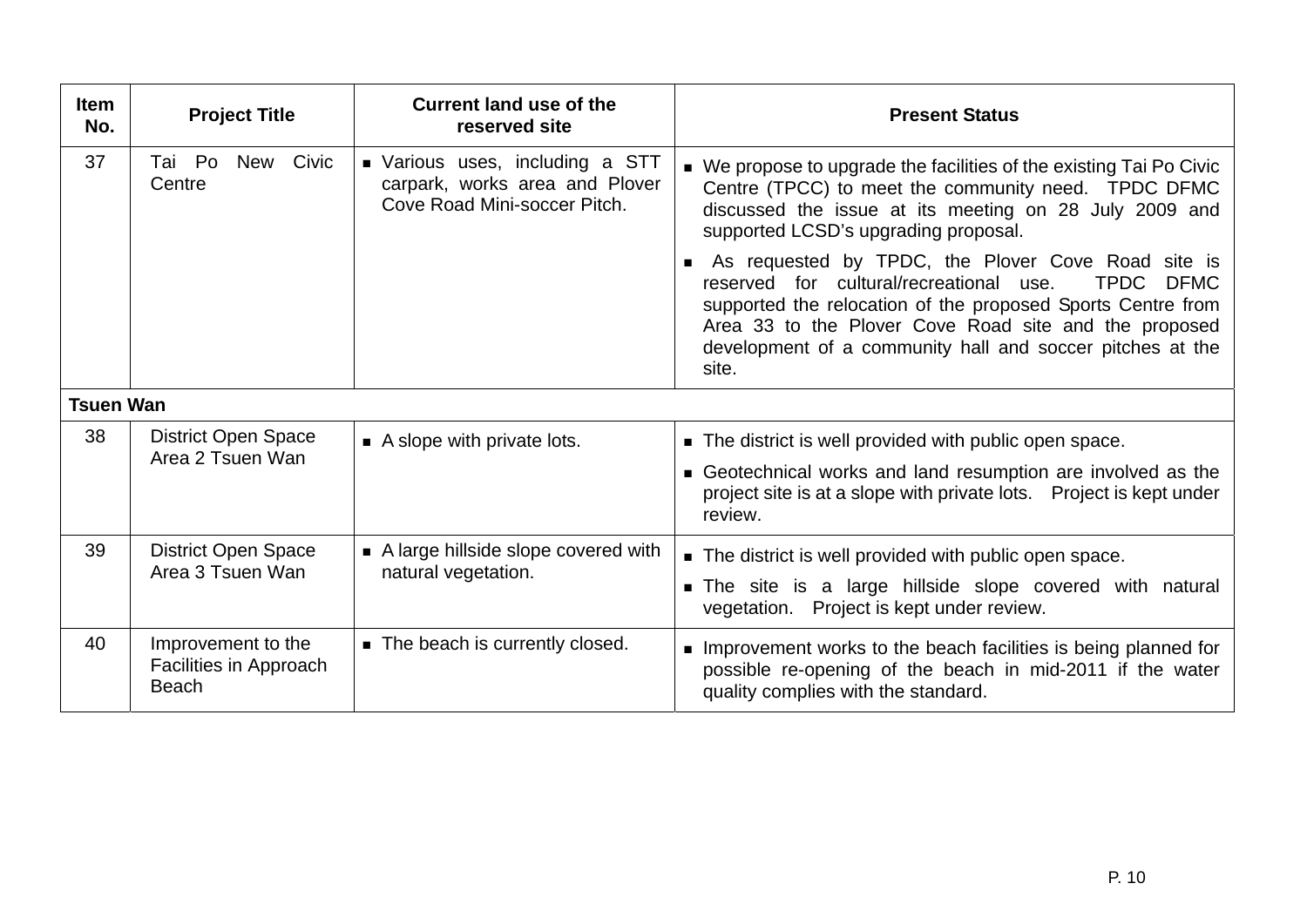| <b>Item</b><br>No. | <b>Project Title</b>                                                                                      | <b>Current land use of the</b><br>reserved site                                                                                                                                                | <b>Present Status</b>                                                                                                                                                                                                         |  |  |
|--------------------|-----------------------------------------------------------------------------------------------------------|------------------------------------------------------------------------------------------------------------------------------------------------------------------------------------------------|-------------------------------------------------------------------------------------------------------------------------------------------------------------------------------------------------------------------------------|--|--|
| <b>Tuen Mun</b>    |                                                                                                           |                                                                                                                                                                                                |                                                                                                                                                                                                                               |  |  |
| 41                 | Hung Lau Park<br>(former Castle Peak<br>Farm)                                                             | • Private lots involved.                                                                                                                                                                       | • Hung Lau and the open area in front of the building comprise<br>It involves private ownership, land<br>some private lots.<br>resumption and development resources.<br>■ DC members noted that the project was under review. |  |  |
| 42                 | <b>Recreation Ground</b><br>Area 17 (Industrial City)<br>Tuen Mun                                         | The site has been temporarily<br>allocated to HyD as site offices<br>and storage area until end 2011.                                                                                          | • TMDC was consulted on the proposed scope of works in April<br>2008. The scope of the project was endorsed by TMDC. We<br>would undertake further planning work to tie in with HyD's<br>handover of the site by end 2011.    |  |  |
| <b>Yuen Long</b>   |                                                                                                           |                                                                                                                                                                                                |                                                                                                                                                                                                                               |  |  |
| <b>New</b>         | Remaining portion of<br><b>District Open Space</b><br>in Area 107, Tin Shui<br>Wai                        | • Part of the site is temporarily<br>used as a Community Garden.<br>• Part of the site is developed into<br>a temporary sitting-out area.<br>The rest of the site is vacant.<br>$\blacksquare$ | • Under active planning.                                                                                                                                                                                                      |  |  |
| 43                 | Kam Tin Pat Heung<br><b>Sports Centre</b><br>(formerly known as<br>"Indoor Recreation<br>Centre Kam Tin") | Vacant Government land.                                                                                                                                                                        | • Under active planning.                                                                                                                                                                                                      |  |  |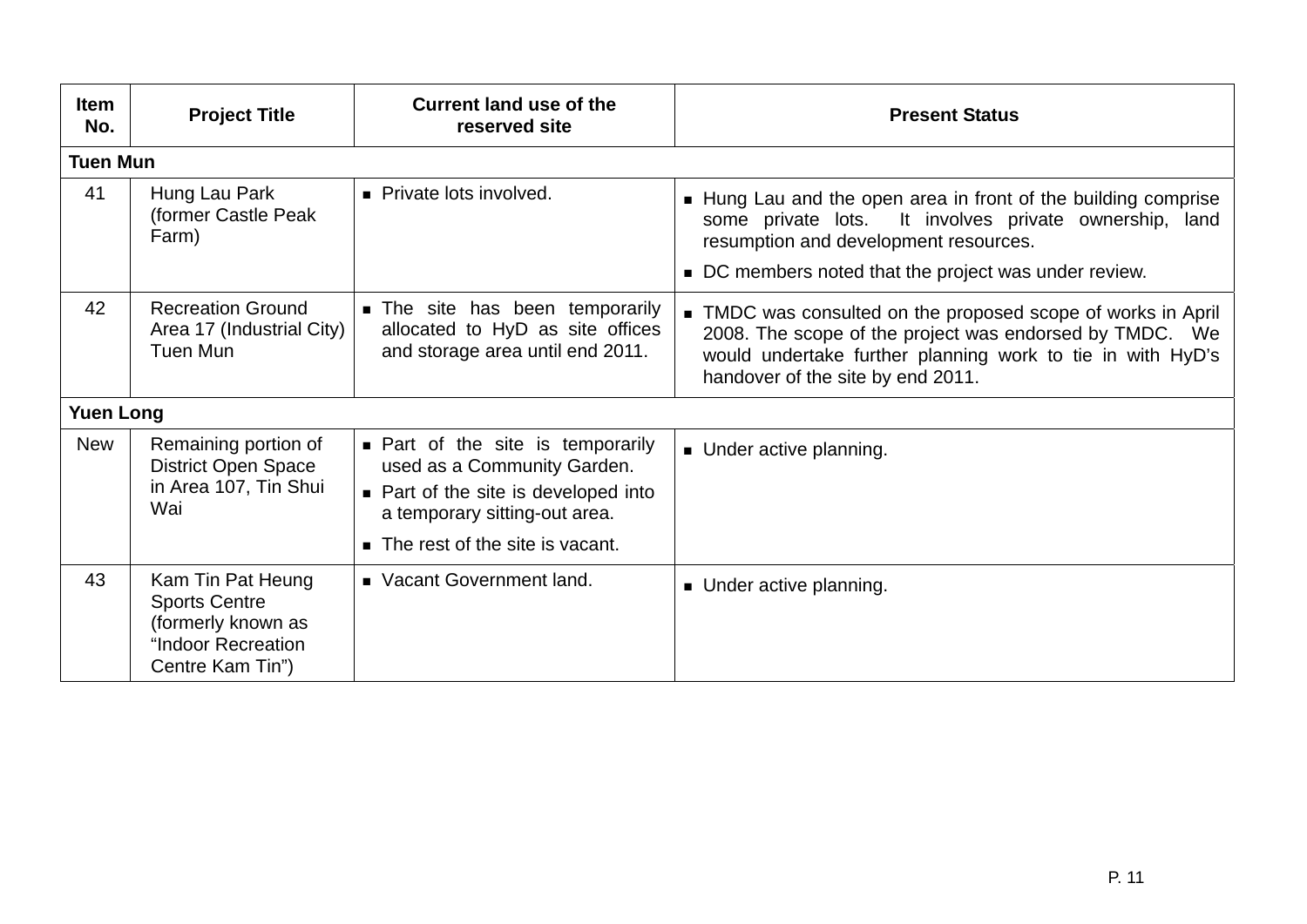| <b>Item</b><br>No. | <b>Project Title</b>                                        | <b>Current land use of the</b><br>reserved site                                                                                                                                                                                                             | <b>Present Status</b>                                                                                                                                                                                                                                                                                                                                                                                                                                                                                                                                                                                                                                                                |  |
|--------------------|-------------------------------------------------------------|-------------------------------------------------------------------------------------------------------------------------------------------------------------------------------------------------------------------------------------------------------------|--------------------------------------------------------------------------------------------------------------------------------------------------------------------------------------------------------------------------------------------------------------------------------------------------------------------------------------------------------------------------------------------------------------------------------------------------------------------------------------------------------------------------------------------------------------------------------------------------------------------------------------------------------------------------------------|--|
| 44                 | <b>Indoor Recreation</b><br>Centre in Area 12,<br>Yuen Long | • Part of the project site is being<br>used as WSD's works area<br>(GLA-TYL 566) (from 16.10.2006<br>to $30.9.2011$ ). The other part is<br>WSD's<br>being<br>used<br>as<br>Maintenance Contractor's Yard<br>(GLA-TYL 567) (from 1.9.2006 to<br>31.8.2011). | • The project was accorded priority for planning by YLDC.<br>According to HKPSG and taking into account the projected<br>population by 2016, Yuen Long District should be provided with<br>10 IRCs. Apart from the existing 4 sports centres, the "TSW<br>Public Library cum Indoor Recreation Centre" and "Sports<br>Centre and Community Hall in Area 101, Tin Shui Wai" have<br>commenced construction work since November 2007 and<br>November 2009 respectively, while the "Public Library and<br>Indoor Recreation Centre in Area 3, Yuen Long" and "Kam Tin<br>Pat Heung Sports Centre" are under active planning. Initial<br>planning of the project would commence shortly. |  |
| 45                 | <b>Swimming Pool</b><br>Complex Kam Tin                     | Vacant private lots.                                                                                                                                                                                                                                        | ■ With reference to HKPSG, a swimming pool complex should be<br>provided for a population of 287,000. The population in Kam<br>Tin of around 10,000 does not fully justify the provision of a<br>swimming pool complex. A leisure pool for the district has<br>already been provided in Tin Shui Wai Swimming Pool.                                                                                                                                                                                                                                                                                                                                                                  |  |
| 46                 | Local Open Space in<br>Hung Shui Kiu<br>Phase I             | <b>Partly private lots and partly</b><br>Government land with short term<br>tenancies (STTs) for<br>plant<br>nursery and motor vehicle repair<br>workshop.                                                                                                  | Hung Shui Kiu has a small population of some 8,200.<br>Implementation of the project should tie in with the public<br>housing developments in the vicinity.<br>Project under review.                                                                                                                                                                                                                                                                                                                                                                                                                                                                                                 |  |
| 47                 | Hung Shui Kiu Town<br>Square                                | • Mostly vacant Government land.                                                                                                                                                                                                                            | ■ The project was accorded priority for planning by YLDC.<br>■ YLDC would be consulted on the project scope to take the<br>project forward.<br>• Part of it has been developed into a temporary sitting out area.                                                                                                                                                                                                                                                                                                                                                                                                                                                                    |  |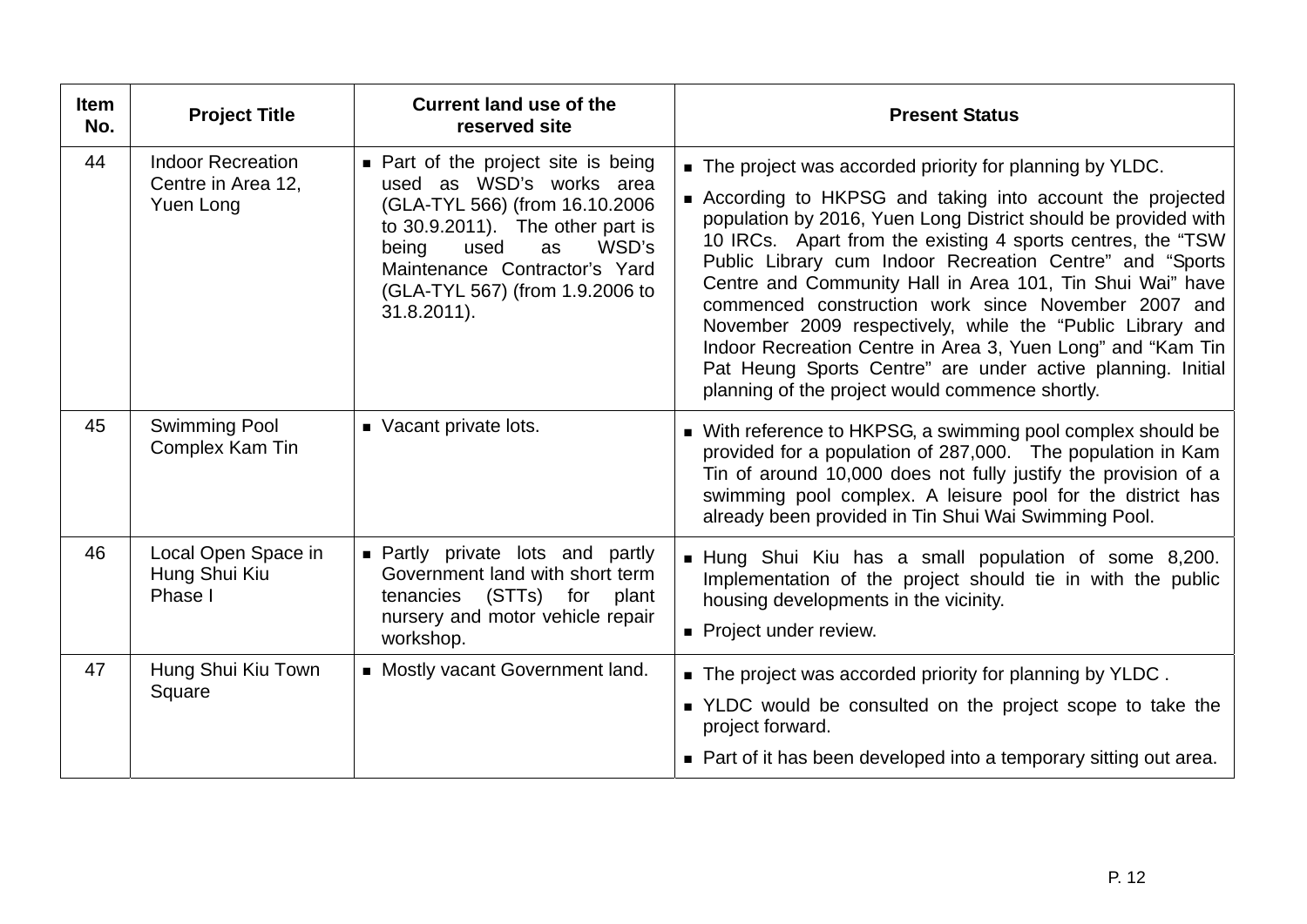| <b>Item</b><br>No. | <b>Project Title</b>                                                         | <b>Current land use of the</b><br>reserved site                                                                                                                                                                                                                                                                                                                                                                                                                                                                                                                                                                                        | <b>Present Status</b>                                                                                                                                                                                                                                                                                                                                                                     |
|--------------------|------------------------------------------------------------------------------|----------------------------------------------------------------------------------------------------------------------------------------------------------------------------------------------------------------------------------------------------------------------------------------------------------------------------------------------------------------------------------------------------------------------------------------------------------------------------------------------------------------------------------------------------------------------------------------------------------------------------------------|-------------------------------------------------------------------------------------------------------------------------------------------------------------------------------------------------------------------------------------------------------------------------------------------------------------------------------------------------------------------------------------------|
| 48                 | Sports Complex and<br><b>District Open Space</b><br>in Area 12, Yuen<br>Long | • Mostly private lots with structures<br>thereon.                                                                                                                                                                                                                                                                                                                                                                                                                                                                                                                                                                                      | ■ With reference to HKPSG, a sports ground should be provided<br>for a population of 200,000 to 250,000. At present, Yuen<br>Long District has a population of 563,800 and is provided with<br>two sports grounds: the Yuen Long Stadium and the Tin Shui<br>Wai Sports Ground. There is no shortfall on the planning of<br>sports ground in Yuen Long District.<br>Project under review. |
| 49                 | Local Open Space in<br>Kau Hui, Yuen Long                                    | Site boundary not yet confirmed.<br>Land use of some possible sites :<br>Site 1 (near Sai Pin Wai) : Mostly<br>private lots with STTs for use as<br>pai laus (STT 1703) and works<br>area for West Rail (STT<br>WR-022). Part of the site was<br>allocated to the then RSD for use<br>as a Refuse Collection Point.<br>Site 2 (Yuen Long Kau Hui) :<br>Mostly private lots with STT (STT<br>WR-022) for use as works area<br>for West Rail.<br>Site 3 (near Tai Wai Tsuen) :<br>Government land with STT (STT<br>WR-023) for use as works area<br>for West Rail.<br>Site 4 (Nam Bin Wai, under West<br>Rail viaduct) : Government land | The project was accorded priority for planning by YLDC.<br>Site boundary has yet to be confirmed. The project involves<br>some possible sites with private lots or Government land with<br>STT for use as works area of West Rail.<br>Project under review.                                                                                                                               |
|                    |                                                                              | with STT (STT WR023) for use<br>as works area for West Rail.<br>Part of the site has been                                                                                                                                                                                                                                                                                                                                                                                                                                                                                                                                              |                                                                                                                                                                                                                                                                                                                                                                                           |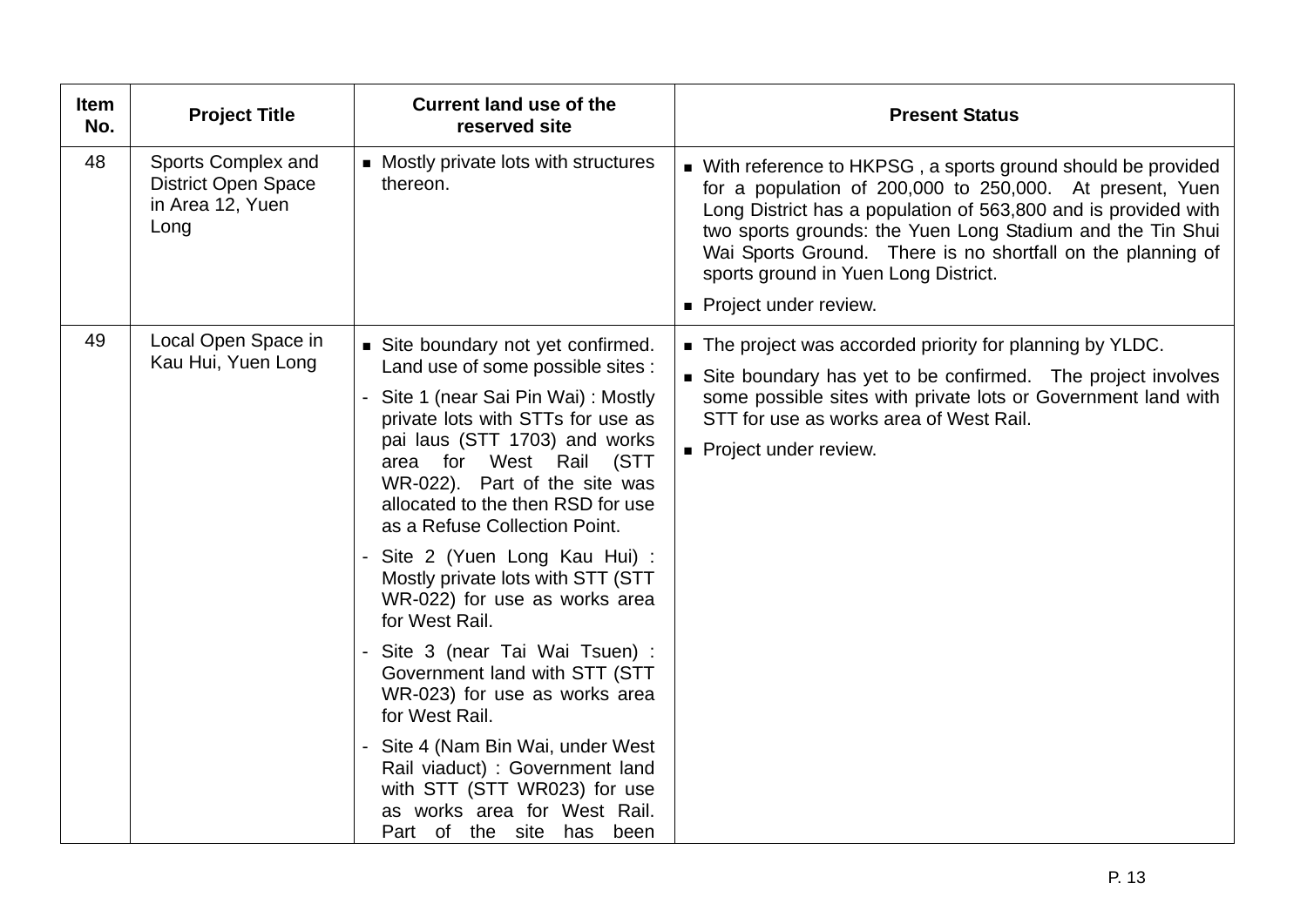| <b>Item</b><br>No. | <b>Project Title</b>                             | <b>Current land use of the</b><br>reserved site                                                                                                                                                                                                                                                                                                                                                                               | <b>Present Status</b>                                                                                                                                                                                                                                                                                                                                                                                                                                                                                                                                                                                                     |
|--------------------|--------------------------------------------------|-------------------------------------------------------------------------------------------------------------------------------------------------------------------------------------------------------------------------------------------------------------------------------------------------------------------------------------------------------------------------------------------------------------------------------|---------------------------------------------------------------------------------------------------------------------------------------------------------------------------------------------------------------------------------------------------------------------------------------------------------------------------------------------------------------------------------------------------------------------------------------------------------------------------------------------------------------------------------------------------------------------------------------------------------------------------|
|                    |                                                  | developed into a basketball court<br>and sitting out area.                                                                                                                                                                                                                                                                                                                                                                    |                                                                                                                                                                                                                                                                                                                                                                                                                                                                                                                                                                                                                           |
| 50                 | Local Open Space in<br>Hung Shui Kiu<br>Phase II | <b>The site is being temporarily</b><br>occupied by Hung Shui Kiu<br>Market.                                                                                                                                                                                                                                                                                                                                                  | The development of the site will involve reprovisioning of the<br>existing Hung Shui Kiu Market.<br>Project under review.                                                                                                                                                                                                                                                                                                                                                                                                                                                                                                 |
| 51                 | Hung Shui Kiu<br>Complex                         | The whole site zoned as<br>comprehensive<br>development<br>area on Ping Shan OZP (part of<br>which was proposed for the<br>project) includes private lots and<br>government land with STTs :<br>- STT 1313 - Bus parking/ transfer<br>area for Light Rail Transit (LRT)<br>emergency feeder bus service<br>and/ or open storage in<br>connection with LRT operation.<br>STT 1314 - Works area and/or<br>storage area for LRT. | ■ According to HKPSG and taking into account the projected<br>population by 2016, Yuen Long District should be provided<br>with 10 IRCs. Apart from the existing 4 sports centres, the<br>"TSW Public Library cum Indoor Recreation Centre" and<br>"Sports Centre and Community Hall in Area 101, Tin Shui Wai"<br>have commenced construction work since November 2007 and<br>November 2009 respectively, while the "Public Library and<br>Indoor Recreation Centre in Area 3, Yuen Long" and "Kam Tin<br>Pat Heung Sports Centre" are under active planning. Initial<br>planning of the project would commence shortly. |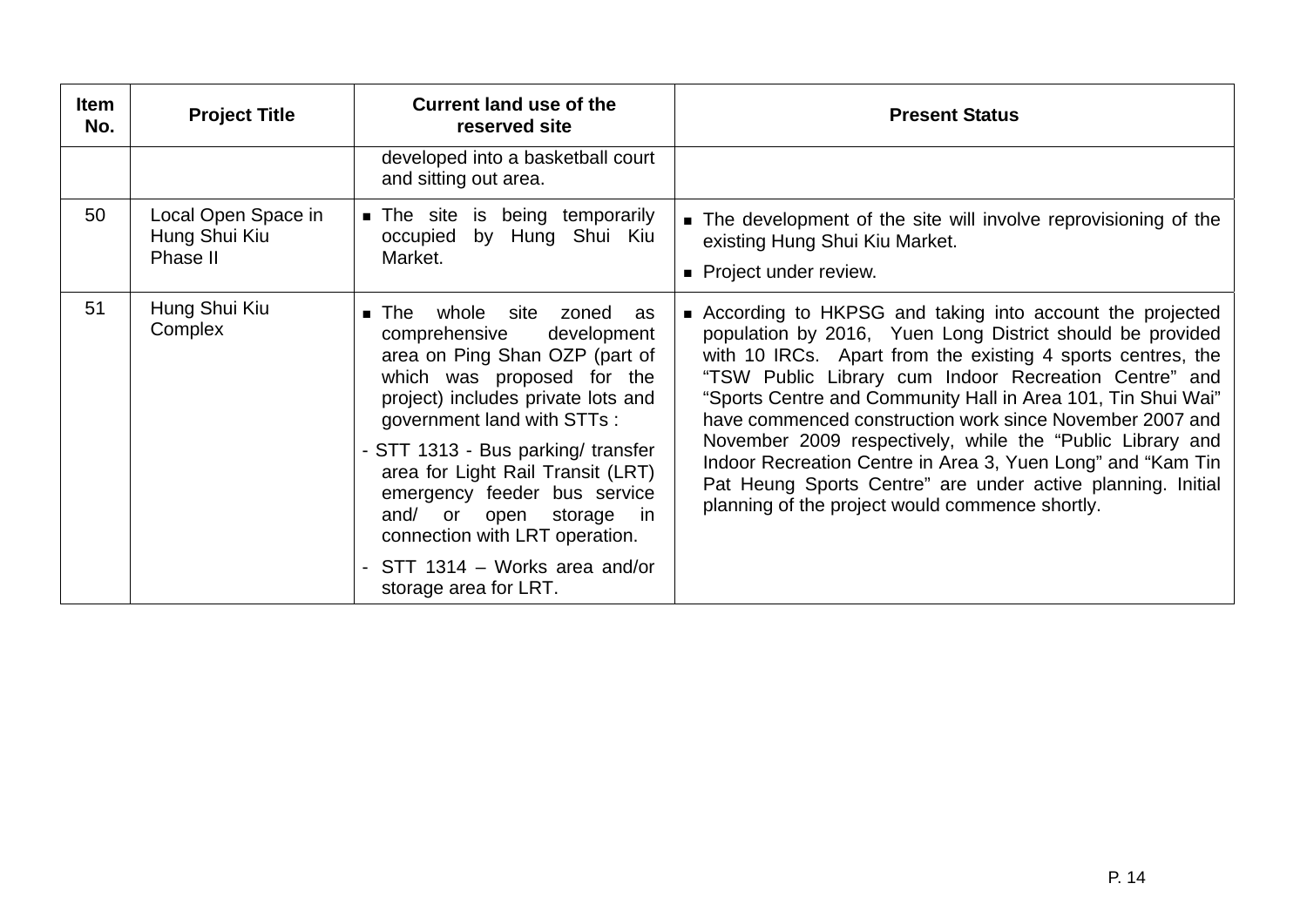## **42 Leisure and Cultural Services Projects under construction / to commence in 2009/10 to 2013/14** *(as at January 2010)* **42** 項於**2009/10**至**2013/14**年度正在**/**即將動工的康樂及文化工程項目 *(* 截至*2010* 年*1* 月*)*

| <b>Item</b><br>No.<br>項目<br>編號 | <b>District</b><br>地區                                                                | <b>Project Title</b><br>工程名稱                                                             | <b>Estimated</b><br><b>Project Cost</b><br>(SM)<br>工程預算<br>(百萬元計) | <b>Actual</b> /<br><b>Tentative</b><br><b>Works Start</b><br><b>Date</b><br>確實 / 暫定<br>動工日期 | <b>Tentative</b><br><b>Completion Date</b><br>暫定<br>完工日期                               |  |  |  |
|--------------------------------|--------------------------------------------------------------------------------------|------------------------------------------------------------------------------------------|-------------------------------------------------------------------|---------------------------------------------------------------------------------------------|----------------------------------------------------------------------------------------|--|--|--|
|                                | 25 projects under construction / to commence in 2009/10<br>25 項正在/將於2009/10年度動工興建的工程 |                                                                                          |                                                                   |                                                                                             |                                                                                        |  |  |  |
| 1                              | <b>ST</b><br>沙田                                                                      | Ma On Shan Waterfront Promenade<br>馬鞍山海濱長廊                                               | 220.80                                                            | 05/2007                                                                                     | Phase 1:<br>第1期:06-2009<br>Phase 2:<br>第2期: 12-2009<br>Phase 3: Mid 2010<br>第3期:2010年中 |  |  |  |
| 2                              | Is<br>離島                                                                             | Swimming Pool Complex in Area 2, Tung<br>Chung, Lantau<br>大嶼山東涌第2區游泳池場館                  | 441.40                                                            | 09/2007                                                                                     | Late 2010<br>2010年底                                                                    |  |  |  |
| 3                              | YL<br>元朗                                                                             | Tin Shui Wai Public Library cum Indoor<br><b>Recreation Centre</b><br>天水圍公共圖書館兼體育館       | 625.40                                                            | 11/2007                                                                                     | Mid 2011<br>2011年中                                                                     |  |  |  |
| 4                              | <b>KwT</b><br>葵青                                                                     | District Open Space in Area 9, Tsing Yi<br>青衣第9區的地區休憩用地                                  | 175.90                                                            | 11/2007                                                                                     | <b>Early 2010</b><br>2010年初                                                            |  |  |  |
| 5                              | KT<br>觀塘                                                                             | Recreational facilities on Jordan Valley<br>former landfill, Kwun Tong<br>觀塘佐敦谷堆填區康樂設施工程 | 179.60                                                            | 12/2007                                                                                     | <b>Early 2010</b><br>2010年初                                                            |  |  |  |
| 6                              | <b>WTS</b><br>黃大仙                                                                    | Ngau Chi Wan Recreation Ground, Wong<br>Tai Sin<br>黃大仙牛池灣遊樂場                             | 199.40                                                            | 01/2008                                                                                     | <b>Early 2010</b><br>2010年初                                                            |  |  |  |
| $\overline{7}$                 | <b>WTS</b><br>黃大仙                                                                    | District Open Space at Po Kong Village<br>Road, Wong Tai Sin<br>黃大仙蒲崗村道的地區休憩用地           | 475.60                                                            | 01/2008                                                                                     | Late 2010<br>2010年底                                                                    |  |  |  |
| 8                              | E<br>東區                                                                              | Siu Sai Wan Complex<br>小西灣市政大廈                                                           | 463.70                                                            | 03/2008                                                                                     | Late 2010<br>2010年底                                                                    |  |  |  |
| 9                              | C&W<br>中西區                                                                           | Sun Yat Sen Memorial Park and<br><b>Swimming Pool Complex</b><br>中山紀念公園暨游泳池塲館            | 574.70                                                            | 03/2008                                                                                     | <b>Early 2011</b><br>2011年初                                                            |  |  |  |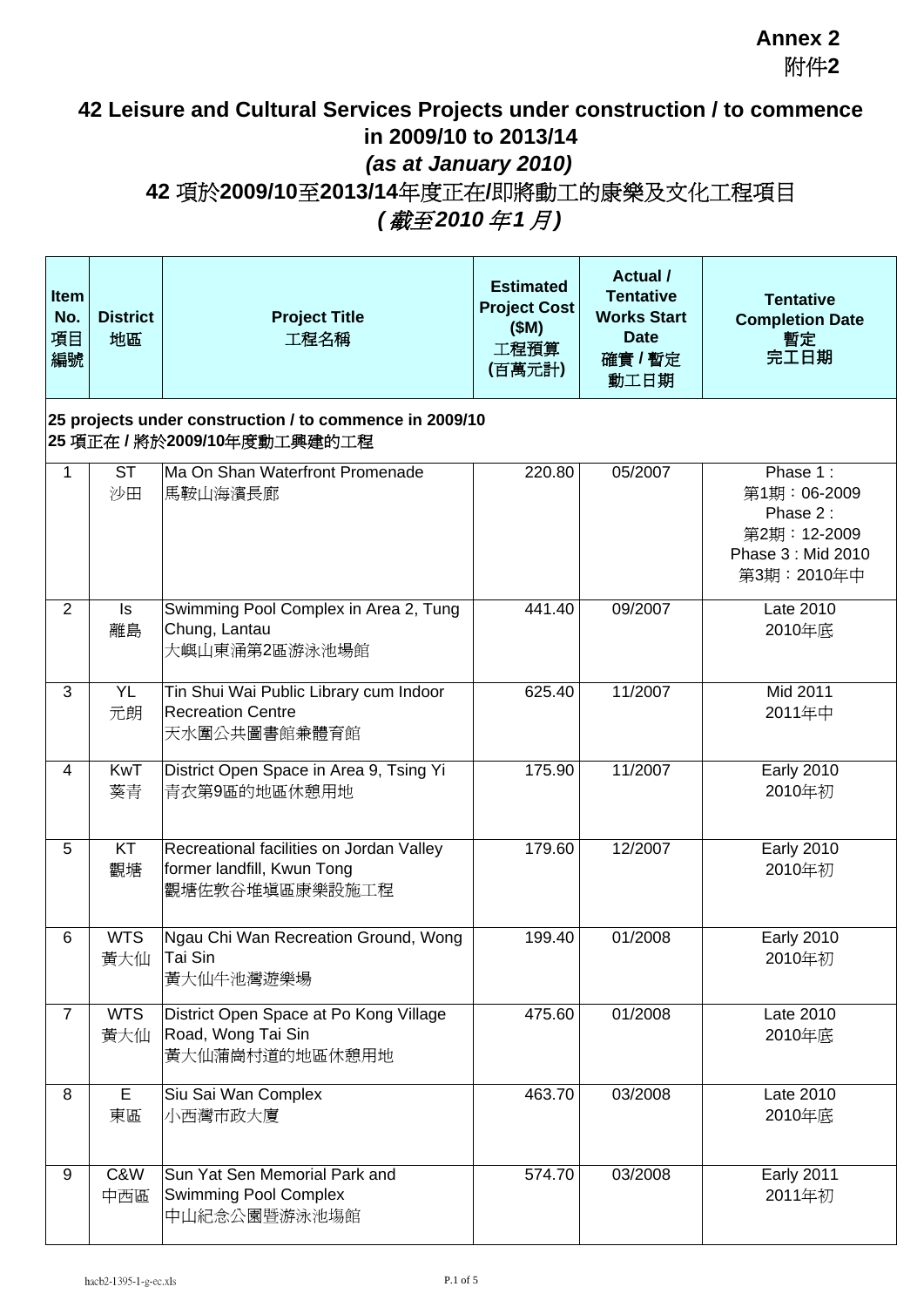| <b>Item</b><br>No.<br>項目<br>編號 | <b>District</b><br>地區 | <b>Project Title</b><br>工程名稱                                                                                         | <b>Estimated</b><br><b>Project Cost</b><br>(SM)<br>工程預算<br>(百萬元計) | <b>Actual</b> /<br><b>Tentative</b><br><b>Works Start</b><br><b>Date</b><br>確實 / 暫定<br>動工日期 | <b>Tentative</b><br><b>Completion Date</b><br>暫定<br>完工日期 |
|--------------------------------|-----------------------|----------------------------------------------------------------------------------------------------------------------|-------------------------------------------------------------------|---------------------------------------------------------------------------------------------|----------------------------------------------------------|
| 10                             | <b>SSP</b><br>深水埗     | Reprovisioning of Pak Tin Public Library<br>重置白田公共圖書館                                                                | 36.10                                                             | 06/2008                                                                                     | <b>Early 2013</b><br>2013年初                              |
| 11                             | ls<br>離島              | District Open Space in Area 18, Tung<br>Chung, Lantau<br>大嶼山東涌第18區地區休憩用地                                             | 230.00                                                            | 07/2008                                                                                     | Mid 2010<br>2010年中                                       |
| 12                             | <b>SK</b><br>西貢       | Tseung Kwan O Complex in Area 44,<br>Tseung Kwan O<br>將軍澳第44區綜合大樓                                                    | 530.90                                                            | 10/2008                                                                                     | Mid 2011<br>2011年中                                       |
| 13                             | $\mathsf{N}$<br>北區    | Sports Centre in Area 28A, Fanling/<br>Sheung Shui<br>粉嶺/上水第28A區體育館                                                  | 360.00                                                            | 12/2008                                                                                     | Mid 2011<br>2011年中                                       |
| 14                             | E<br>東區               | <b>Aldrich Bay Park</b><br>愛秩序灣公園                                                                                    | 135.20                                                            | 05/2009                                                                                     | <b>Early 2011</b><br>2011年初                              |
| 15                             | TM<br>屯門              | Swimming Pool Complex in Area 1 (San<br>Wai Court), Tuen Mun<br>屯門第1區(新圍苑)游泳池場館                                      | 791.40                                                            | 05/2009                                                                                     | <b>Early 2012</b><br>2012年初                              |
| 16                             | <b>YTM</b><br>油尖旺     | Conversion of Yau Ma Tei Theatre and<br>Red Brick Building into a Xiqu Activity<br>Centre<br>將油麻地戲院和紅磚屋改建爲戲曲活動中<br>心 | 186.70                                                            | 07/2009                                                                                     | Late 2011<br>2011年底                                      |
| 17                             | E<br>東區               | Redevelopment of Victoria Park Swimming<br>Pool Complex<br>維多利亞公園游泳池場館重建工程                                           | 1,197.70                                                          | 08/2009                                                                                     | Late 2014<br>2014年底                                      |
| 18                             | <b>YTM</b><br>油尖旺     | Improvement works for Mong Kok Stadium<br>旺角大球場改善工程                                                                  | 275.50                                                            | 09/2009                                                                                     | Late 2011<br>2011年底                                      |
| 19                             | <b>YL</b><br>元朗       | Sports Centre and Community Hall in Area<br>101, Tin Shui Wai<br>天水圍第101區體育館及社區會堂                                    | 629.80                                                            | 11/2009                                                                                     | Mid 2012<br>2012年中                                       |
| 20                             | KT<br>觀塘              | Lam Tin North Municipal Services Building<br>藍田北市政大廈                                                                 | 708.50                                                            | 11/2009                                                                                     | Mid 2012<br>2012年中                                       |
| 21                             | KT<br>觀塘              | Redevelopment of Kwun Tong Swimming<br>Pool Complex and Kwun Tong Recreation<br>Ground<br>重建觀塘游泳池場館及觀塘遊樂場            | 1,323.80                                                          | 11/2009                                                                                     | Late 2014<br>2014年底                                      |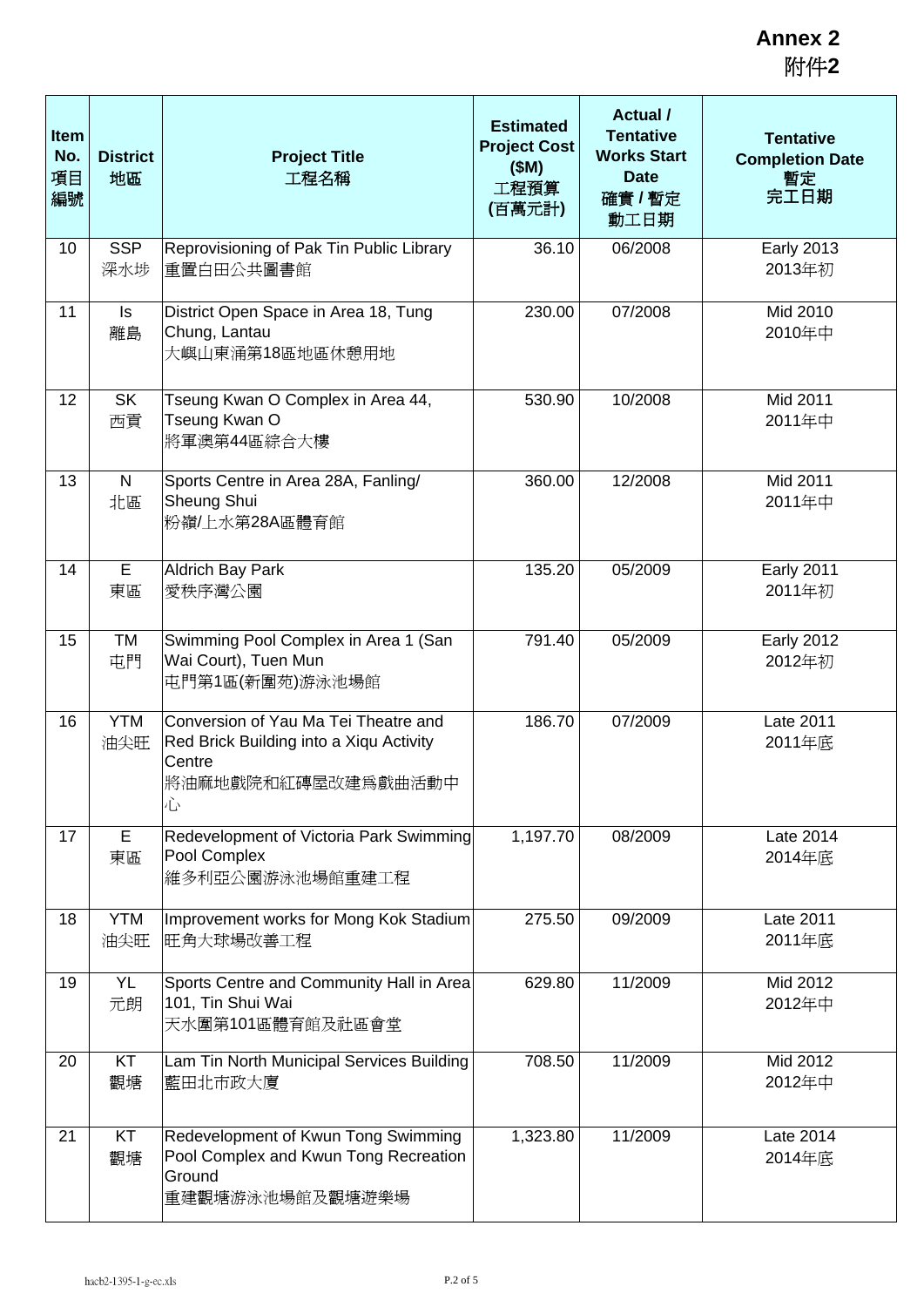| <b>Item</b><br>No.<br>項目<br>編號                                     | <b>District</b><br>地區 | <b>Project Title</b><br>工程名稱                                                                                                    | <b>Estimated</b><br><b>Project Cost</b><br>(SM)<br>工程預算<br>(百萬元計) | <b>Actual</b> /<br><b>Tentative</b><br><b>Works Start</b><br><b>Date</b><br>確實 / 暫定<br>動工日期 | <b>Tentative</b><br><b>Completion Date</b><br>暫定<br>完工日期 |  |  |
|--------------------------------------------------------------------|-----------------------|---------------------------------------------------------------------------------------------------------------------------------|-------------------------------------------------------------------|---------------------------------------------------------------------------------------------|----------------------------------------------------------|--|--|
| 22                                                                 | $\mathsf{N}$<br>北區    | Local Open Space in Area 25, Fanling/<br>Sheung Shui<br>粉嶺/上水第25區鄰舍休憩用地                                                         | 51.30                                                             | 12/2009                                                                                     | <b>Early 2012</b><br>2012年初                              |  |  |
| 23                                                                 | <b>SK</b><br>西貢       | District Open Space in Area 37, Tseung<br>Kwan O<br>將軍澳第37區地區休憩用地                                                               | 140.60                                                            | 12/2009                                                                                     | <b>Early 2012</b><br>2012年初                              |  |  |
| 24                                                                 | <b>SSP</b><br>深水埗     | Conversion of Secondary Pool of Lai Chi<br>Kok Park Swimming Pool into Indoor<br><b>Heated Pool</b><br>把荔枝角公園游泳池的副池改建爲室內暖<br>水池 | 166.70                                                            | <b>Early 2010</b><br>2010年初                                                                 | Mid 2012<br>2012年中                                       |  |  |
| 25                                                                 | <b>SK</b><br>西貢       | Town Park, Indoor Velodrome cum Sports<br>Centre in Area 45, Tseung Kwan O<br>將軍澳第45區市鎭公園、室內單車場及體<br>育館                         | 1,129.70                                                          | <b>Early 2010</b><br>2010年初                                                                 | <b>Early 2013</b><br>2013年初                              |  |  |
| 2 projects to commence works in 2010/11<br>2項將於2010/11年度動工興建的工程    |                       |                                                                                                                                 |                                                                   |                                                                                             |                                                          |  |  |
| 26                                                                 | <b>YL</b><br>元朗       | Public Library and Indoor Recreation<br>Centre in Area 3, Yuen Long<br>元朗第3區公共圖書館及體育館                                           | 704.10                                                            | Mid 2010<br>2010年中                                                                          | Mid 2013<br>2013年中                                       |  |  |
| 27                                                                 | KC<br>九龍城             | Construction of an Annex Building for the<br>Ko Shan Theatre<br>高山劇場新翼                                                          | 734.90                                                            | Late 2010<br>2010年底                                                                         | <b>Early 2013</b><br>2013年初                              |  |  |
| 11 projects to commence works in 2011/12<br>11 項將於2011/12年度動工興建的工程 |                       |                                                                                                                                 |                                                                   |                                                                                             |                                                          |  |  |
| 28                                                                 | <b>YTM</b><br>油尖旺     | Open Space at Ex-Tai Kok Tsui Bus<br>Terminus, Hoi Fai Road, Tai Kok Tsui<br>原大角咀巴士總站舊址的「休憩用地」                                  | 54.00                                                             | Mid 2011<br>2011年中                                                                          | Late 2012<br>2012年底                                      |  |  |
| 29                                                                 | <b>TM</b><br>屯門       | District Open Space in Area 27 (Sam<br>Shing), Tuen Mun<br>屯門第27區(三聖)地區休憩用地                                                     | 74.52                                                             | Mid 2011<br>2011年中<br>Under review                                                          | <b>Early 2013</b><br>2013年初<br>覆檢中                       |  |  |
| 30                                                                 | KC<br>九龍城             | Runway Park at Kai Tak<br>啓德跑道公園                                                                                                | 603.00                                                            | Mid 2011<br>2011年中<br>Under review                                                          | Mid 2013<br>2013年中<br>覆檢中                                |  |  |
|                                                                    |                       |                                                                                                                                 |                                                                   |                                                                                             |                                                          |  |  |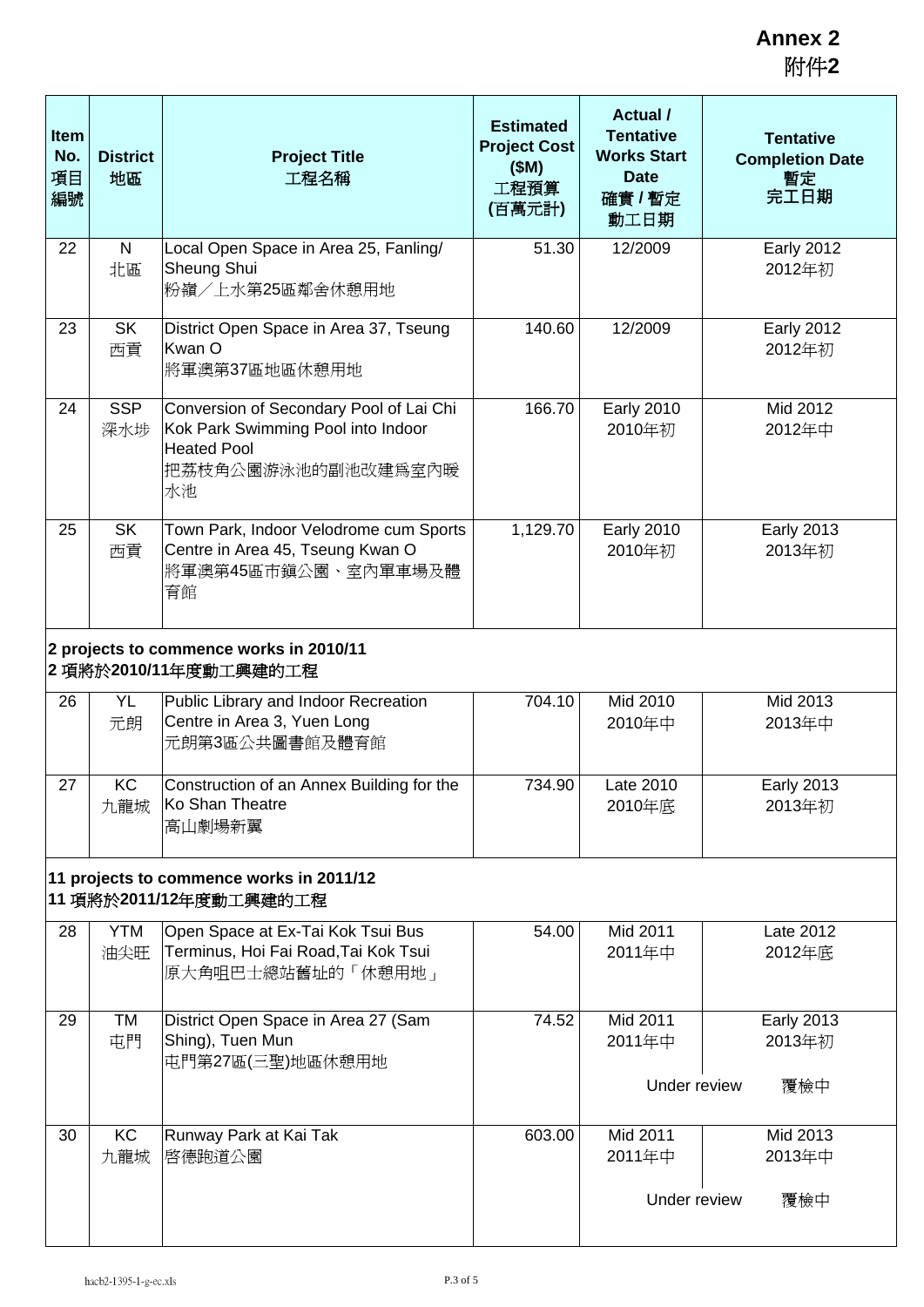| <b>Item</b><br>No.<br>項目<br>編號 | <b>District</b><br>地區 | <b>Project Title</b><br>工程名稱                                                                                                                          | <b>Estimated</b><br><b>Project Cost</b><br>(SM)<br>工程預算<br>(百萬元計) | <b>Actual</b> /<br><b>Tentative</b><br><b>Works Start</b><br><b>Date</b><br>確實 / 暫定<br>動工日期 | <b>Tentative</b><br><b>Completion Date</b><br>暫定<br>完工日期 |  |
|--------------------------------|-----------------------|-------------------------------------------------------------------------------------------------------------------------------------------------------|-------------------------------------------------------------------|---------------------------------------------------------------------------------------------|----------------------------------------------------------|--|
| 31                             | <b>KC</b><br>九龍城      | Local Open Space at Chung Yee Street,<br>Kowloon City<br>九龍城忠義街鄰舍休憩用地                                                                                 | 67.54                                                             | Mid 2011<br>2011年中                                                                          | Mid 2013<br>2013年中                                       |  |
|                                |                       |                                                                                                                                                       |                                                                   | Under review<br>覆檢中                                                                         |                                                          |  |
| 32                             | <b>SSP</b><br>深水埗     | District Open Space at the Junction of<br>Hing Wah Street West, Lai Hong Street<br>and Tung Chau Street, Sham Shui Po<br>深水埗興華街西,荔康街及通州街交界的<br>地區休憩用地 | 71.00                                                             | Late 2011<br>2011年底                                                                         | Mid 2013<br>2013年中                                       |  |
| 33                             | TP<br>大埔              | Local Open Space Area 6, Tai Po<br>大埔第6區鄰舍休憩用地                                                                                                        | 42.00                                                             | Late 2011<br>2011年底                                                                         | Mid 2013<br>2013年中                                       |  |
| 34                             | <b>YL</b><br>元朗       | Open Space in Area 117 Tin Shui Wai<br>天水圍第117區休憩用地                                                                                                   | 140.00                                                            | Late 2011<br>2011年底                                                                         | Late 2013<br>2013年底                                      |  |
| 35                             | $\mathsf{N}$<br>北區    | District Open Space in Areas 47 and 48,<br>Fanling/Sheung Shui (Phase 1)<br>粉嶺/上水第47 及48區地區休憩用地 (第一<br>期)                                             | 78.00                                                             | Late 2011<br>2011年底<br>Under review                                                         | Mid 2013<br>2013年中<br>覆檢中                                |  |
|                                |                       |                                                                                                                                                       |                                                                   |                                                                                             |                                                          |  |
| 36                             | <b>SK</b><br>西貢       | District Open Space, Sports Centre and<br>Library in Area 74 Tseung Kwan O<br>將軍澳第74區地區休憩用地、體育館及圖                                                     | 804.00                                                            | Late 2011<br>2011年底                                                                         | Mid 2014<br>2014年中                                       |  |
|                                |                       | 書館                                                                                                                                                    |                                                                   |                                                                                             | Under review<br>覆檢中                                      |  |
| 37                             | <b>TP</b><br>大埔       | Development of a Bathing Beach at Lung<br>Mei, Tai Po<br>在大埔龍尾發展泳灘                                                                                    | 159.02                                                            | Late 2011<br>2011年底                                                                         | Late 2013<br>2013年底                                      |  |
|                                |                       |                                                                                                                                                       | Under review                                                      |                                                                                             | 覆檢中                                                      |  |
| 38                             | <b>KwT</b><br>葵青      | Indoor Recreation Centre in Area 4, Tsing<br>Yi<br>青衣第四區體育館                                                                                           | 546.00                                                            | Late 2011<br>2011年底                                                                         | <b>Early 2015</b><br>2015年初                              |  |
|                                |                       |                                                                                                                                                       |                                                                   | Under review                                                                                | 覆檢中                                                      |  |